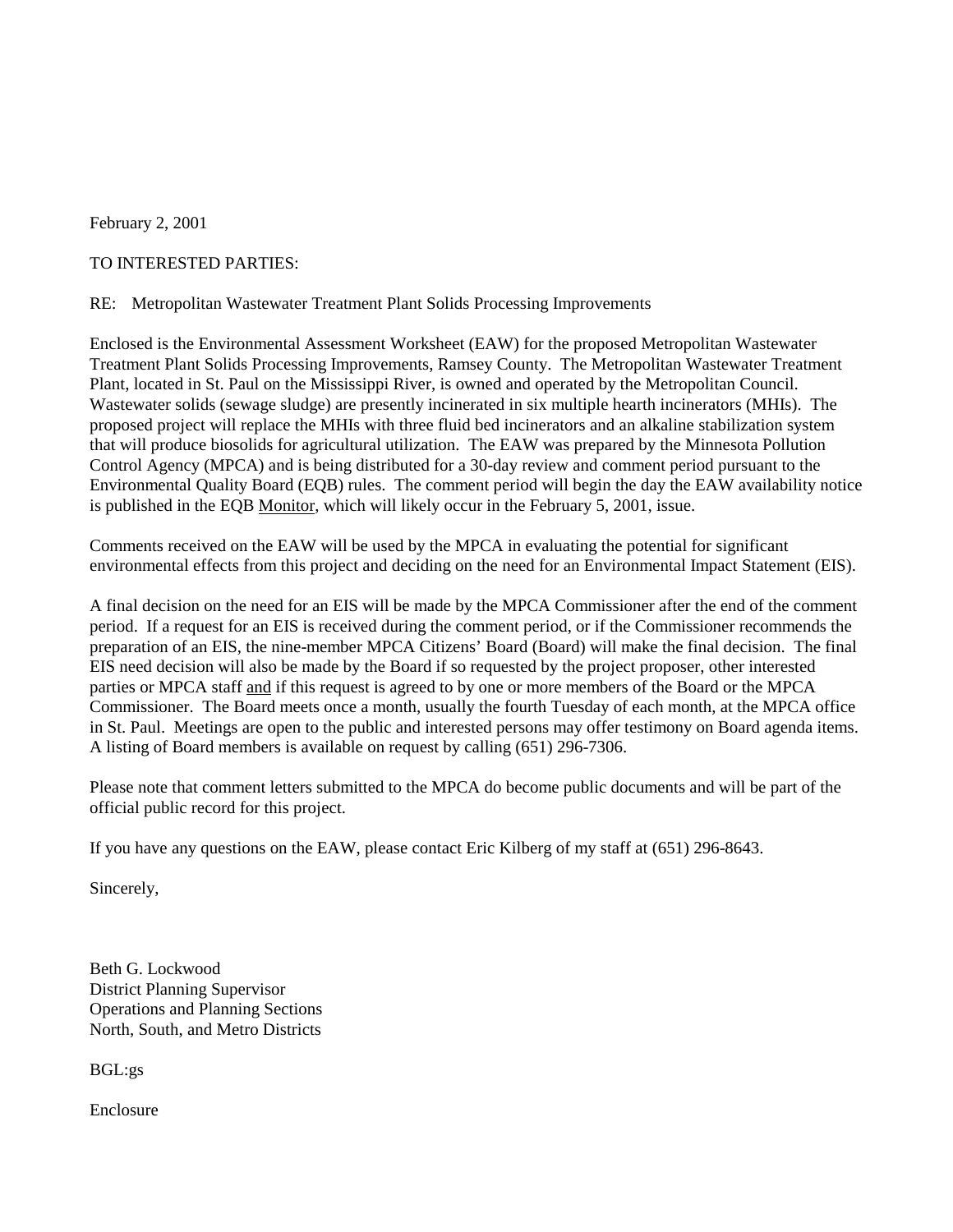# ENVIRONMENTAL ASSESSMENT WORKSHEET

**Note to reviewers:** The Environmental Assessment Worksheet (EAW) provides information about a project that may have the potential for significant environmental effects. This EAW was prepared by the Minnesota Pollution Control Agency (MPCA), acting as the Responsible Governmental Unit (RGU), to determine whether an Environmental Impact Statement (EIS) should be prepared. The project proposer supplied reasonably accessible data for, but did not complete the final worksheet. Comments on the EAW must be submitted to the MPCA during the 30-day comment period which begins with notice of the availability of the EAW in the *Minnesota Environmental Quality Board (EQB) Monitor*. Comments on the EAW should address the accuracy and completeness of information, potential impacts that warrant further investigation, and the need for an EIS. A copy of the EAW may be obtained from the MPCA by calling (651) 296-7398. An electronic version of the completed EAW is available at the MPCA Web site [www.pca.state.mn.us/news/eaw/index.html#open-eaw](http://www.pca.state.mn.us/news/eaw/index.html#open-eaw).

**1. PROJECT TITLE** Metropolitan Wastewater Treatment Plant Solids Processing Improvements

| 2. | <b>PROPOSER</b>                   | Metropolitan Council          | 3. RGU                | <b>Minnesota Pollution</b>   |
|----|-----------------------------------|-------------------------------|-----------------------|------------------------------|
|    |                                   | <b>Environmental Services</b> |                       | Control Agency               |
|    | <b>Contact Person Harold Voth</b> |                               | <b>Contact Person</b> | Eric Kilberg                 |
|    | and Title                         | Project Manager               | and Title             | Project Manager              |
|    | <b>Address</b>                    | Metro Plant Engineering       | <b>Address</b>        | 520 Lafayette Road           |
|    |                                   | 2450 Childs Road              |                       | St. Paul, MN 55155           |
|    |                                   | St. Paul, MN 55106            |                       |                              |
|    | <b>Phone</b>                      | $(651) 602 - 8728$            | <b>Phone</b>          | $(651)$ 296-8643             |
|    | Fax                               | $(651) 602 - 8799$            | Fax                   | $(651)$ 296-7782             |
|    | E-Mail                            | harold.voth@metc.state.mn.us  | E-Mail                | eric.kilberg@pca.state.mn.us |
|    |                                   |                               |                       |                              |

#### **4. REASON FOR EAW PREPARATION**

| <b>EIS</b> Scoping    | <b>Mandatory EAW</b>        | <b>Citizen Petition</b> |
|-----------------------|-----------------------------|-------------------------|
| <b>RGU Discretion</b> | <b>Proposer Volunteered</b> |                         |

**If EAW or EIS is mandatory give EQB rule category number(s)**

#### **5. PROJECT LOCATION**

| East $\frac{1}{2}$ of the SW $\frac{1}{4}$ -NW $\frac{1}{4}$ of Section 10 |                      |
|----------------------------------------------------------------------------|----------------------|
| <b>Township 28 North</b>                                                   | <b>Range 22 West</b> |
| <b>County Ramsey</b>                                                       | City/Twp. St. Paul   |

#### **List of Tables Page in Text**

| Table 5 – Potential Emissions From the Proposed Solids Processing Improvements Project 31 |  |
|-------------------------------------------------------------------------------------------|--|
| Table 6 – Comparison of Expected Emissions for the Proposed Technology with the           |  |
|                                                                                           |  |
| Table 7 – Criteria Pollutant Ambient Air Impacts and Ambient Air Quality Standards  33    |  |
| Table 8 – Prevention of Significant Deterioration/New Source Review De Minimus            |  |
|                                                                                           |  |
| Table 9 – Potential Emissions from Affected Sources that Ensure the Net Emission Changes  |  |
|                                                                                           |  |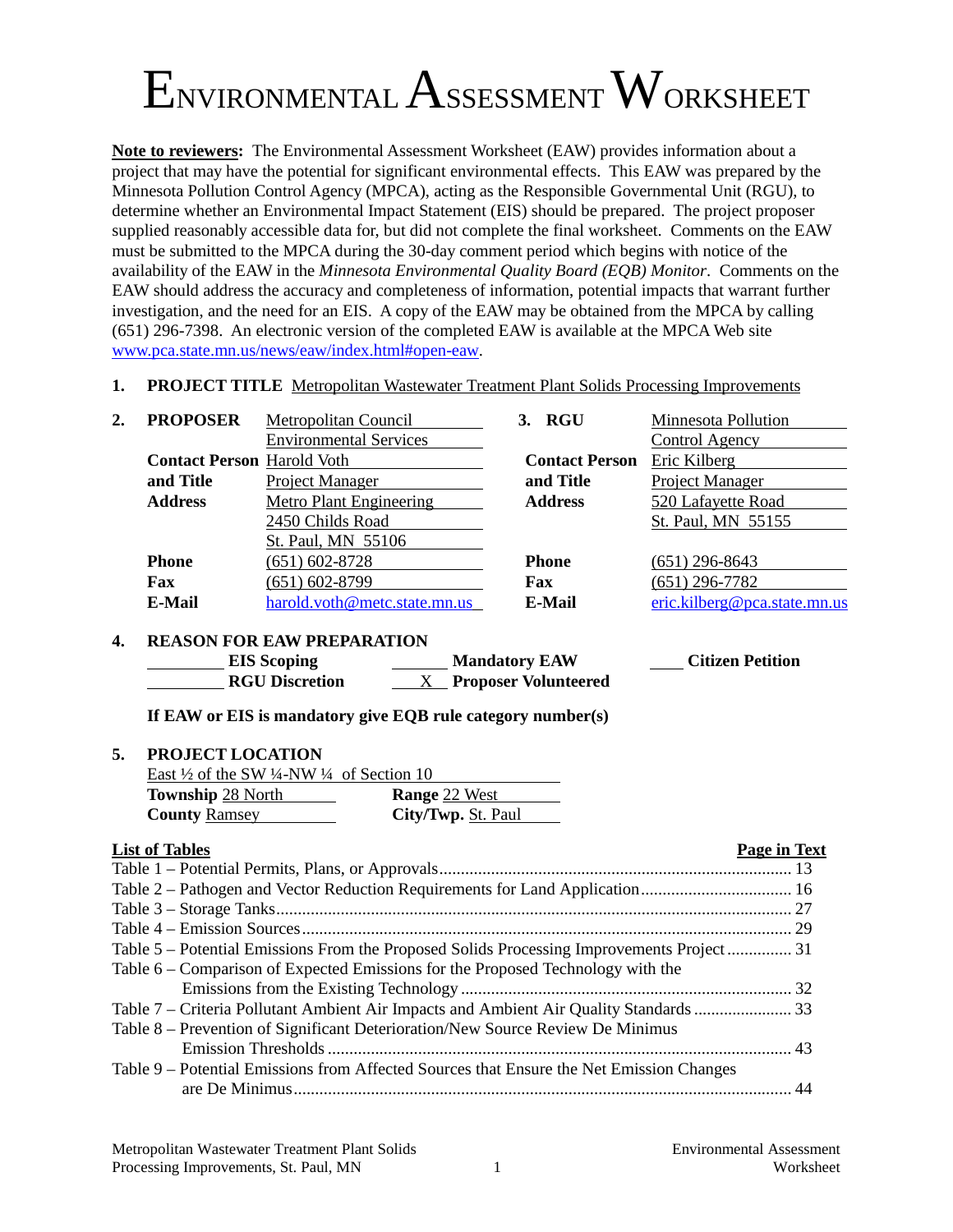#### **Attachments**

- Figure 1. General Location Map
- Figure 2. Metro Plant Location
- Figure 3. Vicinity Land Use and Natural Features
- Figure 4. Project Location
- Figure 5. Site Plan Showing Federal Aviation Administration Approach Contours
- Figure 6. Solids Management Building (Elevation View)
- Figure 7. Solids Management Building (Plan View)
- Figure 8. Biosolids Storage Building
- Figure 9. Proposed Project Process Diagram
- Figure 10. Existing Solids Process Diagram

## **6. DESCRIPTION**

#### **a. Provide a project summary of 50 words or less to be published in the EQB Monitor.**

The Metropolitan Wastewater Treatment Plant, located in St. Paul on the Mississippi River, is owned and operated by the Metropolitan Council. Wastewater solids (sewage sludge) are presently incinerated in six multiple hearth incinerators (MHIs). The proposed project will replace the MHIs with three fluid bed incinerators (FBIs) and an alkaline stabilization system that will produce biosolids for agricultural utilization.

**b. Give a complete description of the proposed project and related new construction. Emphasize construction and operation methods and features that will cause physical manipulation of the environment or produce wastes. Include modifications to existing equipment or industrial processes and significant demolition, removal or remodeling of existing structures. Indicate the timing and duration of construction activities.**

#### **6.b.1 Project Description**

The project location is the Metropolitan Wastewater Treatment Plant (Metro Plant), an advanced secondary wastewater treatment plant (WWTP), located on the east bank of the Mississippi River, approximately three miles south of downtown St. Paul at river mile 836 (Figures 1 through 3). The plant is owned by the Metropolitan Council and is operated by the its Environmental Services Division (MCES). The Metro Plant began treating wastewater and incinerating dewatered sewage solids (sludges) in 1938. By 1984, the Metro Plant had become the largest advanced WWTP on the Mississippi River. In 1997, the annual average daily flow treated at the plant was 225 million gallons per day (mgd). By the year 2005, this flow is projected to be 234 mgd, and by the end of the planning year (2025) the flow to the plant is projected to be 261 mgd. The corresponding solids quantities to be processed are 265 dry tons per day of sludge in 2005 and 299 dry tons per day of sludge in 2025. Treatment capability is maintained during times of flood by a levee and floodwall that protect the Metro Plant treatment processes area.

The proposed Solids Processing Improvements Project (Solids Project) consists of the development of a new solids processing facility to replace the solids processes currently in use at the Metro Plant. The MCES proposes to replace six outdated MHIs with three fluid bed sludge incinerators, state-of-the-art air pollution control systems and an alkaline stabilization system that will produce biosolids for agricultural utilization. This proposal was reached by the MCES following lengthy study with input from interested citizens. The Solids Project will replace equipment that is reaching the end of its useful life, meet future capacity requirements, and decrease odors and the emission of air pollutants. Once implemented in 2005, the Solids Project will reduce incinerator particulate emissions by approximately 60 to70 percent from levels currently emitted at the Metro Plant. Significant reductions will also be achieved in emissions of greenhouse gases, mercury, ozone precursors, and carbon monoxide. The Solids Project site is located in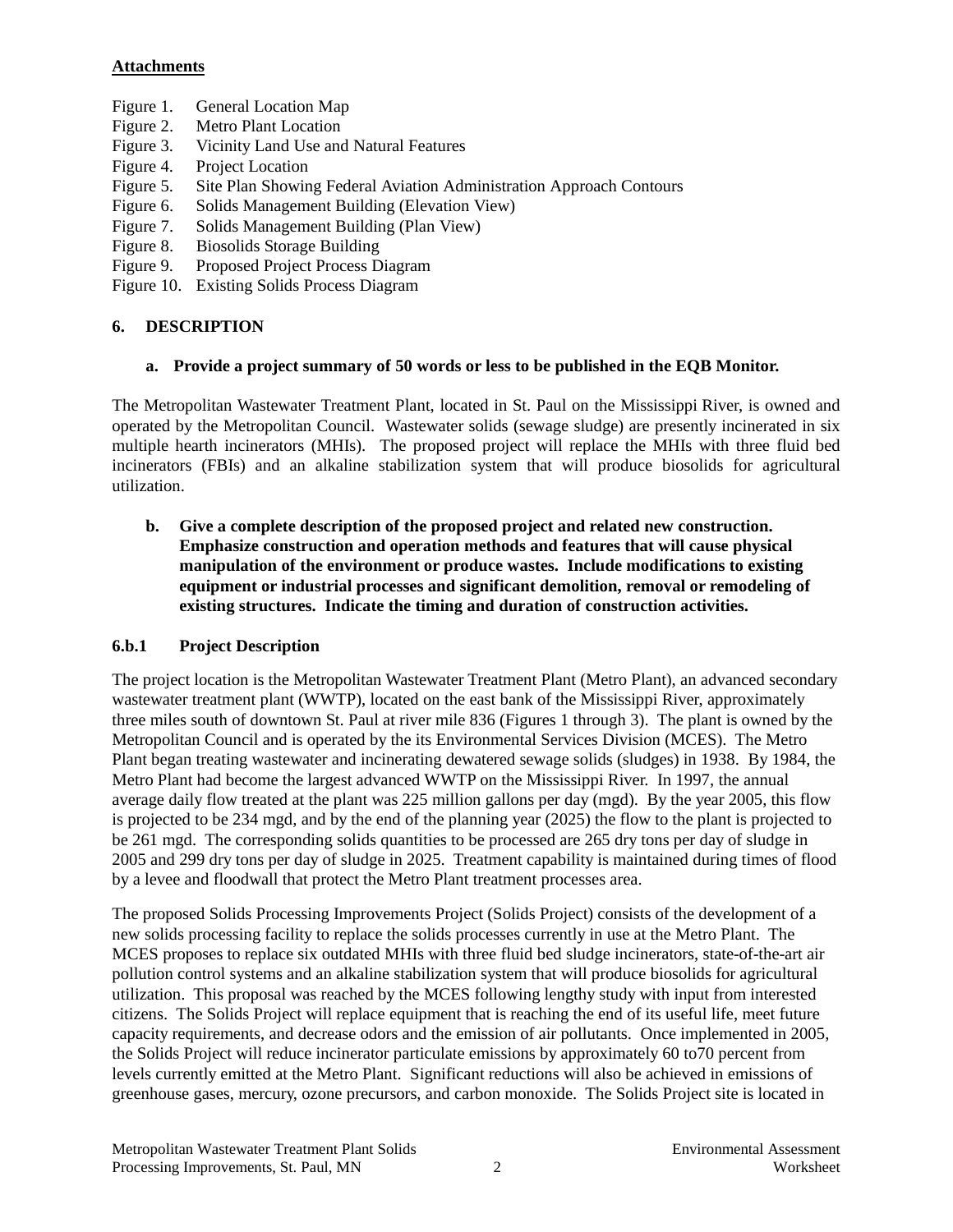the northeastern portion of the Metro Plant inside of the existing levee and floodwall system (Figures 4 and 5). The Solids Project will include centrifuges to dewater thickened primary and waste activated sludge, and dilute primary scum. Two buildings, a Solids Management Building and, if biosolids are to be stored on site, a Biosolids Storage Building will be constructed (Figure 5). Five new storage silos and three new storage tanks will be added. In addition to new construction, improvements to existing facilities will include aeration modifications to the sludge storage tanks and new sludge transfer pumps. Plant utilities including electricity, water, sanitary sewer, telecommunications, and steam lines will be extended to the facility and the existing maintenance tunnel system will be modified and extended. Existing ash storage silos will be modified to provide alkaline material storage, or incinerator ash storage.

## **6.b.2 Project Background**

Solids management at the Metro Plant has been based on incineration since the original facilities were built in 1938. These original facilities consisted of chemical conditioning with lime and ferric chloride, dewatering with vacuum filters, and incineration in four MHIs. The plant expansion and upgrade to secondary treatment in the 1960s included the expansion of the solids system to handle waste activated sludge. The expansion also included gravity thickeners and sludge holding tanks. In the 1960s, four new MHIs were constructed to replace the original 1938 incinerators. Capital projects in the early/late 1970s and 1980s provided thermal sludge conditioning (Zimpro™), two new MHIs, rehabilitation of the 1960s incinerators, and new sludge dewatering equipment.

The Metro Plant Master Plan (Camp Dresser McKee, December 1996) summarizes an evaluation of projected wastewater quantities and projected residual solids quantities to the year 2040, and the capacity and condition of existing solids processing facilities. That evaluation concluded that the existing solids processing facilities had adequate treatment capacity, but that the remaining useful life of the facilities was approximately ten years, with increasingly greater maintenance costs. Implementation of a new solids processing facility by the year 2005 was a priority recommendation in the Master Plan.

Twelve solids processing alternatives were evaluated in the Metro Plant Master Plan and included variations of the following five conventional solids management technologies:

- Alkaline stabilization,
- Anaerobic digestion,
- Composting,
- Fluid bed incineration, and
- Heat drying.

Based on Master Plan work, two alternative technologies for the management of solids were selected for additional evaluation: fluid bed incineration and heat drying. Following the initial evaluation between fluid bed incineration and heat drying (CH2MHill, January 1998), analyses were also conducted for anaerobic digestion and alkaline stabilization. In total, six alternative treatment systems were developed and evaluated.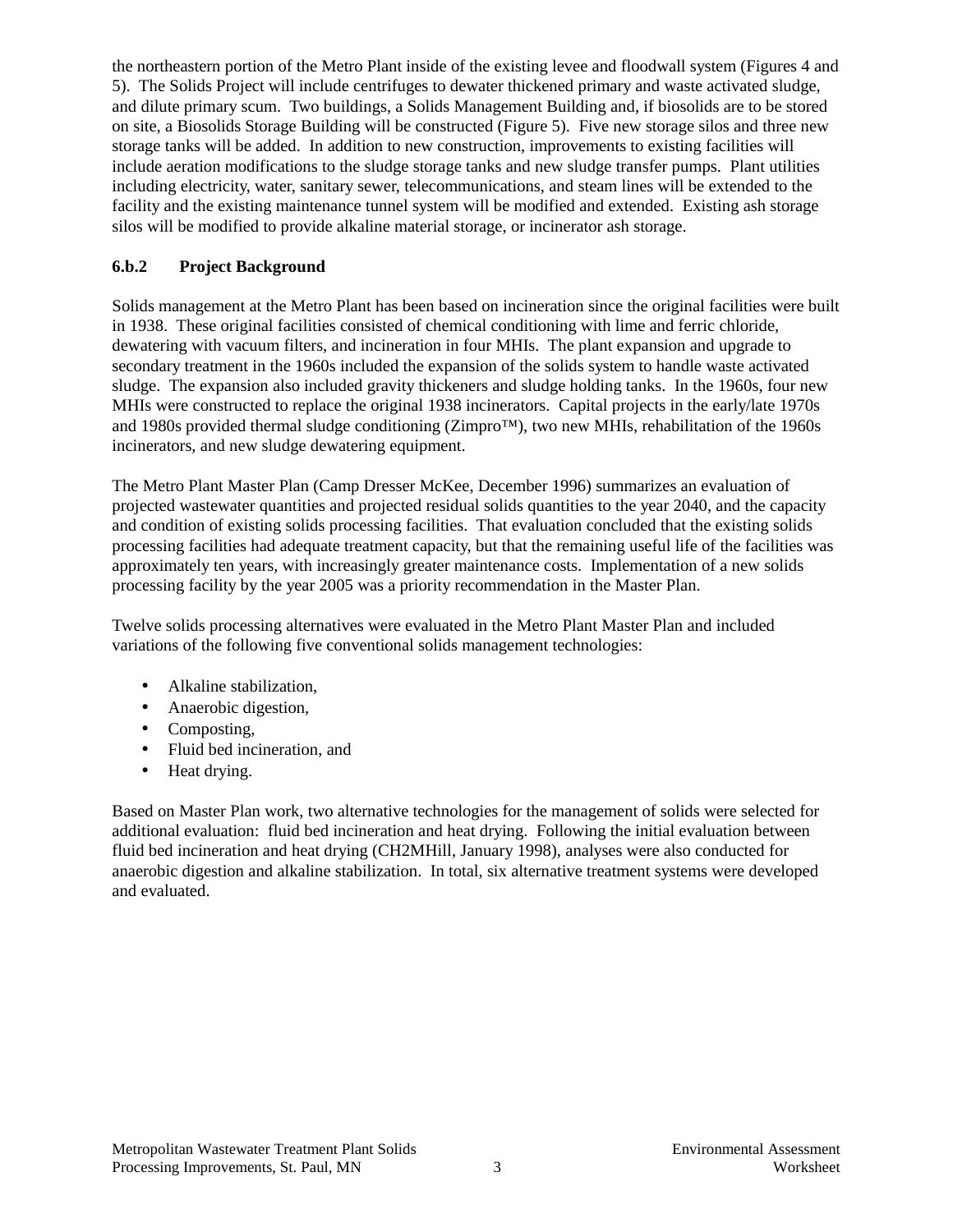- **Alternative 1** Four Fluidized Bed Incinerators.
- **Alternative 2** Three FBIs combined with alkaline stabilization for peak and downtime loading. (selected alternative)
- **Alternative 3** Heat drying to produce a low nitrogen product combined with alkaline stabilization for peak and downtime loading.
- **Alternative 4** Heat drying to produce a high nitrogen, high quality product with anaerobic digestion of excess primary solids.
- **Alternative 5** Anaerobic digestion with cake storage.
- **Alternative 6** Alkaline stabilization.

Both non-monetary and monetary criteria, as well as, extensive public outreach input were considered in these evaluations. Non-monetary criteria included: air emissions (Clean Air Act requirements, mercury reduction, and greenhouse gases), odors, residuals (recycling organics to land), energy use (reliance on fossil fuels), staffing requirements, public acceptance, and risk. Monetary criteria included capital and operating cost, and total life cycle cost. Both monetary and non-monetary factors favored incineration. Many other criteria were evaluated, but did not show a difference between technologies. In addition to the examination of these alternatives, an evaluation for rehabilitating the existing MHIs and an evaluation of supplemental technologies to produce biosolids for agriculture were completed.

## **6.b.3 Public Participation**

Public participation influenced the Metropolitan Council's final selection of solids processing technologies. Public participation from all interested stakeholders was encouraged throughout the facility planning process and technology evaluation and selection. Various meetings were held, information packets developed, individual phone calls made, and mailings distributed. Citizens and city representatives of the outer service areas and the inner metro area were convened to test communications tools and to provide feedback on perceptions regarding wastewater treatment, processing technologies, and impact on rates. More than 200 contacts were made. Forty city administrators or representatives attended the meetings. The MCES also met with the Minnesota Chamber of Commerce Water Quality Committee, the Greater Minneapolis Chamber of Commerce, and the St. Paul Chamber of Commerce to inform and respond to concerns related to the project. Local business groups, such as the East Side Area Business Association and the Concord Street Business Association, were sent information on the project and were informed of opportunities for public input. On December 11, 1997, a meeting was held with various regulatory agency representatives to inform, respond to concerns, and discuss regulatory issues related to the project. Personal contact was made with several environmental groups to inform them of the project. More than 48 environmental groups received information on the Solids Project and were informed of opportunities for public input. An informal neighborhood open house provided an opportunity for neighbors and other interested individuals to learn about the project.

The MCES also held a voluntary public hearing on the technology selection on March 26, 1998. All verbal and written comments were transcribed and distributed to interested individuals. Testimony was also received from interested individuals at a workshop with the Metropolitan Council's Environment Committee on April 28, 1998. A public hearing was also held on November 10, 1998, on the Facility Plan for the purpose of fulfilling loan funding requirements. The MCES staff provided a written response to concerns raised during the hearing and workshop. There were nine major areas in which testimony was given at the hearing or for which written comments were received before the public record closed on April 9, 1998, these were: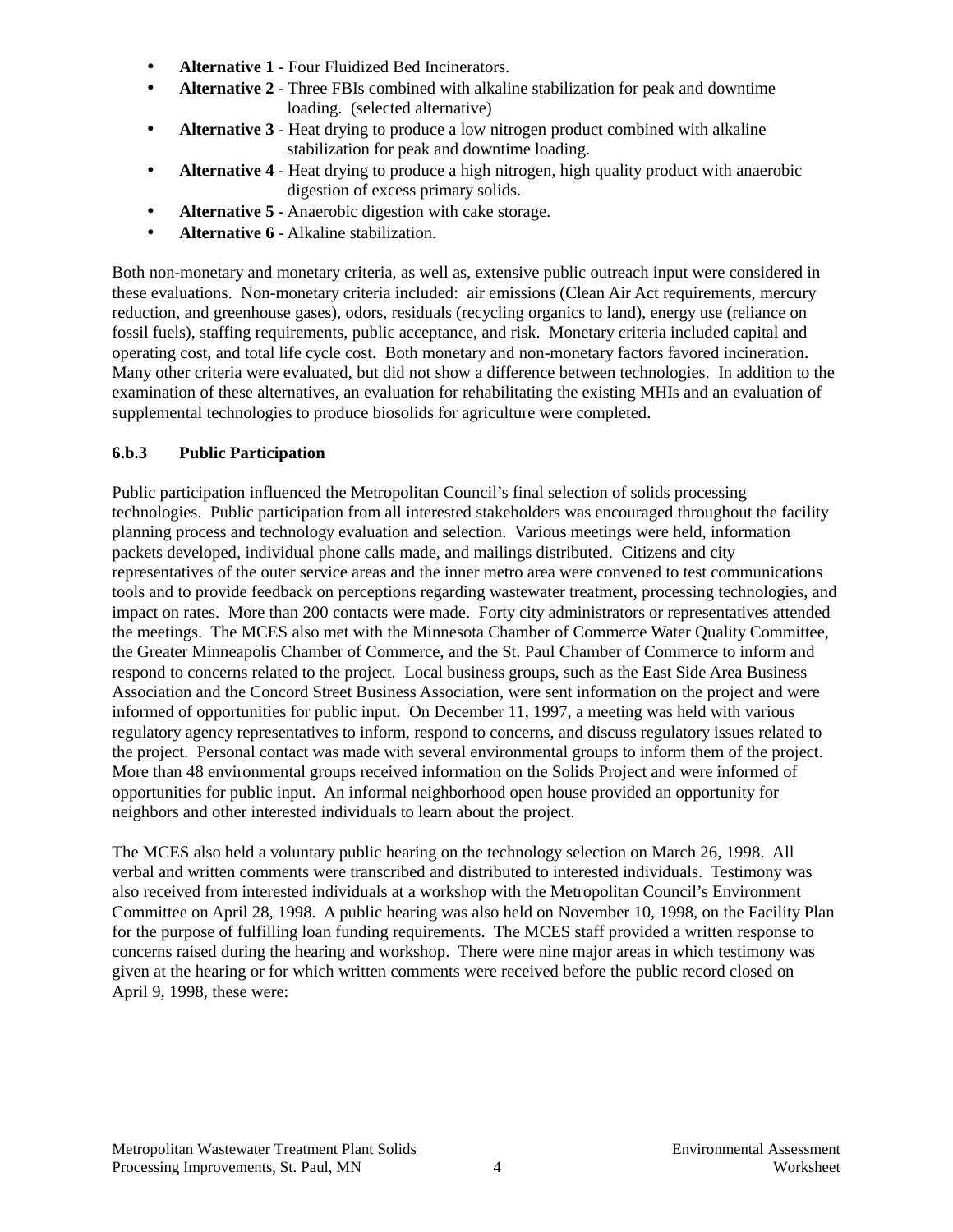- Clean Air Act emissions
- Mercury control
- Greenhouse gas emissions
- Odor control
- Sustainable development
- Market and economic assumptions
- Energy efficiency
- Environmental review
- Miscellaneous

Following the public hearing, the MCES continued to meet with interested individuals and groups. The alternative technologies continued to be studied and the resulting information was provided to the public and Metropolitan Council.

Reduction of odors has been a long-standing goal of the MCES as part of its "good neighbor" policies. Neighbors surrounding the plant, particularly the Dayton's Bluff Community in St. Paul, have expressed concerns and have registered complaints about odors from the Metro Plant for a number of years. Consequently, controlling odors was a significant criterion when selecting the processing technology for the Solids Project.

A number of metro area citizens that provided input during the evaluation process generally favored a technology that would recycle organics to the land. This was recognized as an important factor in support of land application. However, neighborhood residents near the plant expressed their desire to minimize future odor sources; this position supported incineration since incineration provides less opportunity for odors to be generated or released. In addition, the need to minimize costs, to conserve space for future liquids treatment expansion, and to minimize reliance on fossil fuels were important criteria that supported incineration. Therefore, on July 23, 1998, the Metropolitan Council approved the current project consisting of three FBIs, as the primary management technology combined with alkaline stabilization of biosolids for land application.

#### **6.b.4 Process Description**

FBIs equipped with waste heat boilers for energy recovery is the proposed primary technology at the Metro Plant. The alkaline stabilization process will be combined with fluidized bed incineration to manage wastewater solids that exceed the capacity of the FBIs and to produce a biosolids product suitable for agricultural application. These processes will achieve the primary goals of public health protection, environment protection, and the control of objectionable odors. A process flow schematic of the proposed Metro Plant solids processing facilities is shown on Figure 8.

The Metro Plant must continuously receive and treat wastewater. This results in the continuous production of unstabilized wastewater solids and the need for on-line solids processing facilities. Wastewater solids processing facilities will handle the thickened primary sludge, thickened waste activated sludge, and dilute primary scum. Upstream solids thickening facilities are being incorporated in the Solids Management Building as part of the Metro Plant Liquids Project. Wastewater solid residuals from primary sedimentation and the secondary treatment process are continually produced in large quantities at the Metro Plant.

Solids processing equipment that will be installed in the Solids Management Building upstream of the FBI and alkaline stabilization processes include sludge holding and dewatering. Sludge holding provides consistent solids characteristics for the downstream processes, including dewatering. Effective dewatering reduces operational costs, improves energy recovery, and improves the handling characteristics of the alkaline stabilization product.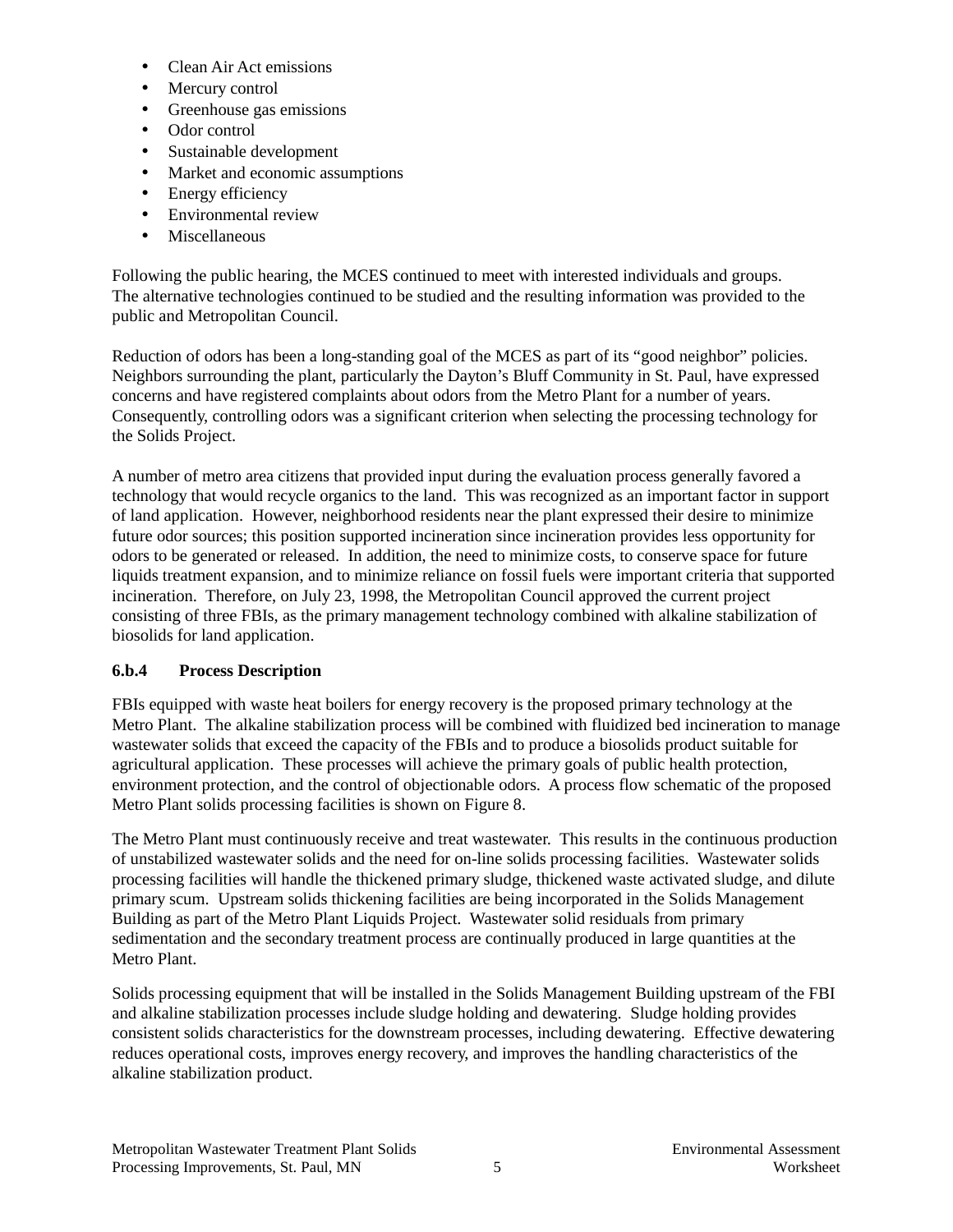#### **6.b.4.1 Sludge Storage**

Thickened primary sludge, primary scum, waste activated sludge, and secondary scum streams will be pumped to one of eight existing sludge storage tanks. Each tank has a functional capacity of 700,000 gallons. Thickened sludge will be stored in the existing tanks as required to feed the dewatering process with a uniform stream. Sludge will be continuously pumped from the storage tanks to one of two dewatering feed tanks located in the new Solids Management Building.

#### **6.b.4.2 Dewatering**

Wastewater solids include primary scum, primary sludge, waste activated sludge, and secondary scum. The primary objective of the dewatering process is to reduce the water content using physical processes instead of the existing thermal technology. Physical processes include flotation and centrifugal force.

#### **6.b.4.3 Sludge Dewatering**

Thickened primary and waste activated sludge will be continuously pumped from the sludge storage tanks to two sludge holding tanks in the new Solids Management Building. The equalized solids streams will be pumped from the sludge holding tanks to the high solids dewatering centrifuges, which increase the solids concentration from five percent to approximately 30 percent.

To aid in the dewatering process, a dilute polymer solution will be added to the solids stream before being dewatered in the centrifuges. Polymers facilitate the separation of water from the sludge mass in the dewatering process. The number of operating dewatering centrifuges needed depends upon the quantity and characteristics of the solids stream. With an allowance for maintenance, eight dewatering centrifuges will ultimately be needed.

#### **6.b.4.4 Solids Feed**

Dewatered sludge, referred to as dewatered cake, will discharge from the bottom of the centrifuge enclosure into storage bins. The dewatered cake will be pumped into the FBIs at near constant rates to maintain a stable combustion process. Reciprocating piston sludge pumps, with sufficient capacity to feed the three FBIs at the nominal capacity of 315 dry tons per day, will be used.

# **6.b.4.5 Fluid Bed Incinerators**

While operating within design conditions, the three FBIs will sustain combustion without the addition of supplemental fuel, such as natural gas or fuel oil. Supplemental fuels will be used during incinerator startup. Air pollution control is described in Section 23.

Wastewater sludge has fuel value. Each pound of volatile sludge has a heat value of approximately 10,000 British Thermal Units (BTUs). Typically, 77 percent of the Metro Plant's wastewater solids are volatile. Based on these heat values and projected annual average solids quantities for the year 2005, the total heat value of the sludge feed is estimated to be 172 million BTUs per hour. The projected associated water load at 30 percent dry solids will require approximately 90 million BTUs per hour for water evaporation. Consequently, the fuel in wastewater sludge and primary scum has sufficient energy for sustainable combustion and the recovery of some surplus heat.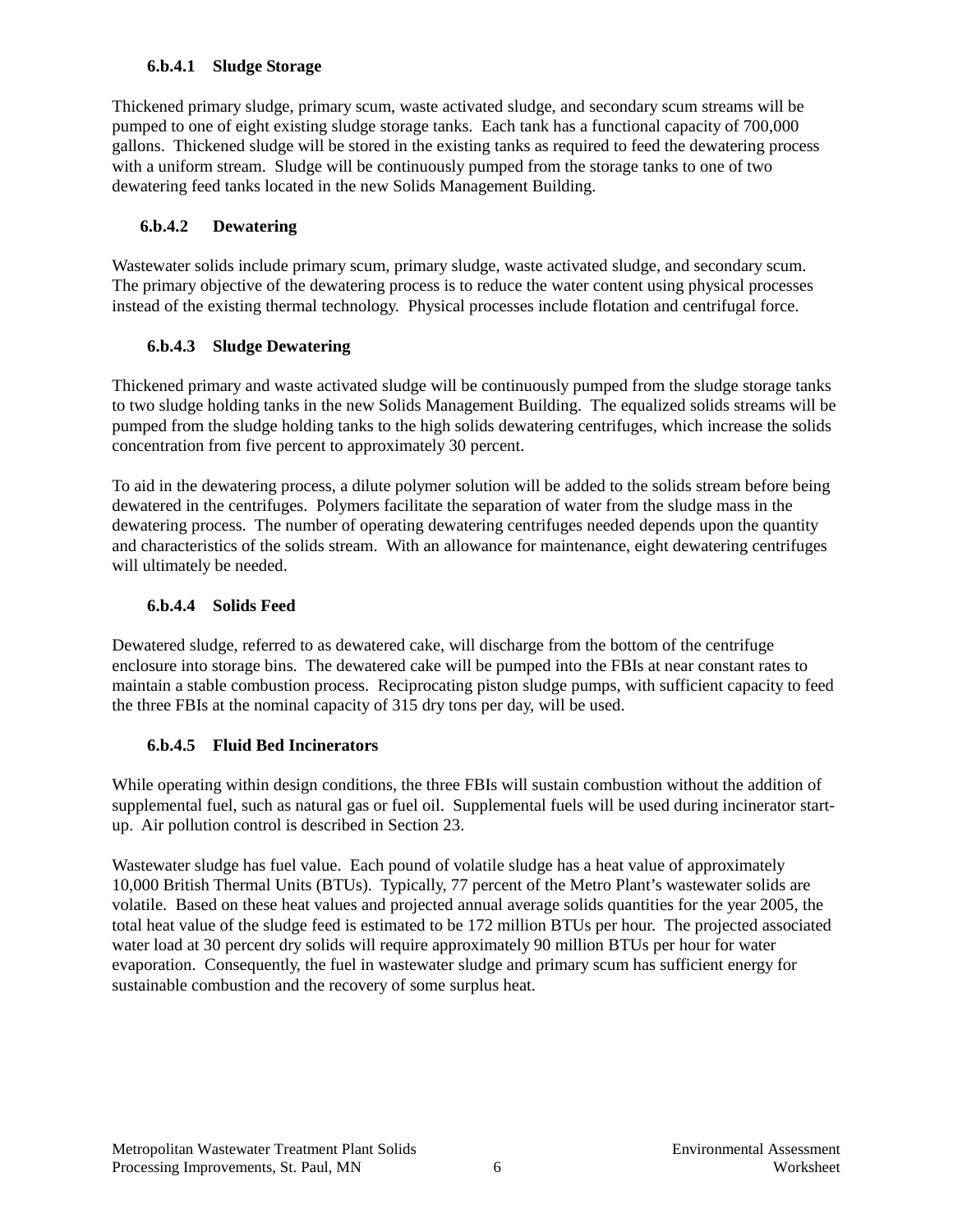#### **6.b.4.6 Energy Recovery**

The FBI process will have a design processing capacity of 315 dry tons per day. The design capacity of the alkaline stabilization process is 188 dry tons per day. A maximum of about 10,000 dry tons of alkaline stabilized product is projected for 2005. On an annual basis, it is anticipated that the FBIs will handle 90 percent of the Metro Plant's wastewater sludge. Energy recovery will be accomplished by capturing the heat of combustion from the FBI process to generate electricity and heat Metro Plant buildings.

Two air-to-air heat exchangers and one waste heat boiler per FBI train will be used for heat recovery. The first (or primary) heat exchanger will capture heat from the FBI exhaust stream to preheat the FBI supply air. A waste heat boiler will extract additional exhaust stream heat from the primary heat exchanger. Steam from the waste heat boilers will be harnessed to produce about 3,000 kilowatts (kW) of electrical power.

Exhaust air from the waste heat boiler will pass through a dry electrostatic precipitator (dry ESP) for removal of dry ash and then enter the secondary air to air heat exchanger. This heat exchanger will transfer heat from the exhaust air stream upstream of the wet scrubbers to downstream of the wet scrubbers. Wet scrubbing will decrease the exhaust stream temperature, which can result in moisture condensing in the exhaust stack. By capturing some of the residual heat in the exhaust stream upstream of the wet scrubbers, that heat added back to the air stream downstream of the wet scrubbers will elevate the air stream temperature. This addition of heat and heat produced in the induced draft fan will effectively increase the exhaust stream temperature to about 250º F as it enters the discharge stack. The higher stack temperature will promote plume dispersion, significantly reduce corrosion in the stack, and reduce the appearance of a steam plume from the stack.

#### **6.b.4.9 Ash Handling**

Dry particulates collected in the waste heat boiler and the dry electrostatic precipitator (ESP) will be pneumatically conveyed to the existing ash silos. The silos are equipped with a baghouse for capture of the fine ash dust. Four of the existing eight silos, each with an effective volume of 15,000 cubic feet, will be converted from ash storage to alkaline material storage. Approximately 30 days of ash storage, at the projected year 2005 annual average plant loadings, will be provided. The MCES has a contract for the utilization of the incinerator ash as a component of building products or soil amendments. Beneficial reuse of ash will continue and is discussed further under Section 23.1.2.2.

#### **6.b.4.10 Alkaline Stabilization**

During periods of peak solids loading or when an FBI is out of service, residual wastewater solids not incinerated will be mixed with alkaline materials to raise the pH and temperature of the mixture to levels that achieve the U.S. Environmental Protection Agency (USEPA) and MPCA criteria for agricultural application of the biosolids. Since the elevated pH will release odorous ammonia and hydrogen sulfide, alkaline material production areas will be enclosed. Odorous gases will be captured and returned to the liquid treatment process.

Alkaline stabilization is a chemical process designed to convert solids into a biosolids product suitable for agricultural application. Alkaline and other admixtures that may be mixed with the dewatered cake include lime and/or cement kiln dust. The alkaline stabilization facility will have the capacity to stabilize approximately 188 dry tons per day of dewatered cake. Alkaline stabilization storage, feeding and mixing, product storage monitoring, and odor control facilities are described in the following paragraphs. Air pollution and odor control are described in Section 23.

#### **6.b.4.11 Alkaline Material Storage**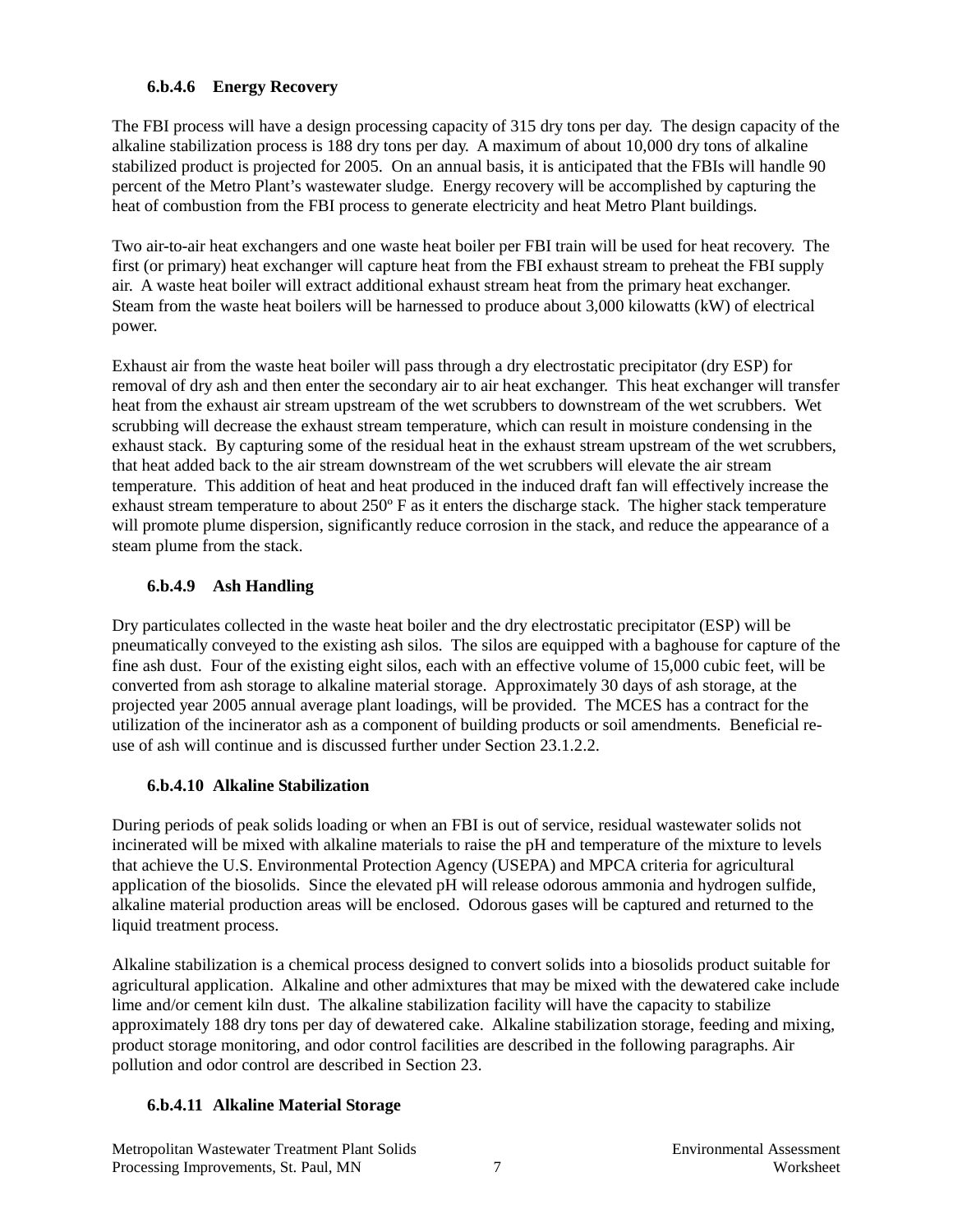As described, four of the existing silos will be allocated to ash storage and four will be allocated to alkaline admixture storage. At projected peak alkaline stabilization loading conditions of 188 dry tons per day of solids, these four existing storage silos will provide four days of storage capacity.

## **6.b.4.12 Feeding and Mixing System**

Alkaline admixtures will be pneumatically conveyed from the existing silos to 1,500 cubic foot feed bins located in the new Solids Management Building. Screw feeders will transfer the admixture from the feed bins to one of two mixers, where the solids and alkaline materials will be mixed and then conveyed to the truck loadout facility. Gases from the mixing process and conveyors will be collected and ducted to the odor control facility.

## **6.b.4.13 Biosolids Storage and Loading**

If biosolids are to be stored on site, a new Biosolids Storage Building (Figure 9) will include an enclosed truck loading bay and three enclosed storage cells with dimensions of 70 feet in width, 200 feet in length, and a clear interior height of 24 feet. Alkaline product could then be stored in any of the three cells in either the truck trailers or in bulk storage. Each cell will have the bulk capacity to store approximately 1,125 tons of an alkaline product. The building would provide storage for up to 45 days of biosolids production.

## **6.b.4.16 Miscellaneous Equipment**

Two auxiliary boilers, each capable of producing 85,000 pounds of steam per hour, will be installed in the Solids Management Building. The existing auxiliary boilers will be decommissioned. Approximately 500 kW of emergency stand-by diesel-driven electric generator capacity will also be provided as back-up power for critical building process functions.

# **6.b.5 Facility Layout**

# **6.b.5.1 Solids Management Building**

The proposed facilities will be located east of the East Primary tanks as shown on Figures 4 and 5. The new Solids Management Building will be approximately 360 feet long and 168 feet wide. The proposed building height is 68 feet. All solids treatment processes will be performed within the building with the exception of biosolids loading and storage. Noise and odor control will be implemented as needed to prevent off-site impacts. The exhaust stacks from the energy recovery process will be located at the north end of the building to avoid the St. Paul Downtown Airport (Holman Field) approach air space to the extent possible. The Federal Aviation Administration (FAA) has approved a stack height of 105 feet in the location shown, and the building heights fall within FAA requirements.

Figure 6 provides a cross-sectional view of the new Solids Management Building from the west side of the building looking east. As shown, the south end of the building will house the centrifuge dewatering part of the plant's liquids process equipment on the upper floor. The dewatered cake will be discharged from the bottom of the centrifuges to cake bins on the lower floor with the ability to transfer the cake to either the alkaline mixing equipment or to the FBIs. The FBIs, downstream heat recovery, and air pollution control equipment will be located on the north end of the building (Figures 6 and 7), with the process flow going from south to north. Ash collection equipment will be located in the basement below the waste heat boilers and dry ESPs. Figure 5 presents the extension alternatives for the maintenance tunnel system.

#### **6.b.5.2 Biosolids Facilities**

These facilities will include a truck loading complex, any required biosolids storage, and an odor and air

Metropolitan Wastewater Treatment Plant Solids Environmental Assessment Processing Improvements, St. Paul, MN 8 8 8 8 Worksheet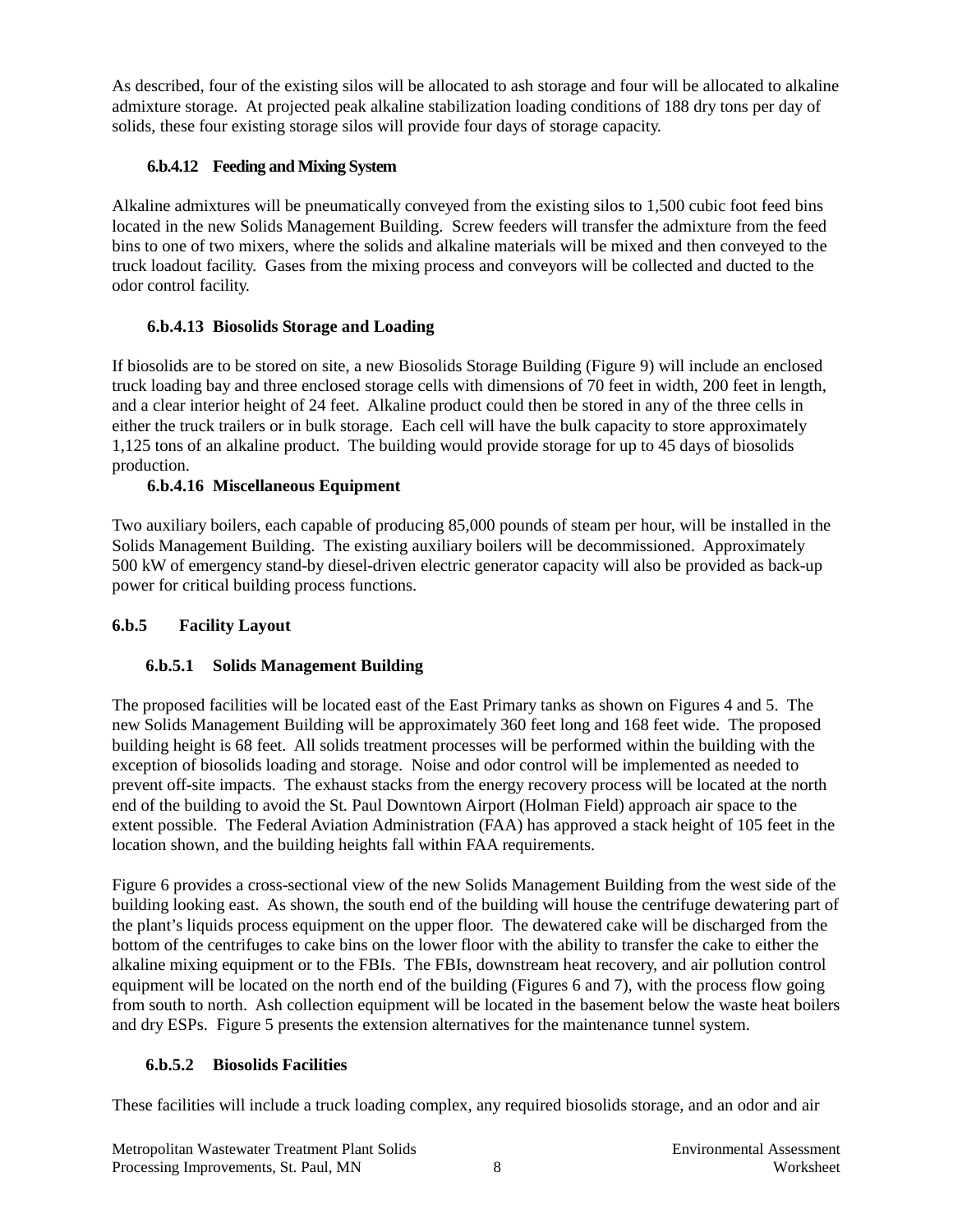emission control facility. Truck loading facilities will include two bays for parallel loading of biosolids trucks. A biosolids storage bin will be located above each bay to facilitate truck loading. The truck loading area will be approximately 35 feet wide by 168 feet long and will be enclosed for odor and air emission control. Truck access into the storage cells will be located on the east side of each cell. If constructed, biosolids storage facilities will consist of three enclosed cells, each 200 feet long and 70 feet wide, with a clear height of approximately 24 feet. Each cell will be isolated to provide optimum air ventilation and capture control. The odor and air emission control facility will collect air from the biosolids mixers and conveyors, truck loading area, and the biosolids storage complex. The building will be approximately 200 feet wide and 210 feet long. The odor and air emission control portion of the building will be adjacent to the truck loading and storage facilities. Air flows within the storage cells will be directed from east to west, with workers within a cell to be primarily on the fresh air side of the stored material. The building heights of 30 feet for the Biosolids Storage Building, with a height of 46 feet for the odor and air emission control portion of the building, fall within FAA requirements.

#### **6.b.6 Construction Schedule**

Construction is scheduled to start in 2001 and be substantially complete in 2005.

# **6.b.7 In-Plant Mechanical Work**

In-plant mechanical work will primarily consist of extending utilities to the Solids Management Building, modifying piping and ventilation ducting within existing plant tunnels (Figure 5) to accommodate the added utility services, upgrading sludge storage facilities, and constructing facilities to convey sludge to the new facilities and return recycle streams to the existing plant processes. Because plant effluent water will continue to be used for the wet air pollution control devices, the supply lines will be moved from the existing 408 Complex to the new facilities.

Existing sludge storage facilities will be upgraded to provide equalization of sludge feed to the dewatering equipment. It is anticipated that four of the existing eight sludge storage tanks will be converted to sludge equalization basins. This will require reconstruction of the aeration system within each 700,000-gallon tank, new aeration blowers, and pumps to convey the equalized sludge to the solids screens and dewatering feed tanks located in the Solids Management Building. Dewatering centrate and underflow from the scum concentration tanks will be conveyed from the new facilities back to the existing plant primary effluent channels.

# **6.b.8 Existing Solids Process**

The objectives of the Solids Project are to reduce air emissions, odor levels, maintenance costs, and operating costs associated with the existing solids processes. This section describes the existing solids processing facilities at the Metro Plant. The existing solids process diagram is shown in Figure 10. A detailed description of the existing solids processing facilities can be found in the Metro Plant Master Plan (Camp Dresser McKee, December 1996).

Approximately one-half of the annual operation and maintenance costs of the plant are attributed to the solids processing facilities. This is partly due to aging equipment, which requires frequent maintenance, and the overall operational complexity of the existing unit processes. When the proposed Solids Project operating period begins in year 2005, the majority of the existing solids unit processes will be at least 25 years old. For some of the oldest equipment, it will be 25 years since it was last rebuilt. Although these existing solids processing facilities have adequate capacity to meet the solids processing requirements through the planning period and projected useful life of the Solids Project (year 2025), the increasing frequency of equipment failures require major unit processes to be taken out of service for repair or replacement. This, in turn, will jeopardize the plant's ability to meet projected peak loading conditions through the planning period. The existing solids processing train consists of thickened sludge storage,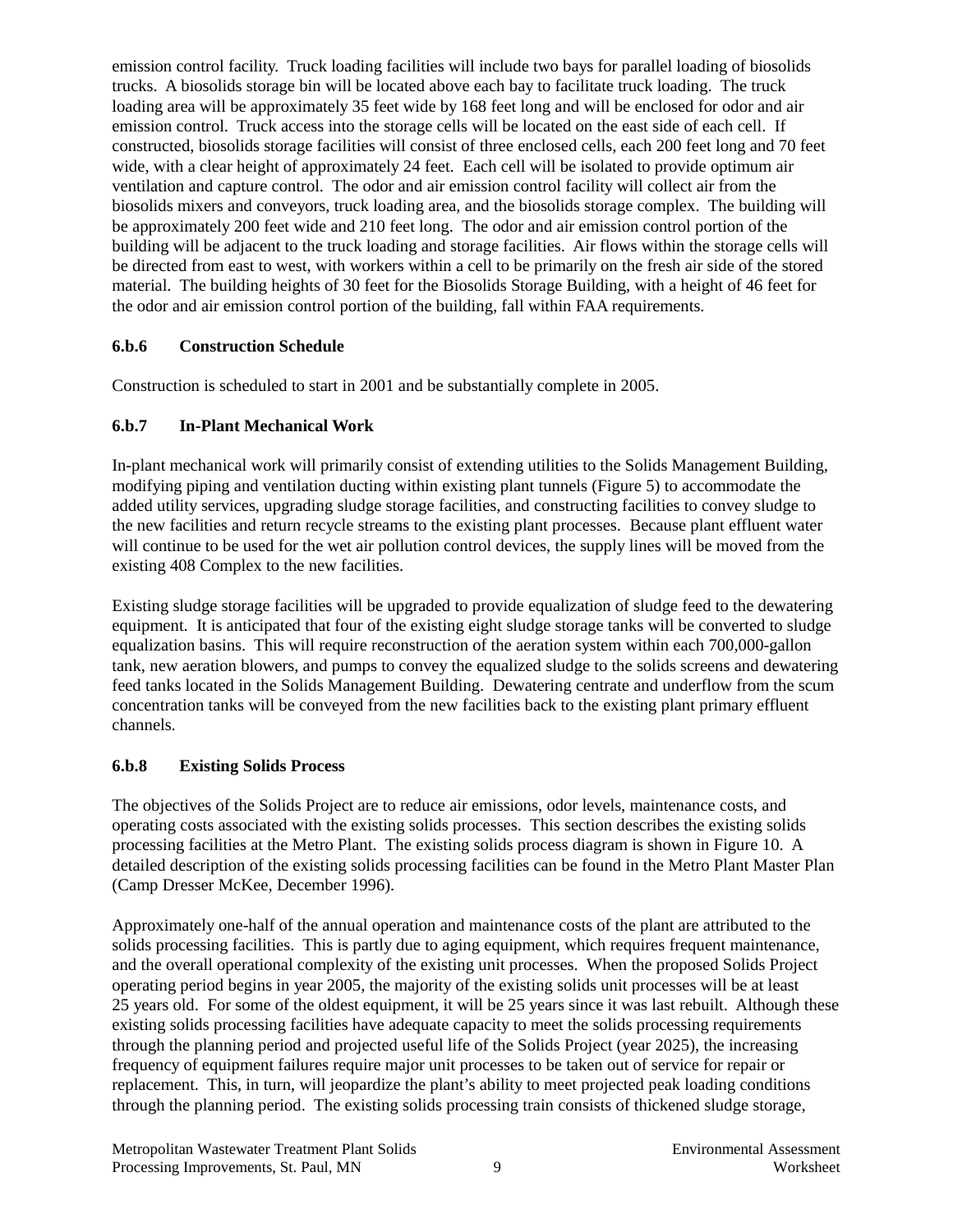sludge conditioning, dewatering, and incineration.

## **6.b.8.1 Solids Storage Tanks**

The sludge storage tanks currently receive flotation thickened waste activated sludge and gravity thickened primary sludge. Combined sludge from these tanks is normally pumped to thermal conditioning. In service since the early 1980s, the eight sludge storage tanks are located adjacent to the thermal conditioning facilities. The function of these tanks will be modified as described in Section 6.b.4.1. Some concrete rehabilitation may be required for these tanks.

# **6.b.8.2 Sludge Conditioning**

Prior to dewatering, the sludge must be conditioned to flocculate the solids particles and release the free water. Polymer is used to condition the centrifuge feed sludge and the roll press feed sludge is conditioned through a thermal process known as Zimpro™. Eight Zimpro™ wet air oxidation units currently perform thermal sludge conditioning. Thickened waste activated sludge and thickened primary sludge are gravity fed from storage tanks to grinders. The ground sludge is then fed to centrifugal pumps which deliver sludge to high-pressure pumps. Each high-pressure pump discharges the ground sludge to a series of stainless steel heat exchangers and a thermal treatment unit. High-pressure steam and air are added to the sludge in the thermal treatment unit to achieve operating conditions. Conditioned sludge is transferred to decant tanks prior to dewatering. The decant tank overflow represents side stream treatment prior to its discharge into the main flow stream. Because of the implementation of centrifuge dewatering, reduced demand on thermal conditioning decant overflow can be sent directly to primary treatment. Decant sidestream treatment was able to be decommissioned, thereby eliminating a high maintenance process that was also a significant odor source. Zimpro™ will no longer be in service with the proposed Solids Project.

# **6.b.8.3 Dewatering**

Dewatering is necessary to produce a dry solids cake suitable for incineration by the MHIs. Most of the thermally conditioned sludge is blended with gravity thickened primary sludge for dewatering by roll presses. A portion of the thickened waste activated sludge and thickened primary sludge is polymer conditioned and is dewatered by centrifuges. The new solids process will consist exclusively of polymer conditioning and centrifuge dewatering.

# **6.b.8.4 Multiple Hearth Incineration System**

The incineration system for dewatered cake currently includes six MHIs, four of which are equipped with waste heat recovery boilers. The furnaces are numbered sequentially from 5 through 10. Furnace Nos. 5, 6, and 7 were originally constructed in the mid-1960s as 11-hearth units. Furnace No. 8 was constructed in the late 1960s as an 11-hearth unit. Furnace Nos. 9 and 10 were constructed in the early 1980s as 9-hearth units and were supplied with waste heat boilers and venturi scrubbers/subcoolers. At this time, furnace Nos. 5, 6, 7, and 8 were also converted to 9-hearth units, and waste heat boiler systems were added to furnace Nos. 7 and 8. These existing MHIs will be replaced by three FBIs as part of the proposed Solids Project.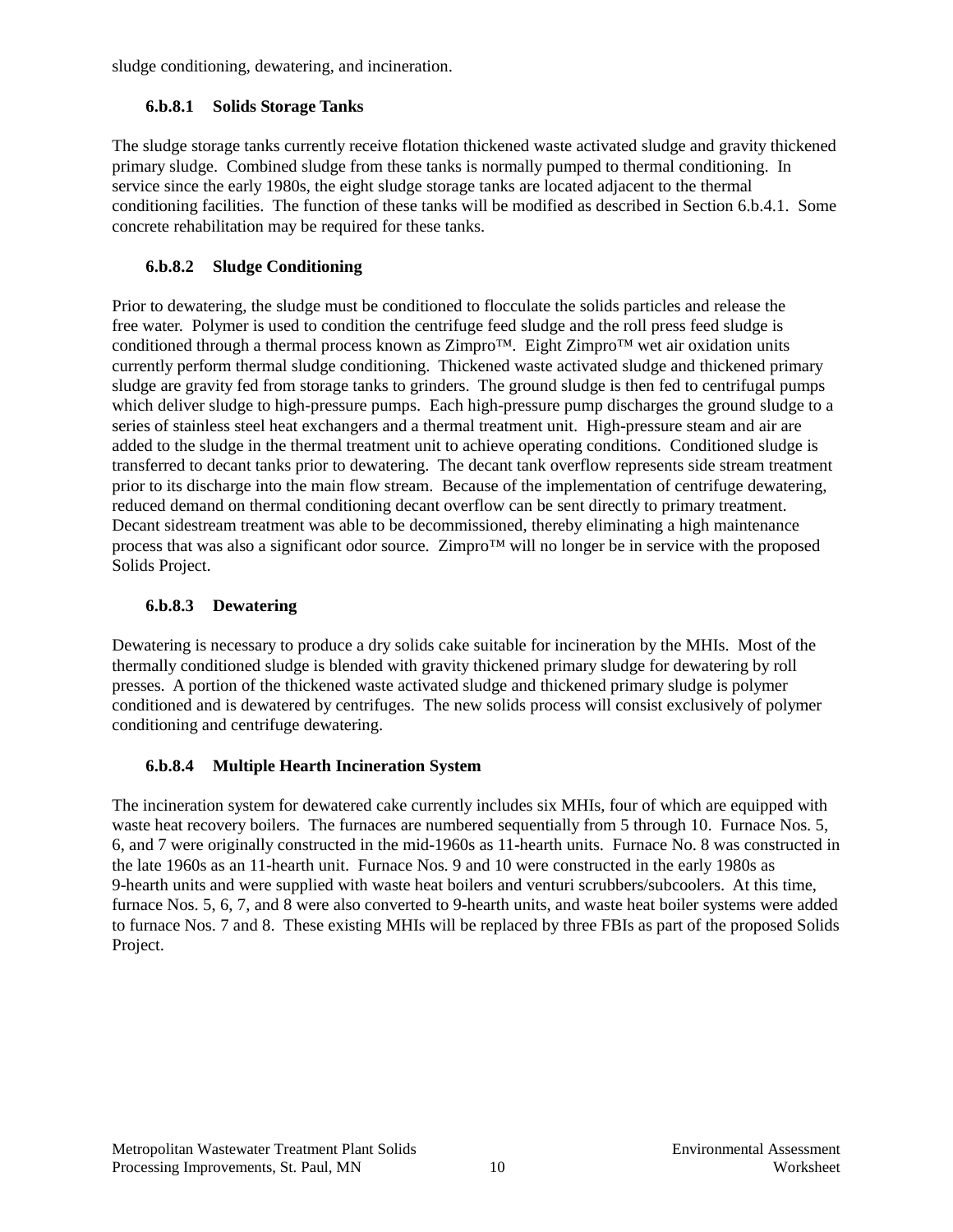Two auxiliary boilers, both equipped to fire natural gas or fuel oil, were installed in the early 1980s as back-up units to the waste heat boilers. These boilers are operated intermittently to supplement the steam produced in the waste heat boilers, and will be decommissioned as part of the Solids Project.

### **c. Explain the project purpose: if the project will be carried out by a governmental unit, explain the need for the project and identify its beneficiaries.**

The purpose of the project is to develop a new solids processing facility that will replace old equipment and outdated technology used at the current facilities. As the facilities have aged since initiation of operation in the early 1980s, assuring consistent and effective operation has become increasingly difficult. Improvements in technology, specifically in electronic control systems, air pollution control equipment, and dewatering equipment, have made replacement of the existing facilities a viable option. The new facility will meet future capacity requirements and decrease odors and the emission of air pollutants from the Metro Plant. The Metro Plant Master Plan's (Camp Dresser McKee, December 1996) evaluation of alternatives confirmed significant opportunities to reduce emissions from the plant through the replacement of the existing solids processing facilities. As part of the proposed project, the six existing MHIs will be replaced with three new FBIs combined with an alkaline stabilization system to handle peak loads and accommodate FBI maintenance downtime. The alkaline stabilization system will produce biosolids for application to agricultural land for up to ten percent of the raw solids produced at the Metro Plant on an annual basis.

# **d. Are future stages of this development, including development on any outlets planned or likely to happen?**

Yes X No

#### **If yes, briefly describe future stages, relationship to present project, timeline and any plans for environmental review.**

Several projects are underway at the Metro Wastewater Treatment Facility that are related to the proposed Solids Processing Improvements Project. The Liquids Processing Project, which does not require EAW preparation, will be completed in about two years. The Centrifuge Dewatering Project, which requires no EAW, will be completed in the fall of 2001. It will entail the purchase and installation of two new sludge dewatering centrifuges. Subsequently, and as part of the Solids Processing Improvements Project (the subject of this EAW) these centrifuges and one existing centrifuge will be moved to the Solids Management Building. Four additional dewatering centrifuges will be purchased and installed. A separate Environmental Summary will be prepared on the purchase of six centrifuges and the moving of two.

### **e. Is this project a subsequent stage of an earlier project?**  ${\bf X}$   $-$  No

#### **If yes, briefly describe the past development, its timing, and any past environmental review.**

The MCES is continually upgrading the Metro plant. Construction of the Solids Project will overlap with a separate project to upgrade the liquid wastewater treatment systems. The liquid treatment improvement project includes decommissioning the existing West Pre-treatment and West Primary Treatment systems. The liquid treatment system project does not result in an increase in plant capacity and does not trigger environmental review requirements.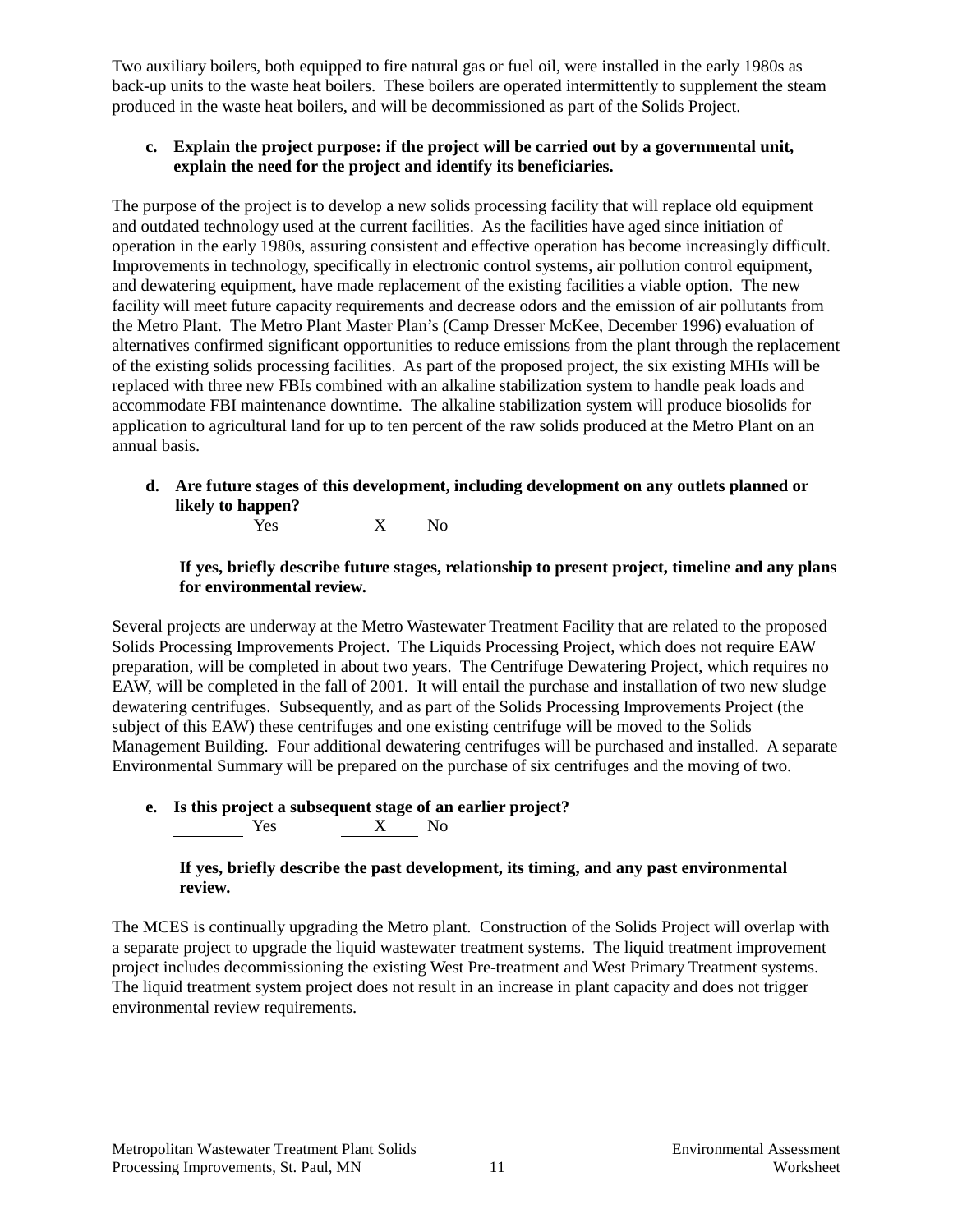The original Metro Plant facilities were built in 1938. These original facilities included chemical conditioning, dewatering, and incineration in four MHIs. The plant was expanded and upgraded to secondary treatment in the 1960s, and four new MHIs were constructed. Capital projects in the early/late 1970s and 1980s provided thermal sludge conditioning ( $\text{Zimpro}^{TM}$ ), two new MHIs, rehabilitation of the 1960s incinerators, and new sludge dewatering equipment. No environmental review has been performed on these facilities, either because none was required at the time or because the expansion in question was less than threshold values for EAW preparation.

#### **7. PROJECT MAGNITUDE DATA**

**Total project acreage:** 6 Acres

**Number of residential units: unattached** none **attached** none

**Commercial, industrial or institutional building area (gross floor space) total square feet. Indicate area of specific uses (in square feet):**

| <b>Office Service Shop</b> | NA. | <b>Manufacturing</b> | NA                                 |
|----------------------------|-----|----------------------|------------------------------------|
| <b>Retail</b>              | NA  | Other industrial     | 229,000<br>174.750<br>to<br>square |
|                            |     |                      | feet (see Note 1 below).           |
| Warehouse                  | NA  | <b>Institutional</b> | NA.                                |
| Light industrial           | NA  | <b>Agricultural</b>  | NA.                                |
| Other commercial (specify) | ΝA  |                      |                                    |

**Building height(s) (feet):** See below**. If over 2 stories, compare heights of nearby buildings.**

Solids Management Building 68 feet, Biosolids Storage Building and Truck Loading Area Maximum 46 feet, Exhaust Stacks 105 feet.

| Note $1$ : | Solids Management Building = $165,750$ square feet (sf)                                                                                        |
|------------|------------------------------------------------------------------------------------------------------------------------------------------------|
|            | 172 feet x 360 feet                                                                                                                            |
|            | Basement = $61,920$ sf                                                                                                                         |
|            | Level $1 = 41,208$ sf                                                                                                                          |
|            | Level $2 = 30,456$ sf                                                                                                                          |
|            | Level $3 = 32,166$ sf                                                                                                                          |
|            | Biosolids Storage Building $= 54,250$ sf (Constructed only if biosolids are stored on site)                                                    |
|            | $200$ ft x $210$ ft                                                                                                                            |
|            | Level $1 = 42,000$ sf                                                                                                                          |
|            | Level $2 = 12,250$ sf                                                                                                                          |
|            | If there is no on site biosolids storage, Biosolids Storage Building will not be constructed and only the<br>Truck Loading Area will be built. |
|            | Truck Loading Area $= 9,000$ sf                                                                                                                |
|            | 50 feet x 90 feet                                                                                                                              |
|            | Level $1 = 4,500$ sf                                                                                                                           |
|            | Level $2 = 4,500$ sf                                                                                                                           |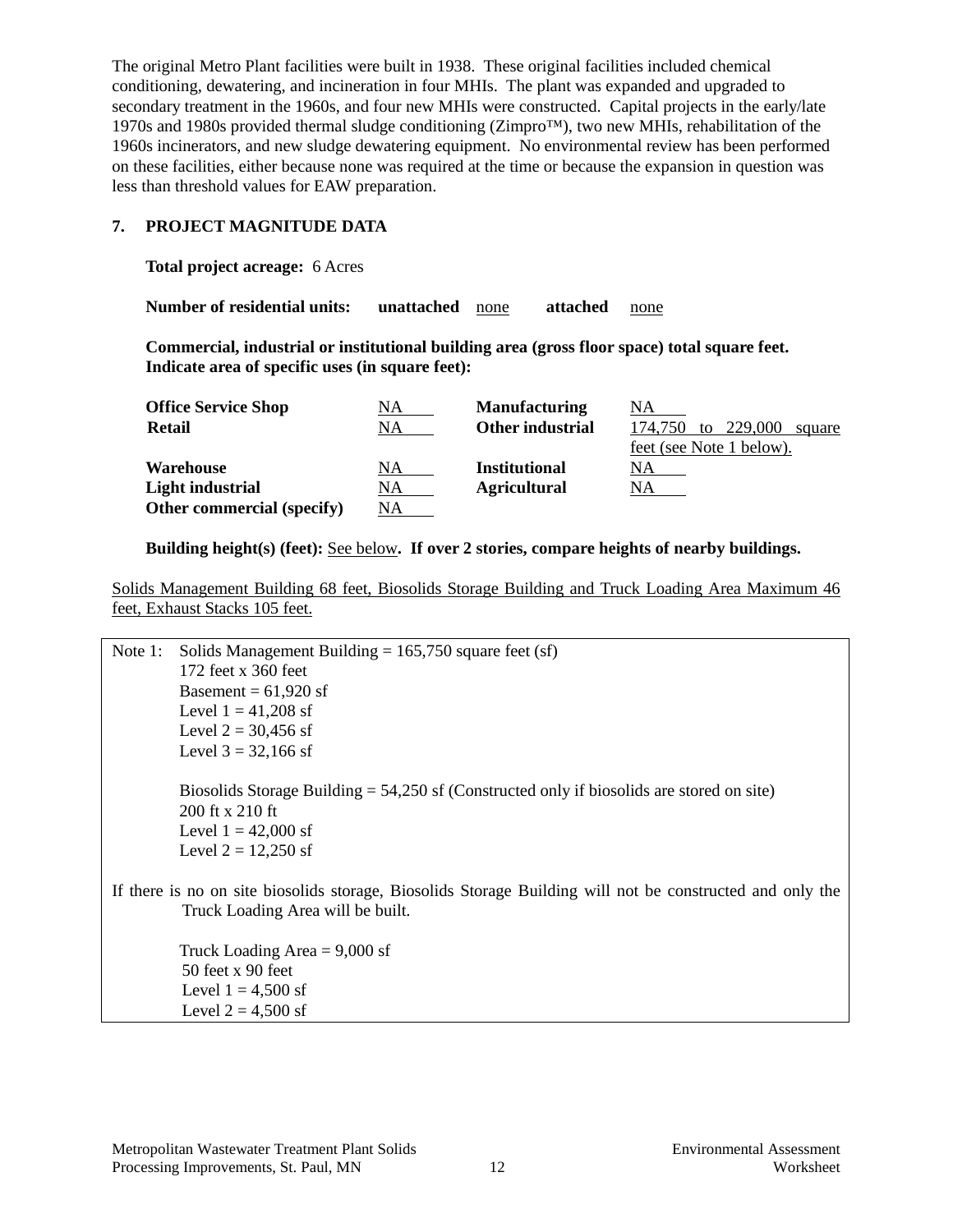**8. PERMITS AND APPROVALS REQUIRED. List all known local, state, and federal permits, approvals and financial assistance for the project. Include modifications of any existing permits, governmental review of plans and all direct and indirect forms of public financial assistance including bond guarantees, Tax Increment Financing and infrastructure.**

A number of environmental permits and approvals must be obtained to authorize construction and operation of the new solids processing facility. The primary regulatory review processes include:

- A major amendment to the Metro Plant Air Emission Permit issued by the MPCA.
- The Metro Plant's existing National Pollution Discharge Elimination System and State Disposal System (NPDES/SDS) permit allows for the land application of biosolids. This permit may need to be modified and state regulations must be met as codified in Minn. R. ch. 7041.
- Facility Plan Final Approval and Plans and Specifications Final Approval.

Additional known permits and approvals that may be required are identified in Table 1.

## **8.1 MPCA AIR EMISSIONS PERMIT**

The MCES submitted an application in January 1999 to the MPCA for a major amendment to the Metro Plant's air emission operating permit to authorize construction and operation of the Solids Project. A major amendment is required in accordance with Minn. R. ch. 7007.1500, subps. 1.C and D because:

- The project will be classified as a "synthetic" minor modification under the federal and state Prevention of Significant Deterioration and nonattainment New Source Review (PSD/NSR) regulations.
- The new FBIs are subject to National Emissions Standards for Hazardous Air Pollutants (NESHAP), 40 CFR, Part 61, Subpart E, which governs mercury emissions from a variety of sources, including sewage sludge incinerators.

The permitting process is described further in Section 23.0, Stationary Source Air Emissions.

# **8.2 USEPA PART 503 SEWAGE SLUDGE INCINERATION REGULATIONS**

Regulations promulgated in accordance with the Clean Water Act and set out in 40 CFR Part 503, Subpart E, require that daily concentration limits for seven metals found in sewage sludge must be established for incinerators once the incinerators are operational. The regulations also limit the amount of total hydrocarbons emitted.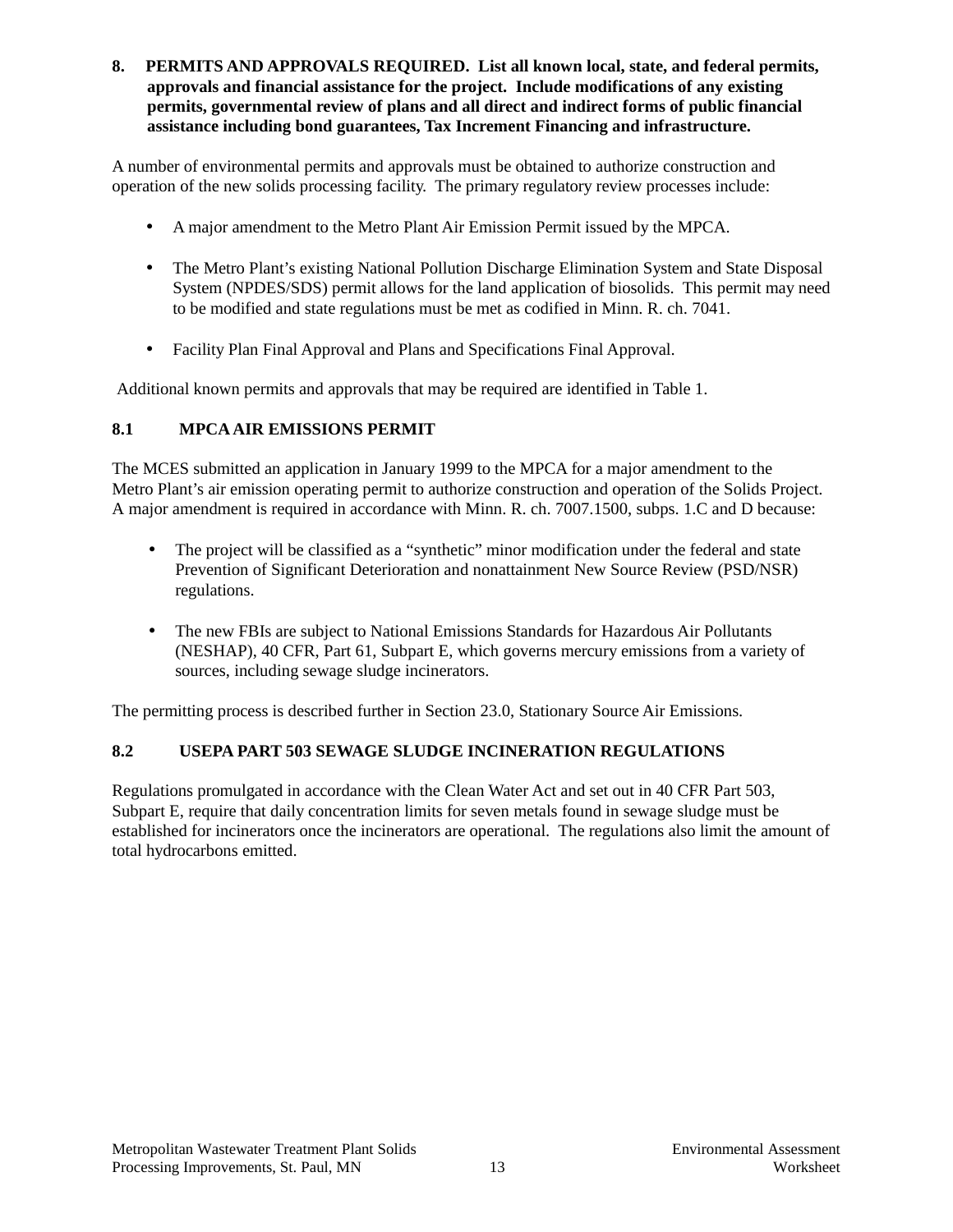#### **TABLE 1**

#### **POTENTIAL PERMITS, PLANS OR APPROVALS Solids Processing Improvements Project**

| <b>Unit of Government</b>       | <b>Type of Application</b>                | <b>Status</b>                   |
|---------------------------------|-------------------------------------------|---------------------------------|
| <b>FAA</b>                      | Notification of Proposed Construction or  | Completed                       |
|                                 | Alteration                                |                                 |
| Metropolitan Airport Commission | Notification of Proposed Construction or  | Completed                       |
|                                 | Alteration (Coordinates with FAA)         |                                 |
| <b>EPA</b>                      | Spill Prevention, Control, and            | Will need to be revised         |
|                                 | Countermeasure Plan                       |                                 |
| National Park Service (NSP)     | Plan review and coordination under        | In process                      |
|                                 | Mississippi National River and Recreation |                                 |
|                                 | Area (MNRRA)                              |                                 |
| <b>MPCA</b>                     | Plan and Specification approval           | Will obtain prior to initiating |
|                                 |                                           | construction                    |
| <b>MPCA</b>                     | Facility Plan approval                    | MPCA review in process          |
| <b>MPCA</b>                     | Minnesota State Loan Funding approval     | If requesting Minnesota State   |
|                                 |                                           | Loan funding                    |
| <b>MPCA</b>                     | Air Emissions Permit Amendment            | MPCA review of amendment in     |
|                                 |                                           | process                         |
| <b>MPCA</b>                     | <b>NPDES/SDS</b> Permit                   | Will obtain if construction     |
|                                 |                                           | groundwater dewatering          |
|                                 |                                           | discharge is not routed through |
|                                 |                                           | plant                           |
| <b>MPCA</b>                     | Modification of NPDES/SDS permit to       | Completed                       |
|                                 | meet the requirements of 40 CFR Part 503, |                                 |
|                                 | Subpart B (sludge management), and Minn.  |                                 |
|                                 | R. ch. 7041                               |                                 |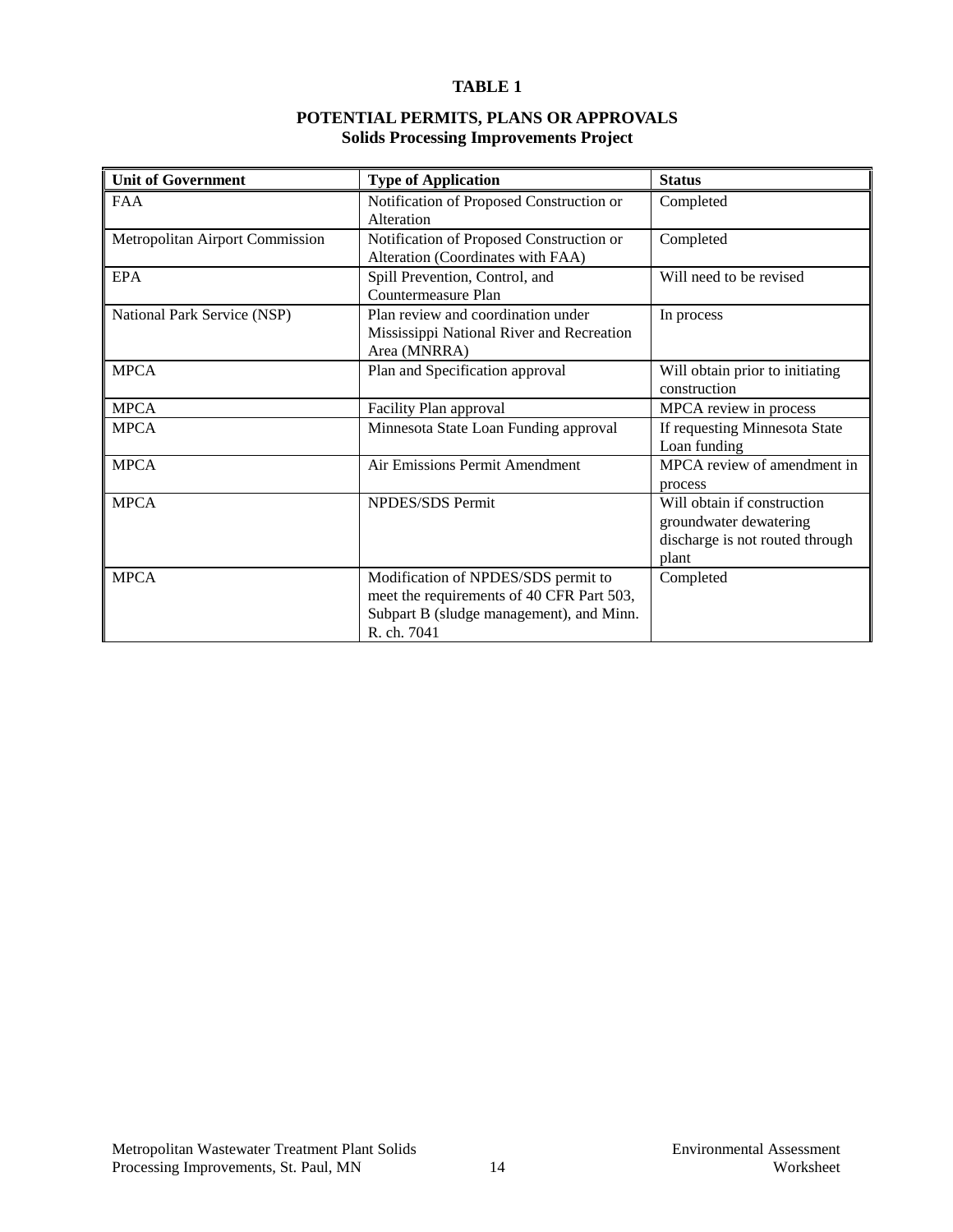# **TABLE 1**

# **(Continued)**

#### **POTENTIAL PERMITS, PLANS OR APPROVALS Solids Processing Improvements Project**

| <b>Unit of Government</b>                                                      | <b>Type of Application</b>                                                                                                                                                                             | <b>Status</b>                                                    |
|--------------------------------------------------------------------------------|--------------------------------------------------------------------------------------------------------------------------------------------------------------------------------------------------------|------------------------------------------------------------------|
| <b>MPCA</b>                                                                    | Above ground storage tank registration for<br>tanks over 110 gallons                                                                                                                                   | Will obtain registration                                         |
| <b>MPCA</b>                                                                    | Above ground storage tank rule<br>requirements (Minn. R. ch. 7151)                                                                                                                                     | May apply to some tanks over<br>$1,100$ gallons                  |
| <b>MPCA</b>                                                                    | <b>Construction Stormwater Permit</b>                                                                                                                                                                  | Will obtain prior to initiating<br>construction                  |
| <b>MPCA</b>                                                                    | <b>Stormwater Plan</b>                                                                                                                                                                                 | May need to revise current plan                                  |
| <b>MPCA</b>                                                                    | <b>Toxic Pollution Prevention Plan</b>                                                                                                                                                                 | May need to revise current plan                                  |
| Minnesota Emergency Response<br><b>Commission and Local Fire</b><br>Department | <b>SARA Title III Chemical Notification,</b><br>Planning, and Reporting                                                                                                                                | May need to revise current<br>notification, planning, reporting  |
| Department of Natural Resources<br>(DNR)                                       | Water Appropriation Permit amendment<br>may be required for dewatering if more than<br>10,000 gpd or one million gpy is proposed                                                                       | Will amend existing permit<br>prior to initiating dewatering     |
| <b>State Historic Preservation Officer</b><br>(SHPO)                           | <b>National Historic Preservation Act Section</b><br>106 and the Archaeological Resources<br>Protection Act Review and Coordination.<br>Office of the State Archaeologist<br>coordinates with the SHPO | In process                                                       |
| <b>Ramsey County</b>                                                           | Hazardous Waste Generator License                                                                                                                                                                      | May need to revise license due<br>to changes in waste generation |
| <b>Ramsey County</b>                                                           | Hazardous Waste Contingency Plan                                                                                                                                                                       | May need to revise current plan                                  |
| Ramsey-Washington County<br><b>Watershed District</b>                          | <b>Grading Permit</b>                                                                                                                                                                                  | Will obtain prior to initiating<br>construction                  |
| City of St. Paul                                                               | Plan review coordination regarding<br>compliance with St. Paul Critical Area<br>River Corridor Plan and Ordinance                                                                                      | In process                                                       |
| City of St. Paul                                                               | <b>Building Permit</b>                                                                                                                                                                                 | Will obtain prior to initiating<br>construction                  |

#### **8.3 LAND APPLICATION OF ALKALINE STABILIZED BIOSOLIDS**

Land application of the alkaline products will be governed by federal regulations codified at Title 40 of the Code of Federal Regulations Part 503, Subpart B (40 CFR Part 503) and by state regulations codified at Minn. R. ch. 7041. These regulations specify requirements that apply to:

- The MCES, as a treatment works treating domestic sewage.
- Commercial companies that may distribute and apply the alkaline products.
- Individuals who apply alkaline products to their own land.

These regulations specify:

- Criteria for classifying the sewage sludge.
- Risk-based limits on the concentration of toxic metals that can be present in the biosolids and limits on the amount of metals that can be land-applied.
- Technology-based standard to minimize pathogens.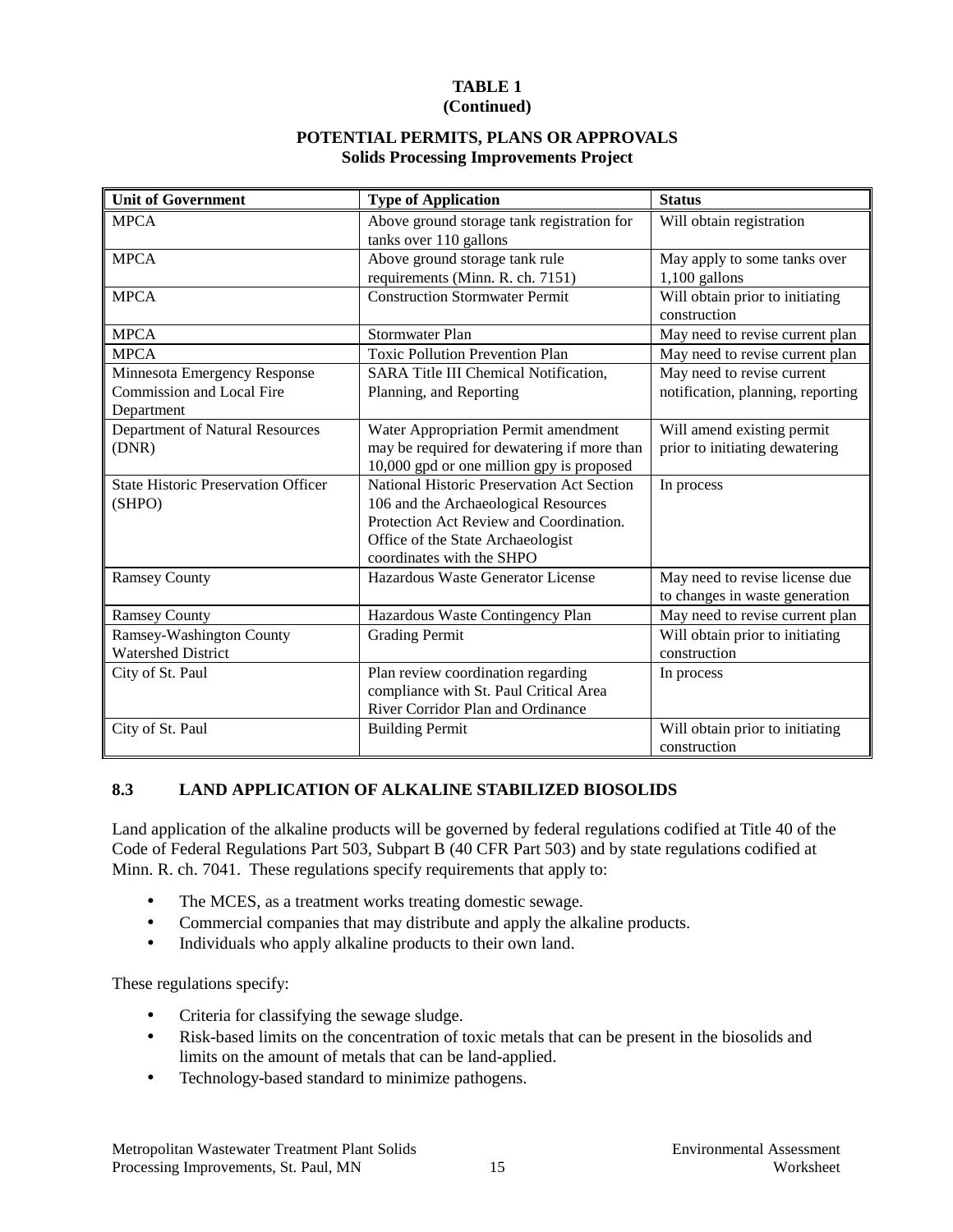- Technology-based standard to minimize vector attraction (i.e., characteristics that attract rodents, insects, or other organisms that can transport infectious agents).
- Monitoring, record keeping, and reporting requirements.

Provisions of these rules are designed to ensure that any biosolid produced from domestic sewage is:

- Applied at agronomic rates based on the nutrient needs of the soil and crops to be grown.
- Applied at rates that limit the amount of toxic metals added to the soil.
- Treated to reduce the potential for human or animal exposure to pathogens or applied in a manner that restricts the exposure of humans or animals to pathogens.
- Treated to reduce vector attraction (i.e., sludge characteristics that attracts rodents, flies, or other organisms that can transport infectious agents) or applied in a manner that reduces vector attraction.

The MPCA has issued to the MCES, a NPDES/SDS permit regulating the land application of biosolids. At this point in the project, the MCES has not yet identified actual application sites, but several farmers have expressed interest in the product. The MCES expects that the alkaline product will be used for agricultural purposes.

Federal Part 503 regulations and Minn. R. ch. 7041 restrict the amount of metals that can be land applied with biosolids produced from domestic wastewater sludges and establish suitable site conditions at the land application sites.

The biosolids, or alkaline product, will be classified as either Class A or Class B based on the level of treatment it receives and the application methods utilized. The criteria that defines the class of product is summarized in Table 2. Lime stabilization is Alternative 2.5 for producing a Class B product. To produce a Class A product, further steps would be taken to meet the pathogen and vector attraction reduction requirements.

This two-class approach is designed to protect human and environmental health either through treatment or treatment and restricting exposure to the product. If a Class B product is manufactured, site restrictions are stated to ensure that pathogens are not transmitted from the site. These restrictions are summarized in Table 2. If a Class A product is manufactured using the more rigorous treatment alternatives, there are no site restrictions.

#### **8.4 OTHER PERMITS AND APPROVALS**

A list of known permits, plans or approvals that may be required as part of this project are presented in Table 1.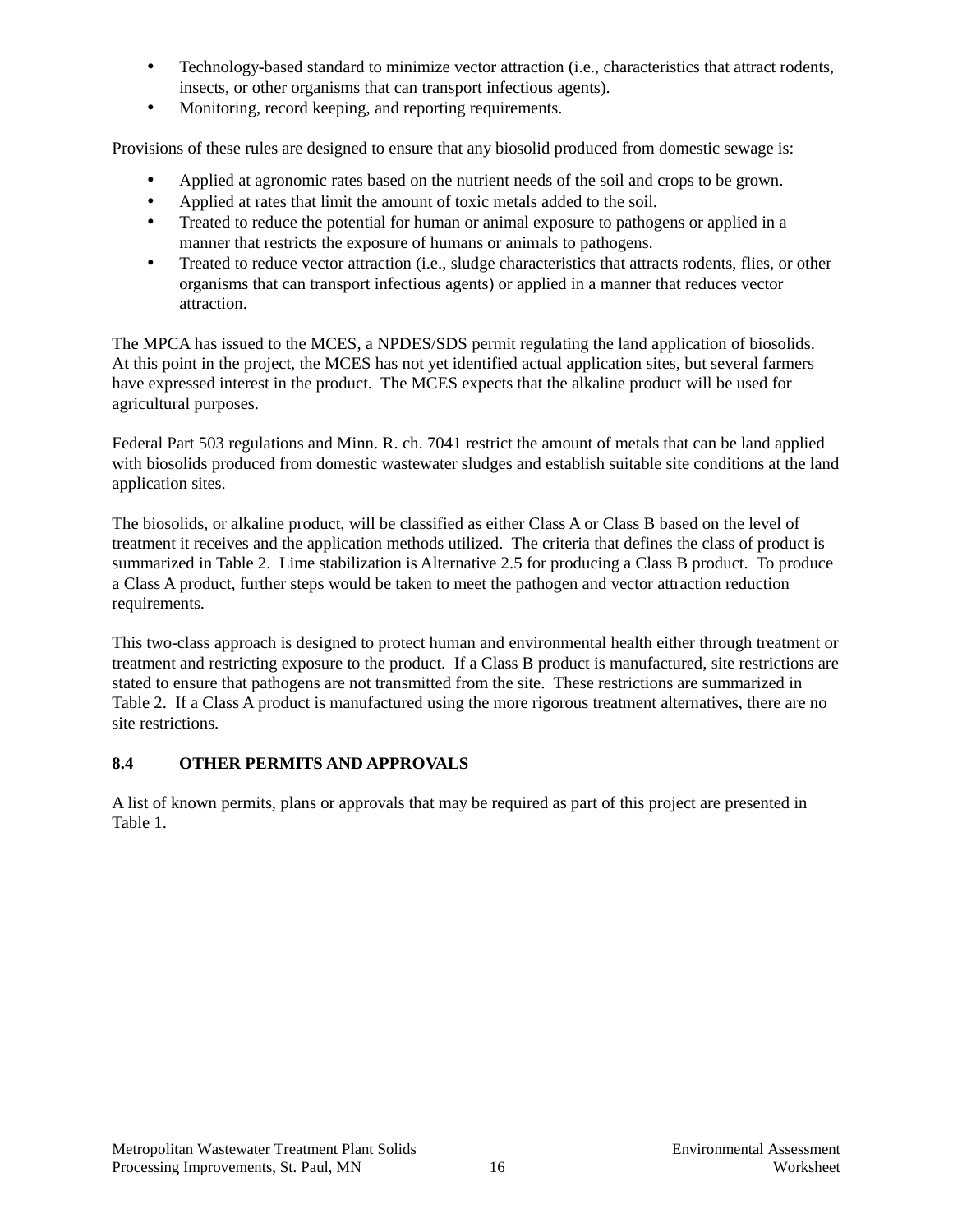#### **TABLE 2**

#### **PATHOGEN AND VECTOR REDUCTION REQUIREMENTS FOR LAND APPLICATION Solids Processing Improvements Project**

| PATHOGEN AND VECTOR ATTRACTION REDUCTION<br><b>REQUIREMENTS FOR PREPARERS OF SEWAGE SLUDGE</b> |                                                                                                                                                                                                                                      |                                    |                                                                                                                                         |  |  |
|------------------------------------------------------------------------------------------------|--------------------------------------------------------------------------------------------------------------------------------------------------------------------------------------------------------------------------------------|------------------------------------|-----------------------------------------------------------------------------------------------------------------------------------------|--|--|
| <b>Class A Pathogen Reduction</b>                                                              |                                                                                                                                                                                                                                      | <b>Vector Attraction Reduction</b> |                                                                                                                                         |  |  |
| Alternative 1                                                                                  | Time and temperature                                                                                                                                                                                                                 | Option 1                           | 38 percent volatile solids reduction                                                                                                    |  |  |
| Alternative 2                                                                                  | pH, temperature and time                                                                                                                                                                                                             | Option 2                           | Lab demonstration of volatile<br>solids<br>reduction                                                                                    |  |  |
| Alternative 3                                                                                  | One-time demonstration correlating pathogen levels                                                                                                                                                                                   |                                    | anaerobically                                                                                                                           |  |  |
|                                                                                                | and operating parameters                                                                                                                                                                                                             | Option 3                           | Lab demonstration of volatile solids reduction aerobically                                                                              |  |  |
| Alternative 4                                                                                  | Concentrations of enteric viruses and helminth ova                                                                                                                                                                                   |                                    | SOUR $\leq$ 1.5 mg O <sub>2</sub> /hour/g total solids                                                                                  |  |  |
| Alternative 5                                                                                  | Processes to Further Reduce Pathogens (PFRP)                                                                                                                                                                                         | Option 4                           | Aerobic process for 14 days at $> 40^{\circ}$ C                                                                                         |  |  |
|                                                                                                | 1.<br>Composting                                                                                                                                                                                                                     | Option 5                           | pH to $\geq$ 12 and retain at 11.5                                                                                                      |  |  |
|                                                                                                | 2.<br>Heat drying                                                                                                                                                                                                                    | Option 6                           | $\geq$ 75 percent solids for stabilized solids                                                                                          |  |  |
|                                                                                                | 3.<br>Heat treatment                                                                                                                                                                                                                 | Option 7                           | $\geq$ 90 percent solids for unstabilized solids                                                                                        |  |  |
|                                                                                                | 4.<br>Thermophilic aerobic digestion                                                                                                                                                                                                 | Option 8                           |                                                                                                                                         |  |  |
|                                                                                                | 5.<br>Beta ray irradiation                                                                                                                                                                                                           |                                    |                                                                                                                                         |  |  |
|                                                                                                | Gamma ray irradiation<br>6.                                                                                                                                                                                                          |                                    |                                                                                                                                         |  |  |
|                                                                                                | 7.<br>Pasteurization                                                                                                                                                                                                                 |                                    |                                                                                                                                         |  |  |
|                                                                                                | <b>Equivalent to PFRP</b>                                                                                                                                                                                                            |                                    |                                                                                                                                         |  |  |
|                                                                                                |                                                                                                                                                                                                                                      |                                    |                                                                                                                                         |  |  |
| Alternative 6                                                                                  |                                                                                                                                                                                                                                      |                                    |                                                                                                                                         |  |  |
|                                                                                                | In addition all six alternatives include pathogen levels for fecal coliform                                                                                                                                                          |                                    |                                                                                                                                         |  |  |
| or Salmonella                                                                                  |                                                                                                                                                                                                                                      |                                    |                                                                                                                                         |  |  |
| <b>Class B Pathogen Reduction</b>                                                              |                                                                                                                                                                                                                                      |                                    |                                                                                                                                         |  |  |
| Alternative 1<br>Alternative 2                                                                 | Density of fecal coliform<br>Processes to Significantly Reduce Pathogens (PSRP)                                                                                                                                                      |                                    |                                                                                                                                         |  |  |
|                                                                                                | Aerobic digestion                                                                                                                                                                                                                    |                                    |                                                                                                                                         |  |  |
|                                                                                                | 1.<br>2.<br>Air drying                                                                                                                                                                                                               |                                    |                                                                                                                                         |  |  |
|                                                                                                | Anaerobic digestion<br>3.                                                                                                                                                                                                            |                                    |                                                                                                                                         |  |  |
|                                                                                                | 4.<br>Composting                                                                                                                                                                                                                     |                                    |                                                                                                                                         |  |  |
|                                                                                                | Lime stabilization<br>5.                                                                                                                                                                                                             |                                    |                                                                                                                                         |  |  |
|                                                                                                | <b>Equivalent to PSRP</b>                                                                                                                                                                                                            |                                    |                                                                                                                                         |  |  |
| Alternative 3                                                                                  |                                                                                                                                                                                                                                      |                                    |                                                                                                                                         |  |  |
|                                                                                                | PATHOGEN AND VECTOR ATTRACTION REDUCTION REQUIREMENTS FOR APPLIERS OF                                                                                                                                                                |                                    |                                                                                                                                         |  |  |
|                                                                                                |                                                                                                                                                                                                                                      | <b>SEWAGE SLUDGE</b>               |                                                                                                                                         |  |  |
| <b>Class B pathogen Reduction</b>                                                              |                                                                                                                                                                                                                                      |                                    | <b>Vector Attraction Reduction</b>                                                                                                      |  |  |
|                                                                                                |                                                                                                                                                                                                                                      | Option 9                           | Injection below land surface                                                                                                            |  |  |
| Class B                                                                                        |                                                                                                                                                                                                                                      | Option 10                          | Incorporation into soil                                                                                                                 |  |  |
|                                                                                                | <b>Sludge Site Restrictions</b>                                                                                                                                                                                                      |                                    |                                                                                                                                         |  |  |
| § 503.32(b)(5)                                                                                 | <b>Site Restrictions</b>                                                                                                                                                                                                             |                                    |                                                                                                                                         |  |  |
| i.                                                                                             |                                                                                                                                                                                                                                      |                                    | Food crops with harvested parts above ground but touching the sewage sludge/soil mixture shall not be harvested for 14 months after     |  |  |
| ii.                                                                                            | application.                                                                                                                                                                                                                         |                                    |                                                                                                                                         |  |  |
|                                                                                                | Food crops with harvested parts below the surface shall not be harvested for 20 months after application when the sewage sludge<br>remains on the surface for 4 months or longer prior to incorporation into the soil                |                                    |                                                                                                                                         |  |  |
| iii.                                                                                           |                                                                                                                                                                                                                                      |                                    | Food crops with harvested parts below the surface shall not be harvested for 38 months after application when the sewage sludge         |  |  |
|                                                                                                | remains on the surface for less than 4 months prior to incorporation into the soil                                                                                                                                                   |                                    |                                                                                                                                         |  |  |
| iv.                                                                                            | Food/feed/fiber crops shall not be harvested for 30 days after application.                                                                                                                                                          |                                    |                                                                                                                                         |  |  |
| v.                                                                                             | Animals shall not be grazed on land for 30 days after application                                                                                                                                                                    |                                    |                                                                                                                                         |  |  |
| vi.                                                                                            |                                                                                                                                                                                                                                      |                                    | Turf grown where sewage sludge is applied shall not be harvested for 1 year after application when the harvested turf is placed on land |  |  |
|                                                                                                |                                                                                                                                                                                                                                      |                                    |                                                                                                                                         |  |  |
| vii.                                                                                           | with a high potential for public exposure or on a lawn, unless otherwise specified by the permitting authority.<br>Public access to land with a high potential for public exposure shall be restricted for 1 year after application. |                                    |                                                                                                                                         |  |  |
| viii.                                                                                          | Public access to land with a low potential for public exposure shall be restricted for 30 days after application.                                                                                                                    |                                    |                                                                                                                                         |  |  |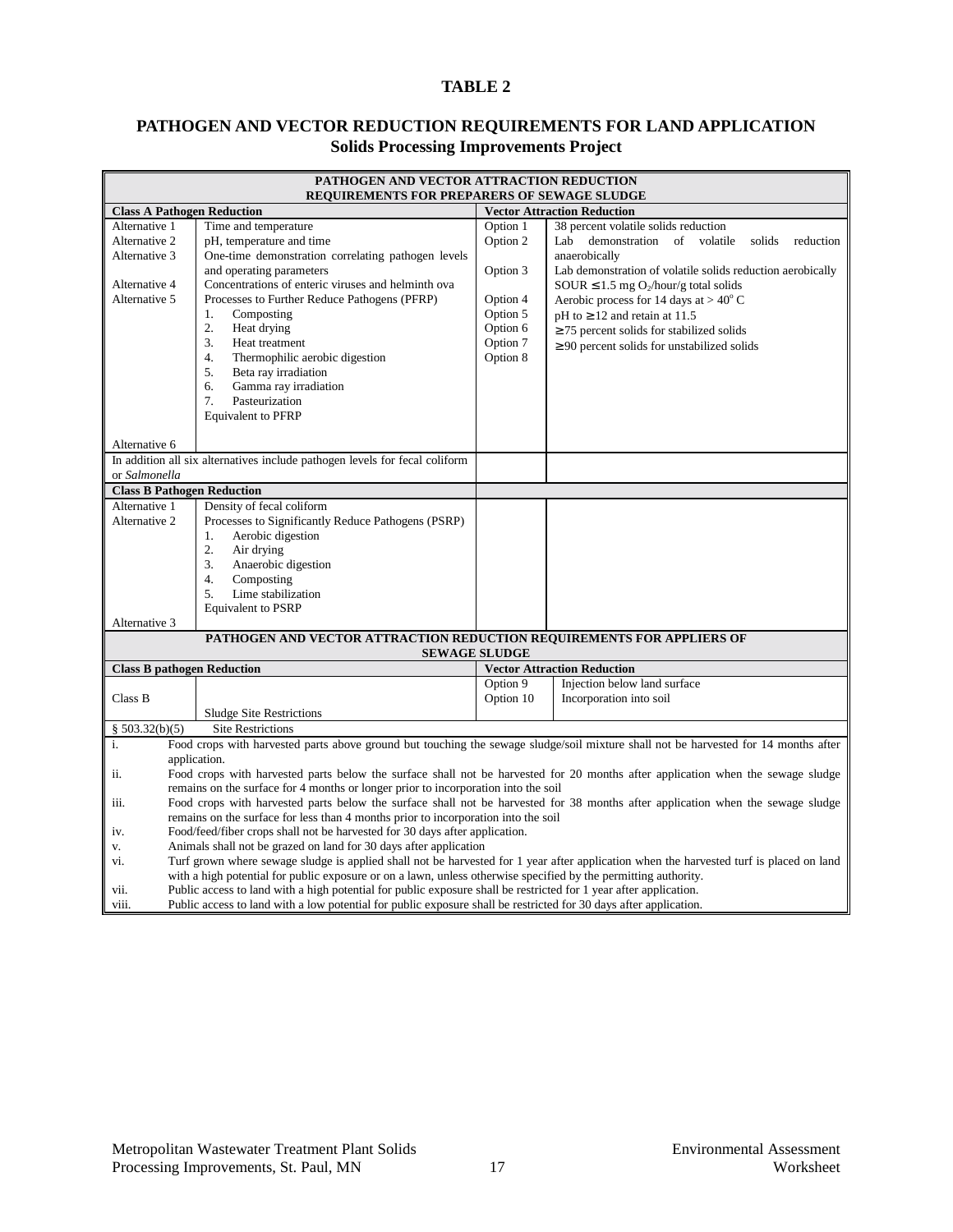**9. LAND USE. Describe current and recent past land use and development on the site and on adjacent lands. Discuss the project compatibility with adjacent and nearby land uses. Indicate whether any potential conflicts involve environmental matters. Identify any potential environmental hazards due to past land uses, such as soil contamination or abandoned storage tanks, or proximity to nearby hazardous liquid or gas pipelines.**

# **9.1 GENERAL**

The Metro Plant is located in an I-2 (industrial) zoned area. The area north of the Metro Plant property is primarily vacant. A portion of this area north and northeast of the Metro Plant is occupied by the former Pigs Eye Dump, now a state superfund site (Figure 3). The Minnesota Department of Natural Resources (DNR) Metro Region 6 offices and fish hatchery are located north of the dump. The city of St. Paul Parks Division wood chipping operation is located north of the Metro Plant. Pigs Eye Park encompasses much of the open area south and southeast of the Metro Plant site. A narrow tract of land just north of the plant, along Childs Road and the Mississippi River is owned by the St. Paul Port Authority and includes heavy industrial parks, barge terminals, land used by the Holman Field, and numerous shipping and barge tie-ups along the river. Industries along Childs Road include Westway Trading Corporation, Koch Materials Company, Lafarge Corporation, Hawkins Chemical, Incorporated, CAMAS Incorporated (Sheily Division), and Morton Salt. The Chicago Northwestern Transportation railyards are located approximately one-half mile northeast of the Metro Plant with railroad trackage and associated rights-of-way that run through the Metro Plant site. To the west, across the river from the plant is the Holman Field, an "intermediate" public airport. NSP maintains several power lines in the area, some of which cross the Metro Plant site. The remaining area zoned I-2 around the Metro Plant consists of vacant land or open space.

Other zoned areas in the vicinity of the site consist of residential zoning (R-1). A small R-1 area is located at the southern boundary of the Metro Plant site and to the east, along Pigs Eye Lake. These R-1 areas are vacant and are reported by the city of St. Paul to remain as parkland, per subdivision regulations. These areas are part of the recently formed Pigs Eye Park.

Five recorded contaminated sites are located in the vicinity of the Metro Plant, including Pigs Eye Dump, MCES Ash Disposal Site (on Pigs Eye Dump), Fish Hatchery Dump, Burlington Northern Surface Impoundments, and Burlington Northern Dayton's Bluff Yard. Since the proposed Solids Project site is within the existing Metro Plant levee and floodwall, it will not affect these sites.

At the Metro Plant, petroleum-contaminated soils were investigated and subsequently treated following removal of underground storage tanks (USTs) in 1990; the MPCA has closed the file on this incident (MPCA Site No. LEAK 00003096). The file for a separate release (MPCA Site No. LEAK 00004071) has also been closed. No further investigation has been required of organics detected when four USTs were upgraded in 1993 (MPCA Site No. LEAK 00007015). There are no other environmental hazards known to be associated with past activities at the proposed project location.

# **9.2 ST. PAUL DOWNTOWN AIRPORT**

The FAA, under the auspices of the U.S. Department of Transportation, is required to review and comment on the compatibility of disposal facilities, including wastewater treatment plants, within five miles of the end of a runway. The FAA has reviewed the "Notification of Proposal Construction or Alteration" for construction within the approach path to the St. Paul Downtown Airport public airport (Figure 5). The FAA also approved the height of 105 feet for the stacks. Building heights of 68 feet for the Solids Management Building, 30 feet for the Biosolids Storage Building, and 46 feet for the Odor Control Area fall within FAA requirements (Appendix A).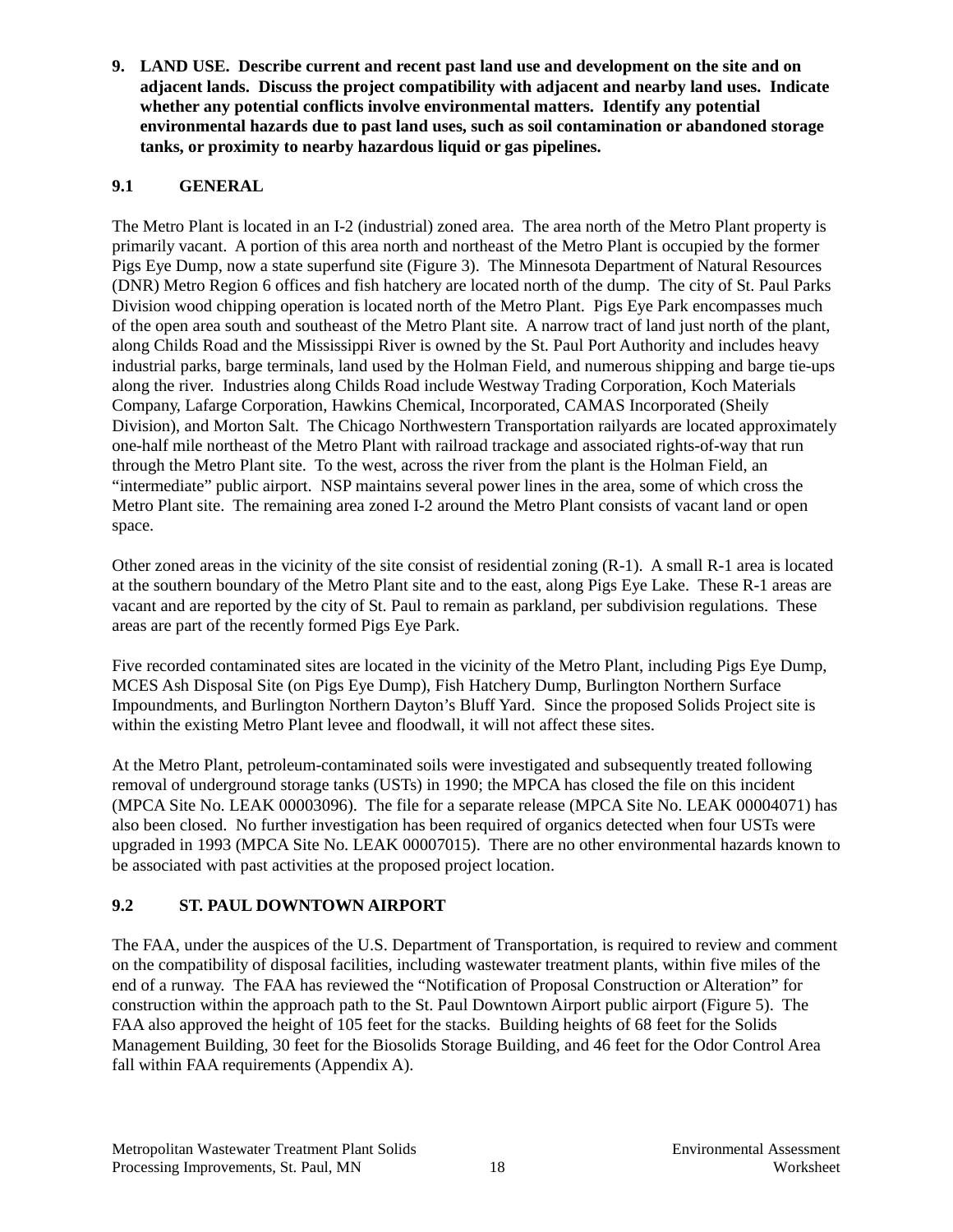### **9.3 DISTRICT 1 PLAN**

The "Eastview-Conway-Battle Creek-Highwood District 1 Plan" (City of St. Paul, Division of Planning 1985) provides recommendations and guidelines for development within District 1. Specific planning items associated with the Metro Plant are addressed in the Pigs Eye sub-district section. The item of primary concern noted in the District 1 Plan is the district council's support of Ramsey County's plan to establish an open area around Pigs Eye Lake, currently Pigs Eye Park, as a managed preserve. The Plan states that the park should be designed to optimize education and interpretive uses, as well as to protect the Pigs Eye Scientific and Natural Area. The Metro Plant property abuts Pigs Eye Park (Figure 3). St. Paul's "Plan for Bicycles" (1978) recommends a bike path along Highway 61-Point Douglas and a bike route on Upper Afton Road (some of which is in place). Proper soils and watershed management techniques were also emphasized in the Plan. The proposed project is entirely within the existing Metro Plant levee and floodwall, designed to protect the facility from the 100-year flood event, and is not anticipated to conflict with District 1 Plan goals.

See also the response to Item 14 of this document regarding water-related land use management districts.

#### **10. COVER TYPES. Estimate the acreage of the site with each of the following cover types before and after development.**

|                 | <b>Before</b> | After |                                      | <b>Before</b> | After |
|-----------------|---------------|-------|--------------------------------------|---------------|-------|
| Types 2 to 8    |               |       | Urban/Suburban                       |               |       |
| Wetlands        |               |       | Lawn Landscaping                     |               |       |
| Wooded/Forest   |               |       | <b>Impervious Surface</b>            |               | 5.3   |
| Brush/Grassland |               |       | Other (describe)                     |               |       |
| Cropland        |               |       | (Other consists of compacted gravel) |               |       |

# **11. FISH, WILDLIFE, AND ECOLOGICALLY SENSITIVE RESOURCES**

#### **a. Identify fish and wildlife resources and habitats on or near the site and discuss how they would be affected by the project. Describe any measures to be taken to minimize or avoid impacts.**

The Mississippi River flows along the western edge of the Metro Plant. Lands designated for Pigs Eye Park, around Pigs Eye Lake, are located to the south and southeast of the Metro Plant property (Figure 3). Further to the southeast is the Pigs Eye Lake Scientific and Natural Area (SNA). The undeveloped character of much of the land near the Metro Plant, particularly to the south and east, provides a range of habitat, which includes wetlands, floodplain forest, and grasslands.

All project activity will be confined within the existing levee and floodwall for the Metro Plant. Buildings, treatment tanks, roads, and storage areas occupy most of the area inside of the levee. With the exception of a storm-water treatment basin colonized by common wetland plants, plant communities inside of the levee and floodwall are limited to landscaped areas planted with grass. Neither project construction nor operation will affect nearby sensitive resources.

**b. Are there any state-listed (endangered, threatened, or special-concern) species; rare plant communities or other sensitive ecological resources such as native prairie habitat; colonial waterbird nesting colonies; native prairie or other rare habitat or regionally rare plant communities on or near the site?**

X Yes No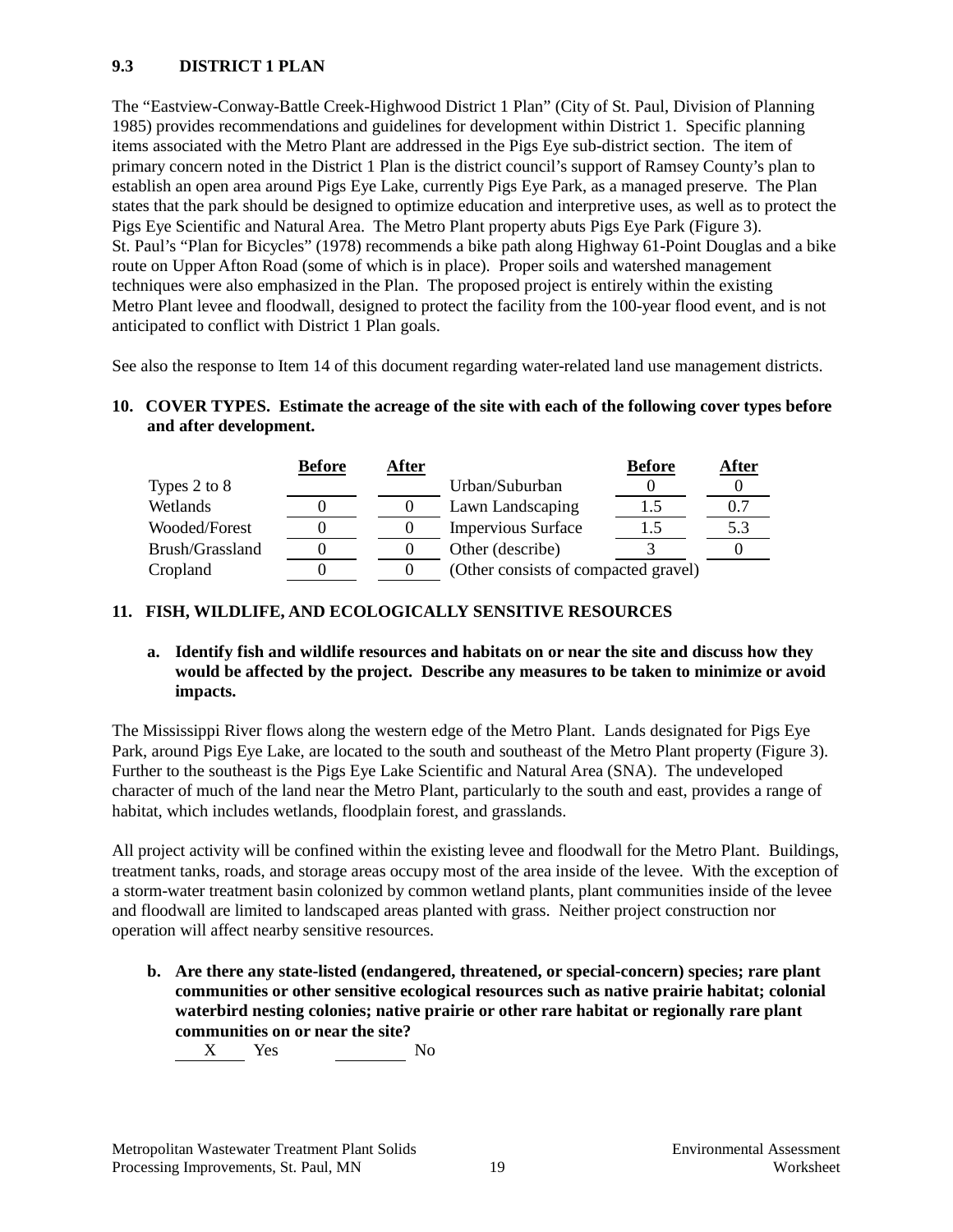**If yes, describe the resource and how it would be affected by the project. Indicate if a site survey of the resources has been conducted and describe the results. If the MNDNR Natural Heritage and Nongame Research program has been contacted give the correspondence reference number:** ES#(19)980157**. Describe measures to be taken to minimize or avoid adverse impacts.**

The Pigs Eye SNA heron rookery is located less than one mile south of the Metro Plant (Figure 3). A rookery is a nesting bird colony. Approximately 1,500 great blue herons, great egrets, yellow-crowned night herons, black-crowned night herons, and double-crested cormorants nest colonially at the rookery (personal communication, Steve Djupstrom, DNR). American bald eagles have nested south of the Metro Plant since 1987. The Mississippi River corridor is a significant migratory route for waterfowl, raptors, and passerine species.

An extensive survey of the resources on and near the Metro Plant property, outside of the levee and floodwall, was completed during 1994. To prepare for the survey, the DNR Natural Heritage Database was reviewed, and discussions were held with the U. S. Fish and Wildlife Service (USFWS), to identify rare species in the vicinity of the Metro Plant. The bird resources noted above were reported. The closest terrestrial resources reported through the DNR database were at the Battle Creek Regional Park, approximately 2.5 miles from the Metro Plant site. The database reported the fox snake, a special concern species, and kitten-tails, an endangered species. The following habitat types were listed in the Metro Plant vicinity: mixed oak forest, gravel prairie, and proglacial river. Snapping turtles, a state species of concern, have been observed along the outfall channel by Metro Plant staff.

The 1994 Environmental Inventory of the Metro Plant environs found that portions of the Metro Plant property outside the existing levee and floodwall provide foraging and critical wintering habitat for the American bald eagle, a state and federally threatened species, and foraging habitat for herons and egrets. The area is part of a flight/breeding area for peregrine falcons, a state and federally endangered species. A pair of peregrines forage in the Metro Plant and vicinity. If artificial nests were to be established, there is potential for osprey, a state special concern species, to breed in the area. During migratory seasons, the area around the Metro Plant property has the potential to attract some birds species of concern. No other threatened and endangered or special concern plants, mammals, reptiles, amphibians, or breeding birds were found to be present on the Metro Plant property.

# **11.b.1 Agency Coordination**

A meeting was held on December 11, 1997, with various regulatory agency representatives to inform them of the project, respond to concerns, and discuss regulatory issues related to the project. In addition, letters were sent to the USFWS, DNR, and Natural Resource Conservation Service (NRCS).

Appendix A contains copies of the response letters. There are no known occurrences of rare species or natural communities in the Solids Project site vicinity, the USFWS had "no objections" to the project as reviewed, and the NRCS responded that no conversion of prime or unique farmland would occur.

#### **11.b.2 Potential for Adverse Impacts**

All project activity will be confined within the existing levee and floodwall for the Metro Plant. Neither project construction nor operation will directly affect nearby resources or species that use these areas. Trees on islands in the Mississippi River near the Metro Plant and its outfall channel offer perch sites and roosting sites for American bald eagles. Floodplain forest south of the Metro Plant has potential to provide future nesting sites as trees in this area mature. State and federal agencies recommend a one-fourth mile buffer from American bald eagle nesting and roosting sites. Of the roost sites currently used, only a small area within the levee and floodwall near the Metro Plant outfall is within the outer edge of the buffer zone. No disturbance of this buffer zone is anticipated as part of the Solids Project. The Metro Plant is also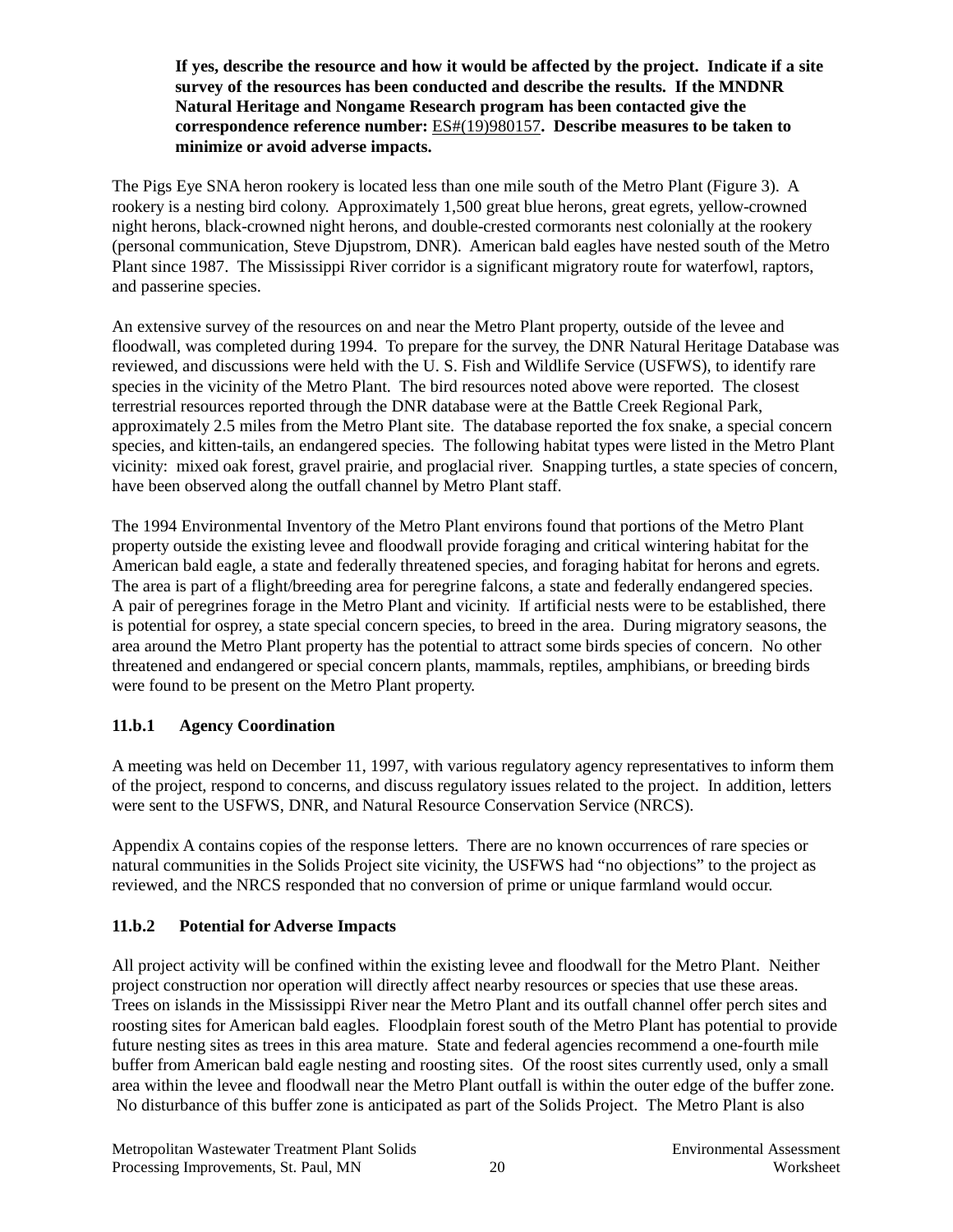outside of the one-half mile buffer zone from nests recommended for minimizing human disturbances during the March through October nesting period.

**12. PHYSICAL IMPACTS ON WATER RESOURCES. Will the project involve the physical or hydrologic alteration - dredging, filling, stream diversion, outfall structure, diking, impoundment - of any surface waters such as a lake, pond, wetland, stream, drainage ditch?** Yes X No

**If yes, identify water resource affected and give the MNDNR Protected Waters Inventory number(s) if the water resources affected are on the PWI:** NA. **Describe alternatives considered and proposed mitigation measures to minimize impacts.**

#### **13. WATER USE**

**a. Will the project involve the installation or abandonment of any wells?**  $X$  Yes No

Wells for temporary construction dewatering will be installed. These wells will be abandoned after construction is complete.

**b. Will the project require an appropriation of ground or surface water (including dewatering)?**<br>X Yes X Yes No

#### **If yes, indicate the source, quantity, duration, purpose of the appropriation, and DNR water appropriation permit number of any existing appropriation. Discuss the impact of the appropriation on ground water levels**.

It is anticipated that dewatering will be required during construction and that a DNR Water Appropriation Permit will be required. The design elevation of the basement floor for the Solids Management Building is approximately 684 feet, about 20 feet below ground surface. Allowing for a four-foot thick floor slab, supporting gravel and some extra allowance, site dewatering can be expected to approximate an elevation of 670 feet or about 30 feet below ground surface. The anticipated construction schedule will call for 12 to 18 months of dewatering.

The necessary discharge rate was estimated using a Thiem equation combined with a flow to a drainage trench equation (Powers, 1981, eqn. 6.12, p. 108). The equation represents a simple ground-water flow model based on the following assumptions:

- The aquifer is isotropic and homogeneous, of equal thickness and infinite extent.
- The water table is level with negligible hydraulic gradient before construction dewatering and, during dewatering, outside the cone of depression.
- The ground-water flow system is in a steady state condition; there is no change in head with time at any point of the analyzed ground-water system.

During storm events surface water runoff from the drainage area and direct precipitation will need to be pumped out in addition to the seeping ground water. A peak runoff rate was estimated using the rational equation. The selected runoff coefficient value of 0.65 represents a light industrial area (Van der Leeden, et al., 1990). A 10-acre drainage area was assumed. The peak runoff rate was calculated for 1, 2, 5, 10, 25, 50, and 100-year 24-hour rain events. Rate of precipitation data for these storm events were obtained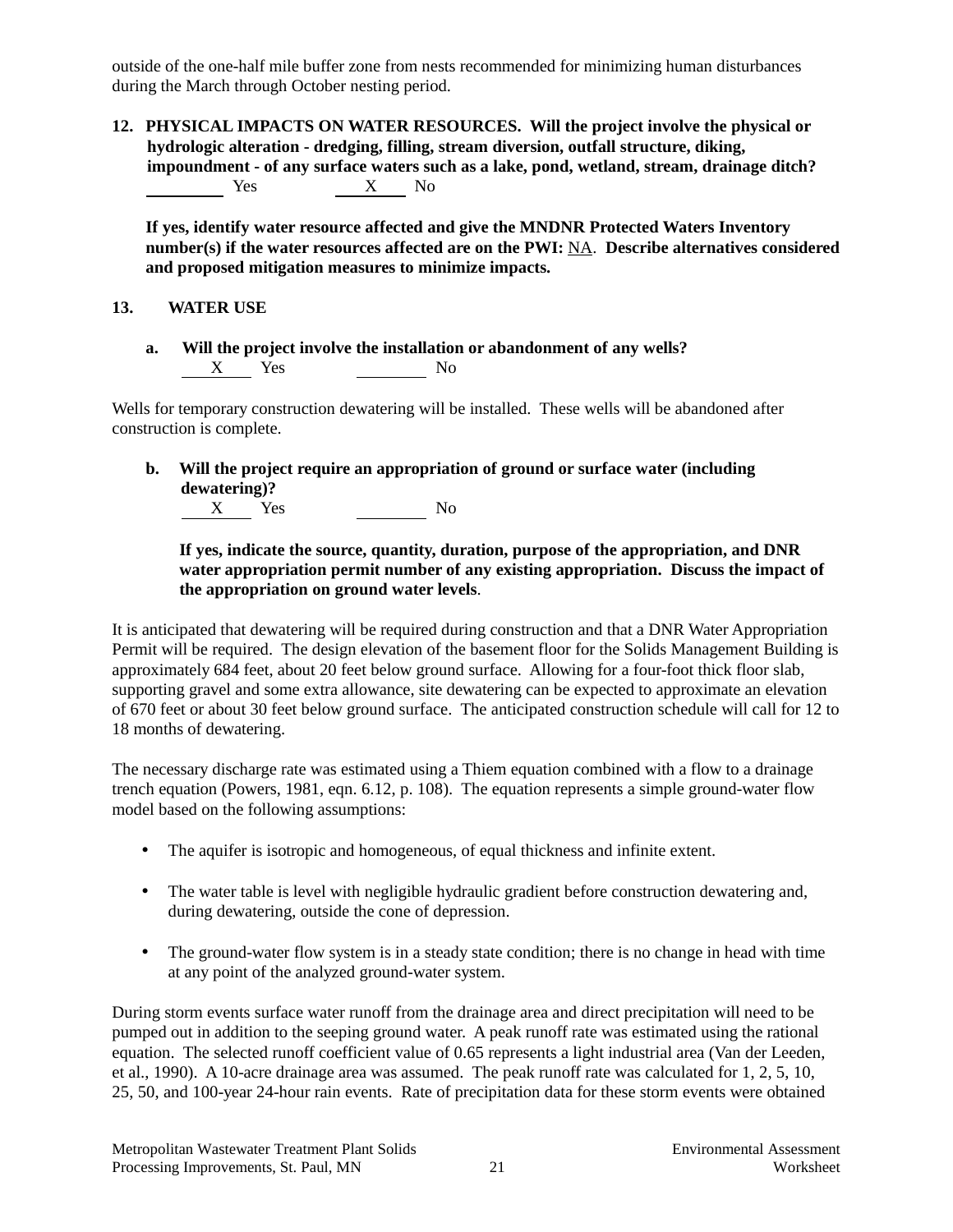from Hydrology Guide for Minnesota (U.S. Department of Agriculture-Soil Conservation Service, St. Paul, Minnesota).

The dewatering calculations are described in Appendix B. The results are very approximate and based on a limited amount of a site-specific data. The analysis assumed that the aquifer's thickness, H, around the dewatering site is about 20 feet. Since the water table in that area is about ten feet below a ground surface, a drawdown of 20 feet will need to be created. A hydraulic conductivity, K, of 2.6 x  $10^{-3}$  cm/sec was used in the model. This value was obtained from slug-tests conducted on monitoring well MW-211A.

A radius of influence, also referred to as a radius of cone of depression, Ro, was calculated to be 306 feet using the Sichart equation. Considering a schematic geometry of the modeled system the cone of depression will be roughly 615 feet along the east-west axes and 1015 feet along the north-south axis. Since the created cone of depression may reach various hydraulic barriers the calculated average discharge of 63 gallon per minute is considered an upper estimate of possible discharge. The barrier nearest to the Solids Project site is the levee structure north and east of the area. The presence of these nearby barriers to ground-water flow will result in a lower hydraulic head at the radius of influence. This will decrease hydraulic gradients and significantly lower the dewatering discharge rate.

Construction dewatering discharge water will most likely be routed through the Metro Plant storm sewer system and the existing DNR water appropriation permit may need to be amended.

**c. Will the project require connection to a public water supply?** Yes X No 

**If yes, identify the supply, the DNR water appropriation permit number of the supply, and the quantity to be used.**

This facility is connected to the existing plant service water system, DNR water appropriation permit No. 65-0271 will be amended if necessary.

**14. WATER-RELATED LAND USE MANAGEMENT DISTRICT. Does any part of the project involve a shoreland zoning district, a delineated 100-year flood plain, or a state or federally designated wild or scenic river land use district )?** X Yes No

**If yes, identify the district and discuss project compatibility with district land use restrictions.**

The Metro Plant is located within the designated Critical Area for the Mississippi River and the MNRRA corridor. The Solids Project site is located within the Metro Plant's existing levee and floodwall that are designed to protect the facility from the 100-year flood.

#### **14.1 FLOODPLAIN**

The Solids Project site is within the existing levee and floodwall. The Metro Plant property falls within the 100-year floodplain according to the Federal Emergency Management Agency (FEMA) 1989 Flood Insurance Rate Map. The Metro Plant is located in the flood fringe zone as opposed to the floodway. The base flood elevation is shown as 705 feet National Geodetic Vertical Datum (NGVD). The Metro Plant's existing levee and floodwall are designed to protect the facility from the 500-year flood. The levee elevation is approximately 716 feet NGVD.

#### **14.2 RIVER CORRIDOR ZONING**

The location of the Metro Plant within the Mississippi River floodplain and Critical Area requires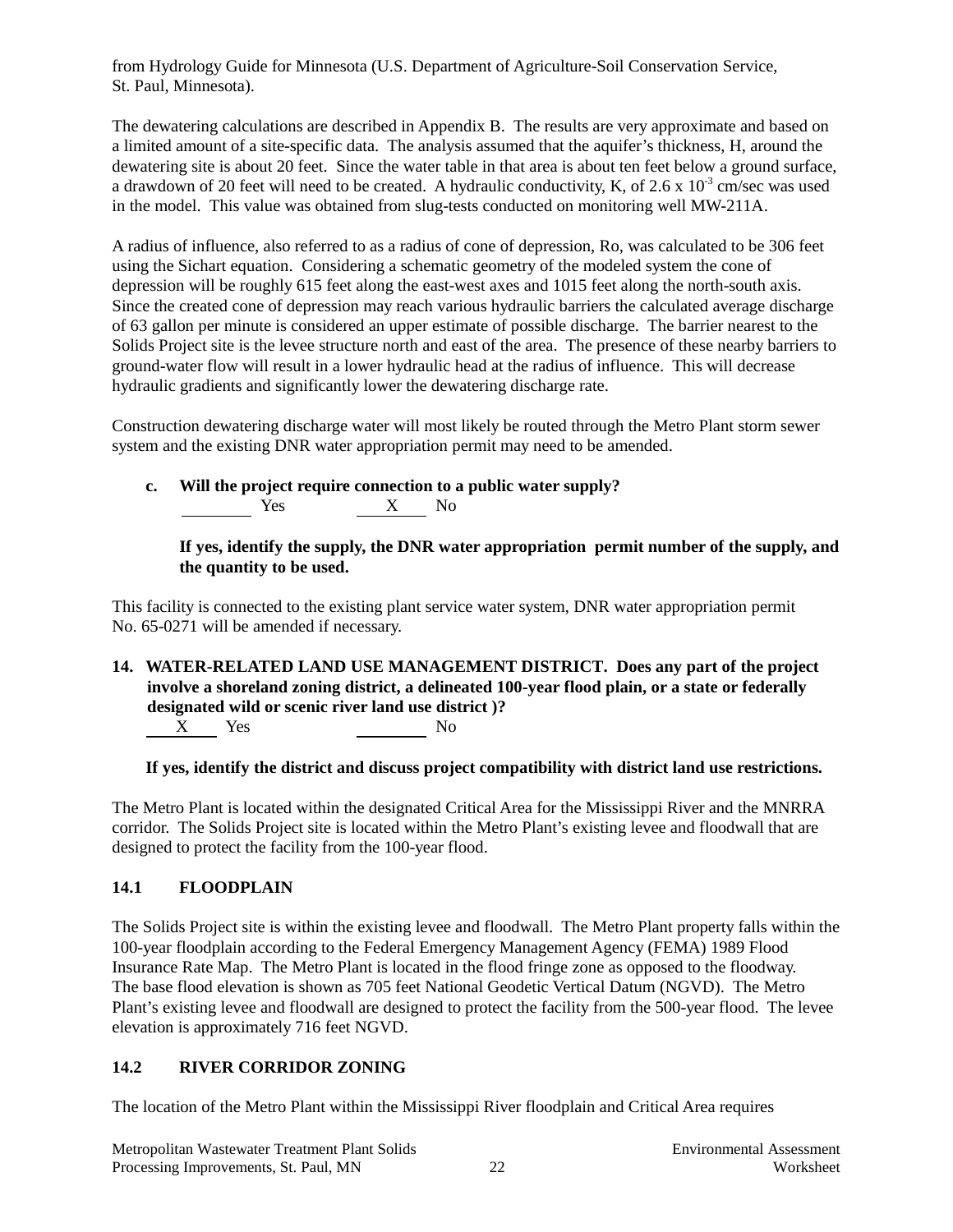compliance with the City of St. Paul River Corridor District Zoning Code (the Code). The Code utilizes hydrologic information provided by the Flood Insurance Study for St Paul, completed under the direction of FEMA. The project area is located within District RC-4-Urban Diversified District and is subject to applicable River Corridor ordinance provisions in Chapter 65. The project is a permitted use in the RC-4 District since it is a permitted use in the underlying I-2 District. Permitted uses are subject to the standards specified in Section 65.400 et. seq, including provisions for grading and filling, protection of wildlife and vegetation, and protection of water quality.

# **14.3 ST. PAUL MISSISSIPPI RIVER CORRIDOR PLAN/CRITICAL AREA PLANNING**

The St. Paul Planning Commission prepared the St. Paul Mississippi River Corridor Plan as part of Critical Area Planning that was adopted by the city of St. Paul in 1981 and was amended in 1987. The Plan recognized the Mississippi River as a multiple-use corridor comprised of open space, river-related industrial and commercial use, residential mixed use, public facilities, and mixed use. The Pigs Eye Floodplain Segment, including the Metro Plant site, was targeted as an area deserving immediate attention. The Metro Plant and its continued operation are provided for in this river segment. The proposed project should be consistent with the plan because it will be constructed within the existing levee and floodwall.

## **14.4 MISSISSIPPI RIVER CRITICAL AREA CORRIDOR**

Under the Critical Area Program, Executive Order 79-19 establishes Standards and Guidelines for state and regional agencies with regard to permit regulation and in developing plans within their jurisdiction, and for the Metropolitan Council regarding plan review, regulations, and development permit applications. In addition, regional and state agencies are directed to develop a capital improvement program or public facilities program, which specifies the sequence of actions consistent with the standards and guidelines. Standards and Guidelines that are particularly applicable to this project include the following:

- Minimize runoff and improve runoff quality.
- Minimize site alteration.
- Manage vegetation cutting.
- Address standards for site plans:
	- o Approval of site plans to determine that plans adequately assess and minimize adverse effects and maximize beneficial effects.
	- o Include measures that address adverse environmental effects.
	- o Include standards to ensure that structures, roads, screening, landscaping, construction placement, maintenance, and storm-water runoff are compatible with characteristics and use of corridor in that district.
	- o Provide opportunities for establishment of open space and public viewing where applicable, and specific conditions with regard to buffering, landscaping, and revegetation.
- Address standards for structure site and location to ensure riverbanks, bluffs and scenic overlooks remain in their natural state and minimize interference with views of and from the river, except for specific uses requiring river access.
- Include provisions to retain existing vegetation and landscaping.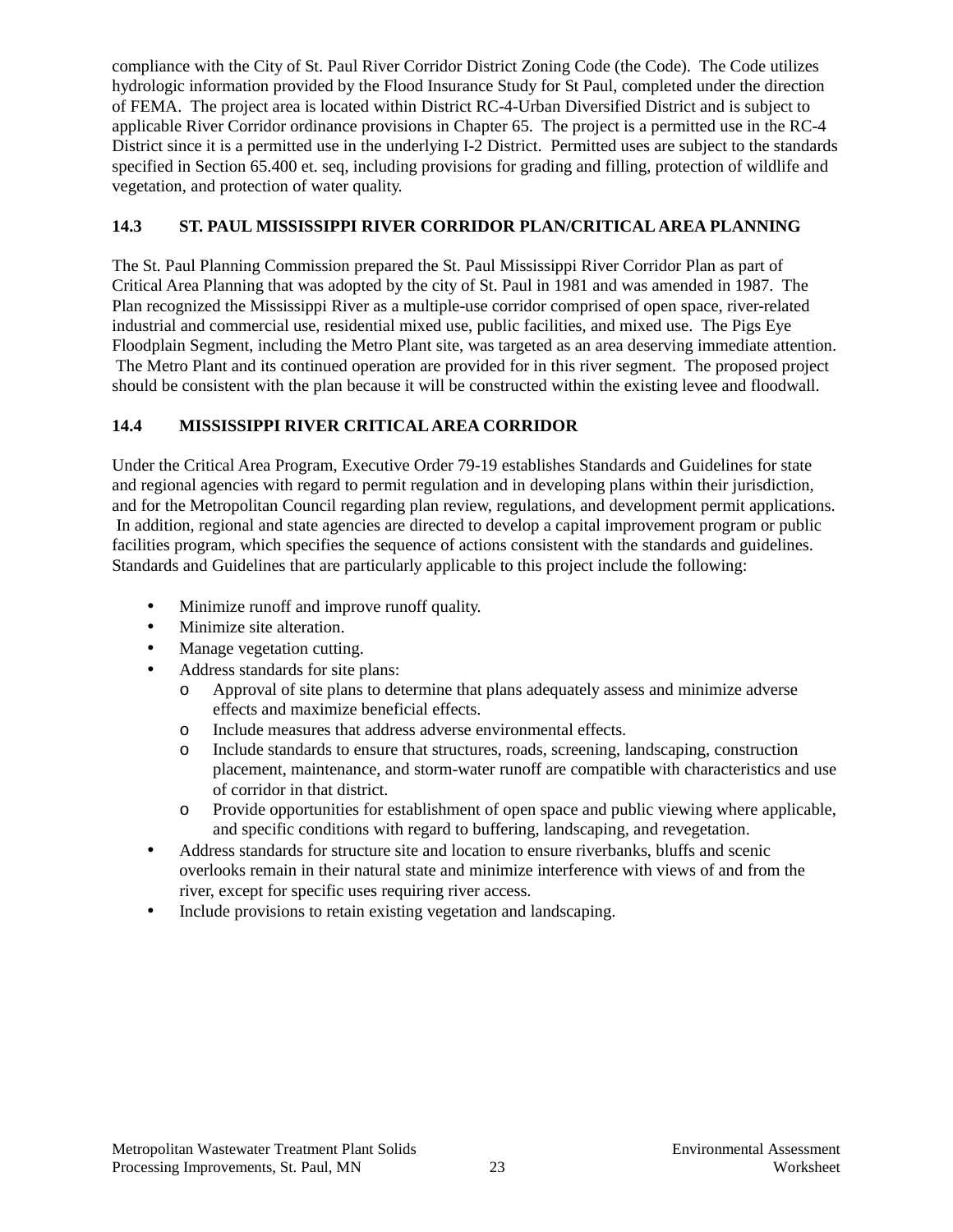The final Critical Area Standards and Guidelines recognize that certain reaches of the river can be utilized as a receiving stream for properly treated sewage. The MCES will coordinate with the city of St. Paul to comply with Critical Area Program requirements.

# **14.5 MISSISSIPPI NATIONAL RIVER AND RECREATION AREA**

In November of 1988, Public Law 100-696 established the MNRRA as a unit of the National Park System (NPS). Congress established MNRRA to:

- Protect, preserve and enhance the significant values of the Mississippi River Corridor through the Twin Cities Metropolitan area.
- Encourage coordination of federal, state, and local programs.
- Provide a management framework to assist the State of Minnesota and units of local government in the development and implementation of integrated resource management programs and to ensure orderly public and private development in the area.

The MNRRA Plan recognizes the role of appropriate river-related industry along the river, but does not specifically address wastewater treatment plants. The MCES met with the NPS in January of 1994 as part of the Environmental Inventory process. During this meeting, the NPS staff indicated that wastewater treatment facilities are recognized as an appropriate use along the riverfront since water quality is an important issue and the facility is river related. The MCES will coordinate with MNRRA regarding this project.

# **15. WATER SURFACE USE. Will the project change the number or type of watercraft on the water body?**

 $\begin{array}{c|c}\nX & No\n\end{array}$ 

**If yes, indicate the current and project watercraft usage and discuss any potential overcrowding or conflicts with other users or fish and wildlife resources.**

- **16. EROSION AND SEDIMENTATION. Give the acreage to be graded or excavated and the cubic yards of soil to be moved:** 6 Acres 200,000 Cubic Yards
	- **a. Describe any steep slopes or highly erodible soils and identify them on the site map.**

There are no steep slopes or highly erodible soils associated with the project.

#### **b. Describe the erosion and sedimentation measures to be used during and after construction of the project.**

Temporary erosion controls will be implemented in an effort to curtail erosion and sediment transport and to maintain slope stability until permanent erosion controls have been adequately established. Erosion control will be maintained throughout the construction period by removing accumulated sediment, and by repairing or replacing damaged and deteriorated erosion control devices. Temporary erosion control devices typically include silt fence, straw bales, and storm sewer inlet protection.

Post-construction erosion and sedimentation control is typically accomplished by establishing turf. Turf establishment will primarily consist of seeding and mulching. Sod may be placed to restore areas adjacent to maintained lawns, and in areas that may be determined to be particularly susceptible to erosion. Suitable temporary erosion control devices will be placed and maintained until permanent turf has been adequately established.

#### **17. WATER QUALITY - SURFACE WATER RUNOFF**

Metropolitan Wastewater Treatment Plant Solids Environmental Assessment Processing Improvements, St. Paul, MN 24 Worksheet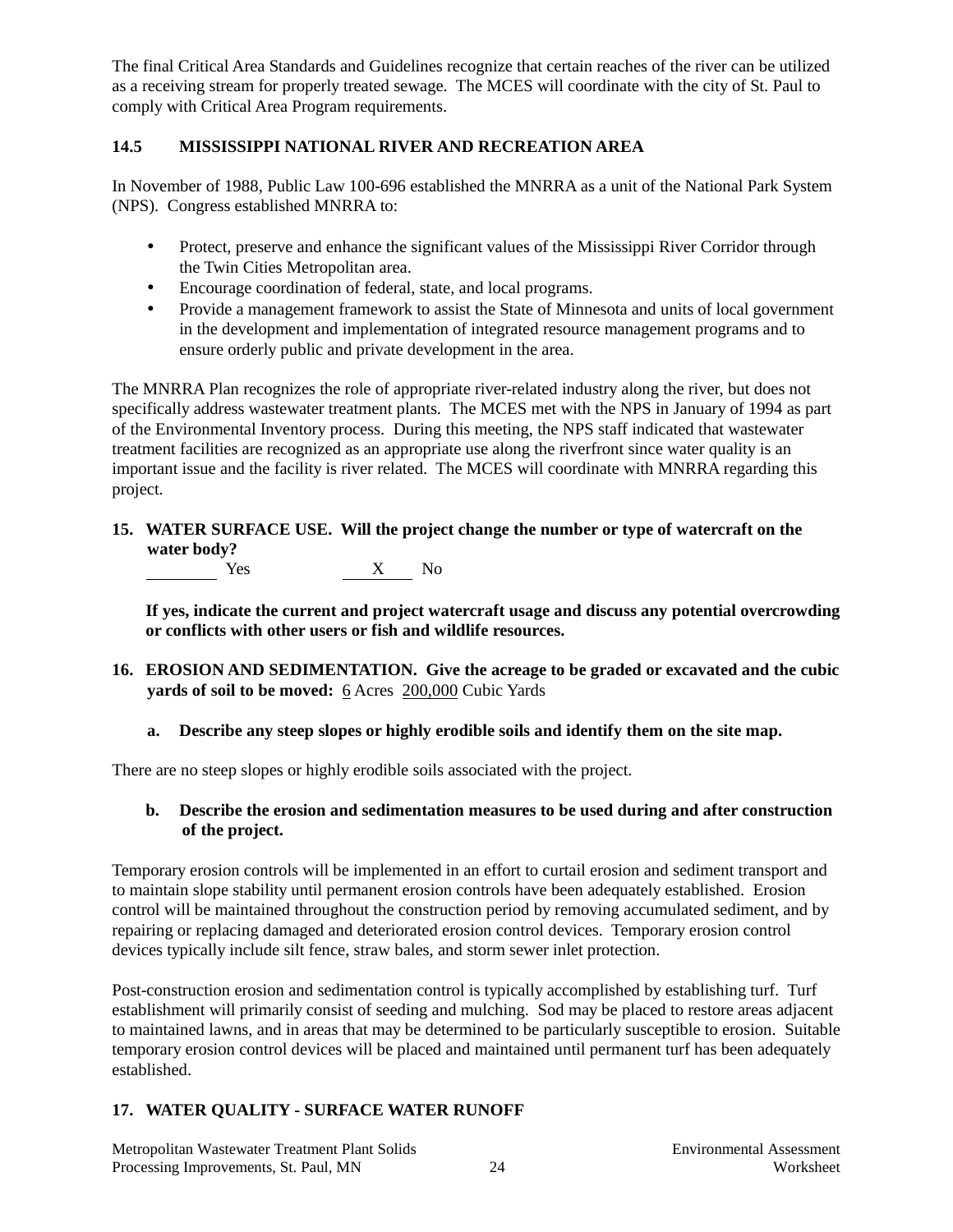**a. Compare the quantity and quality of site run-off before and after the project. Describe permanent controls to manage or treat runoff. Describe any stormwater pollution prevention plans.**

Site runoff will continue to discharge to the WWTP storm-water system with the exception of runoff from biosolids loadout areas. Because of the potential for minor tracking of biosolids on truck tires, etc., runoff from these areas will be captured in an on-site retention pond and discharged to the plant for treatment.

**b. Identify the routes and receiving water bodies for runoff from the site; include major downstream water bodies as well as the immediate receiving waters. Estimate impact of runoff on the quality of the receiving waters.**

The project site is a wastewater treatment plant enclosed within a levee and floodwall. Site runoff is governed by the General Stormwater Discharge NPDES/SDS Permit No. MN G610000 and the Stormwater Pollution Prevention Plan developed in accordance with the requirements of that permit. As described in the application for Permit No. MN G610000, storm water from inside of the levee and floodwall discharges into the pump station to the chlorine contact channel and into the Mississippi River.

# **18. WATER QUALITY - WASTEWATERS**

• **Describe sources, composition, and quantities of all sanitary, municipal and industrial wastewater produced or treated at the site.**

The proposed project is a planned improvement project within the Metro Plant site. This plant is the principal wastewater treatment plant for the Twin Cities Area, serving more than 80 percent of the metro area's population as well as the commercial, institutional, and industrial wastewater generators in the Metro Plant service area.

• **Describe waste treatment methods or pollution prevention efforts to be used and give estimates of composition after treatment. Identify receiving waters, including major downstream water bodies, and estimate the discharge impact on the quality of receiving waters. If the project involves on site sewage systems, discuss the suitability of site conditions for such systems.**

The Metro Plant is an advanced secondary wastewater treatment plant providing removal of chemical biological oxygen demand, five-day, total suspended solids, phosphorus, and ammonium nitrate, as well as disinfection. The project is proposed to improve the Metro Plant and, directly or indirectly, the quality of effluent discharged from that facility to the Mississippi River in accordance with NPDES/SDS Permit No. MN 0029815. The project's Facility Plan, submitted to the MPCA in January 1999, provides a full description of the project and its specific objectives.

• **If wastes will be discharged into a publicly owned treatment facility, identify the facility, describe any pre-treatment provisions and discuss the facility's ability to handle the volume and composition of wastes, identifying improvements necessary.**

Not applicable.

**d. If the project requires disposal of liquid animal manure, describe disposal technique and location and discuss capacity to handle the volume and composition of manure. Identify any improvements necessary. Describe any required setbacks for land disposal systems.**

Not applicable.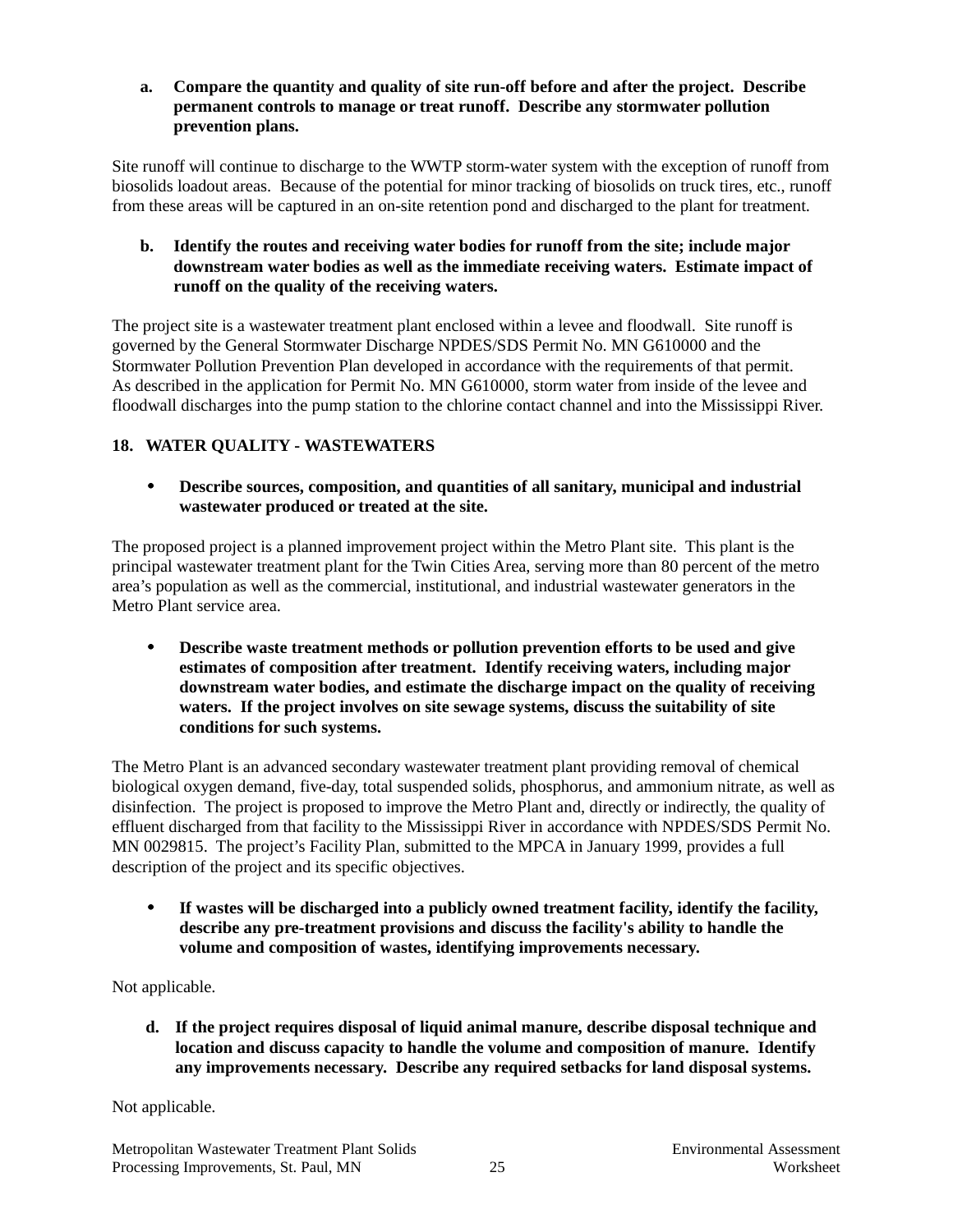#### **19. GEOLOGIC HAZARDS AND SOIL CONDITIONS**

• **Approximate depth to ground water:** Minimum at 2 ft., average 6 to 10 ft. **To bedrock**: Minimum at 14 ft., average at 80 to 120 ft.

**Describe any of the following geologic site hazards to ground water and also identify them on the site map: sinkholes, shallow limestone formations or karst conditions. Describe measures to avoid or minimize environmental problems due to these hazards.**

None.

• **Describe the soils on the site, giving NRCS (SCS) classification, if known. Discuss soil granularity and potential for groundwater contamination from wastes or chemicals spread or spilled onto the soils. Discuss any mitigation measures to prevent such contamination.**

The soil survey of Washington and Ramsey Counties, Minnesota (Vinar 1980) shows most of the soils on the Metro Plant property to consist of Unorthadents-wet substratum and Urban Land. The Chaska Silt Loam and Kerston Muck cover a small portion of the plant property. Soils are generally fine-grained, including silty sand, silt, clay, and organic materials. It is assumed that the buildings would require pilings to an estimated depth of 50 feet.

#### **20. SOLID WASTES, HAZARDOUS WASTES, STORAGE TANKS**

• **Describe types, amounts and compositions of solid or hazardous wastes, including solid animal manure, sludge and ash, produced during construction and operation. Identify method and location of disposal. For projects generating municipal solid waste, indicate if there is a source separation plan; describe how the project will be modified for recycling. If hazardous waste is generated, indicate if there is a hazardous waste minimization plan and routine hazardous waste reduction assessments.**

#### **20.a.1 General**

The Metro Plant facility collects, separates, or generates a number of solid wastes as a result of routine operations and maintenance. The facility recycles several materials, such as white paper, aluminum cans, cardboard, scrap metal, etc. General refuse is collected in dumpsters and removed from the site.

Screenings are materials removed from the incoming wastewater as it passes through screens at the head of the plant. Screenings are a nonhomogeneous mixture of materials, such as, rags, sticks, and similar materials that are too large to pass through the bar screens. These headworks screenings are collected and taken to a local landfill. Grit is composed of small, heavy particulate matter, such as sand, which settles out of the wastewater in various treatment units. Grit is also taken to a local landfill. General refuse is collected in dumpsters and roll-off boxes at several locations at the Metro Plant. A hauling contractor then takes the refuse to a recycling facility where recyclable materials are removed. The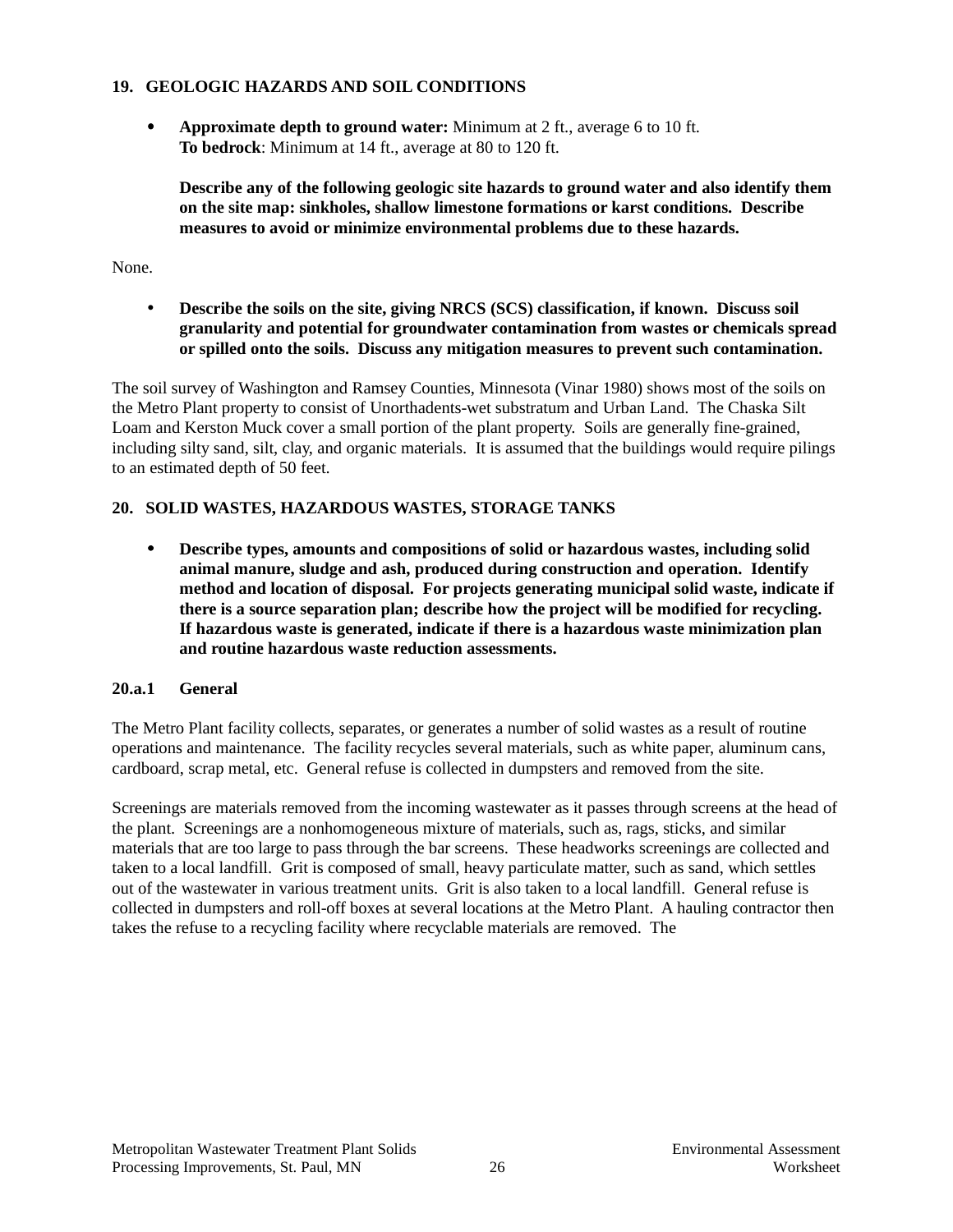remaining unrecyclable material is sent to a landfill for disposal. This refuse is similar to refuse that would be associated with a commercial business. The Metro Plant changes-out the plastic media in the packed tower odor control equipment about once a year. This material is also landfilled.

The existing MHIs for burning sludge also burn scum removed from the wastewater clarifiers and some activated carbon from odor control units from the Metro Plant and other MCES wastewater treatment facilities. The on-site incineration of wastewater treatment sludge, wastewater scum, and activated carbon forms ash.

The Metro Plant generates approximately 13,500 dry tons of ash annually. Herzog Environmental, Inc., headquartered in St. Joseph, Missouri with local offices, is under contract to be the material broker for the ash until the year 2005. Currently, the primary use of the ash is in construction products.

# **20.a.2 Proposed Project**

Heat and ash are the residuals from the FBIs and air pollution control equipment. Recovered heat will be converted into steam to heat Metro Plant buildings and to generate electricity. Headworks screenings and grit will continue to be landfilled. The MCES has a contract for the utilization of the incinerator ash as a component of building products or soil amendments. Beneficial re-use of ash will continue and is discussed further under Section 23.1.2.2. Biosolids from the alkaline stabilization process will be stored until they can be applied to agricultural land.

#### **20.a.2.1 Solid and Hazardous Waste License Status**

Currently permits related to the facility include MPCA Solid Waste Permit No. SW-292 for ash utilization (by Herzog); SW-390 for utilization as NutraLime; and MN0060852 for the N-Viro Horticultural Use permit. N-Viro and NutraLime production has been discontinued at this time. The Metro Plant has a Hazardous Waste Generator license from Ramsey County. A small quantity hazardous waste generator (SQG) is a facility that generates less than 1,000 kilograms (2,200 pounds) of hazardous waste per month. Depending upon future facility changes associated with the Solids Project, it is possible that the facility could be reclassified from a SQG to a large quantity hazardous waste generator. Should this occur, the facility would come under more stringent regulation regarding the requirements for contingency planning, frequency of hazardous waste shipment, and other operational aspects. The facility would also be subject to the waste minimization requirements.

• **Identify any toxic or hazardous materials to be used or present at the site and identify measures to be used to prevent them from contaminating groundwater. If the use of toxic or hazardous materials will lead to a regulated waste, discharge or emission, discuss any alternatives considered to minimize or eliminate the waste, discharge or emission.**

A number of wastes generated as a result of Metro Plant operation and maintenance activities are classified as hazardous wastes by Minn. R. ch. 7045. These include items such as spent lead-acid batteries, used oil and oil filters, paint thinner, paint arrester/dust, corrosive laboratory chemicals, heavy metal lab wastes, chrome solution, nonchlorinated lab solvent, chlorinated solvent, degreasing solvent, carburetor cleaner, paint sludges, fluorescent tubes, and PCB ballasts. In addition to these hazardous wastes, the Metro Plant collects, separates, or generates several wastes that are covered under the MPCA's Special Hazardous Waste Pilot Project. This pilot project reduces the level of regulation on a few specific hazardous wastes that are commonly recycled, in order to encourage further recycling of these wastes. Such special wastes include household batteries, light ballasts, small capacitors, mercury contaminated material and elemental mercury. In addition, the MCES developed a Voluntary Mercury Reduction Agreement (VMRA) and submitted it to MPCA on December 28, 2000.

#### **c. Indicate the number location, size and use of any above or below ground storage tanks to**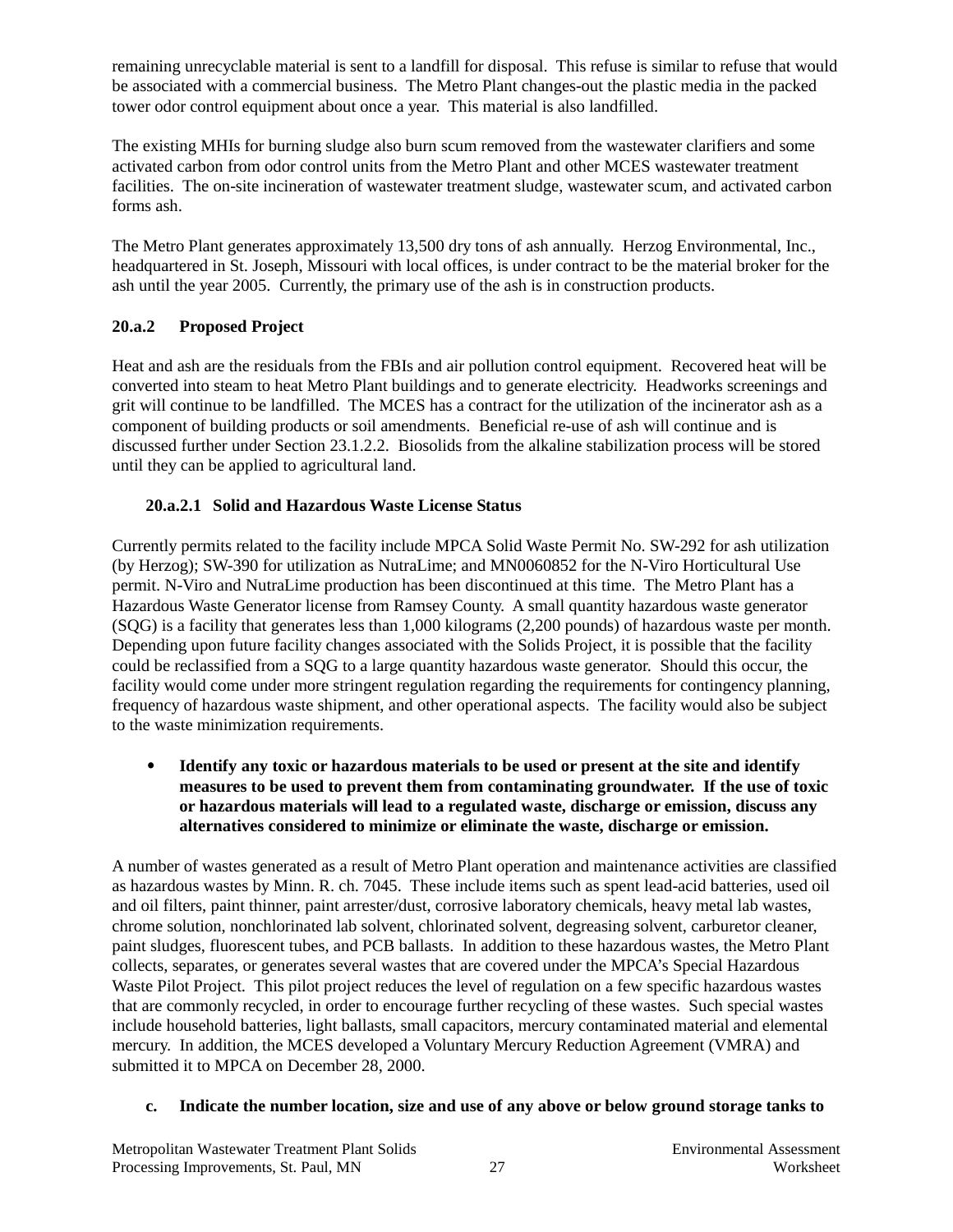#### **store petroleum products or other materials except water. Describe any emergency response containment plans.**

Three new storage tanks will be added as shown in Table 3. Fuel oil service will be extended from the F&I1 Building area to the Solids Management Building in the tunnel.

#### **TABLE 3**

#### **STORAGE TANKS Solids Processing Improvements Project**

| Location                          | <b>Number of Tanks</b> | <b>Volume/Material Stored</b>              |
|-----------------------------------|------------------------|--------------------------------------------|
| <b>Biosolids Storage Building</b> | One.                   | 500 to 10,000 gallon storage tank- $H2SO4$ |
| <b>Biosolids Storage Building</b> | <b>One</b>             | 500 to 10,000 gallon storage tank-NaOH     |
| <b>Biosolids Storage Building</b> | <b>One</b>             | 500 to 10,000 gallon storage tank-NaOCl    |

**21. TRAFFIC. Parking spaces added:** NA. **Existing spaces (if project involves expansion):** NA. During construction, temporary parking will be provided in the construction material storage area (Figure 4).

**Estimated total average daily traffic (ADT) generated:** 10 trucks per day.

**Estimated maximum peak hour traffic generated (if known) and its timing:** Temporary construction traffic will vary, depending upon construction stage, from an estimated 10 to 30 vehicles per day.

**Provide an estimate of the impact on traffic congestion on affected roads and describe any traffic improvements that are necessary. If the project is within the Twin Cities metropolitan area, discuss its impact on the regional transportation system.**

The current traffic volume on Childs Road averages about 3,100 vehicles per day (Personal Communication, city of St. Paul, December 1998). The minimal increase in traffic in this industrial area due to the Solids Project is not anticipated to significantly impact traffic flow or patterns or require any traffic improvements.

**22. VEHICLE-RELATED AIR EMISSIONS. Estimate the effect of the project's traffic generation on air quality, including carbon monoxide levels. Discuss the effect of traffic improvements or other mitigation measures on air quality impacts. Note: If the project involves 500 or more parking spaces, consult** *EAW Guidelines* **about whether a detailed air quality analysis is needed.**

This minimal increase in truck traffic is not anticipated to significantly impact air quality, including carbon monoxide (CO) levels.

**23. STATIONARY SOURCE EMISSIONS. Describe the type, sources, quantities, and compositions of any emissions such as boilers, exhaust stacks or fugitive dust sources. Include any hazardous air pollutants (consult EAW Guidelines for a listing) and any greenhouse gases such as carbon dioxide, methane, nitrous oxide) and ozone-depleting chemicals (chloro-fluorocarbons, hydrofluorocarbons or sulfur hexafluoride). Also describe any proposed pollution prevention techniques and proposed air pollution control devices. Describe the impacts on air quality.**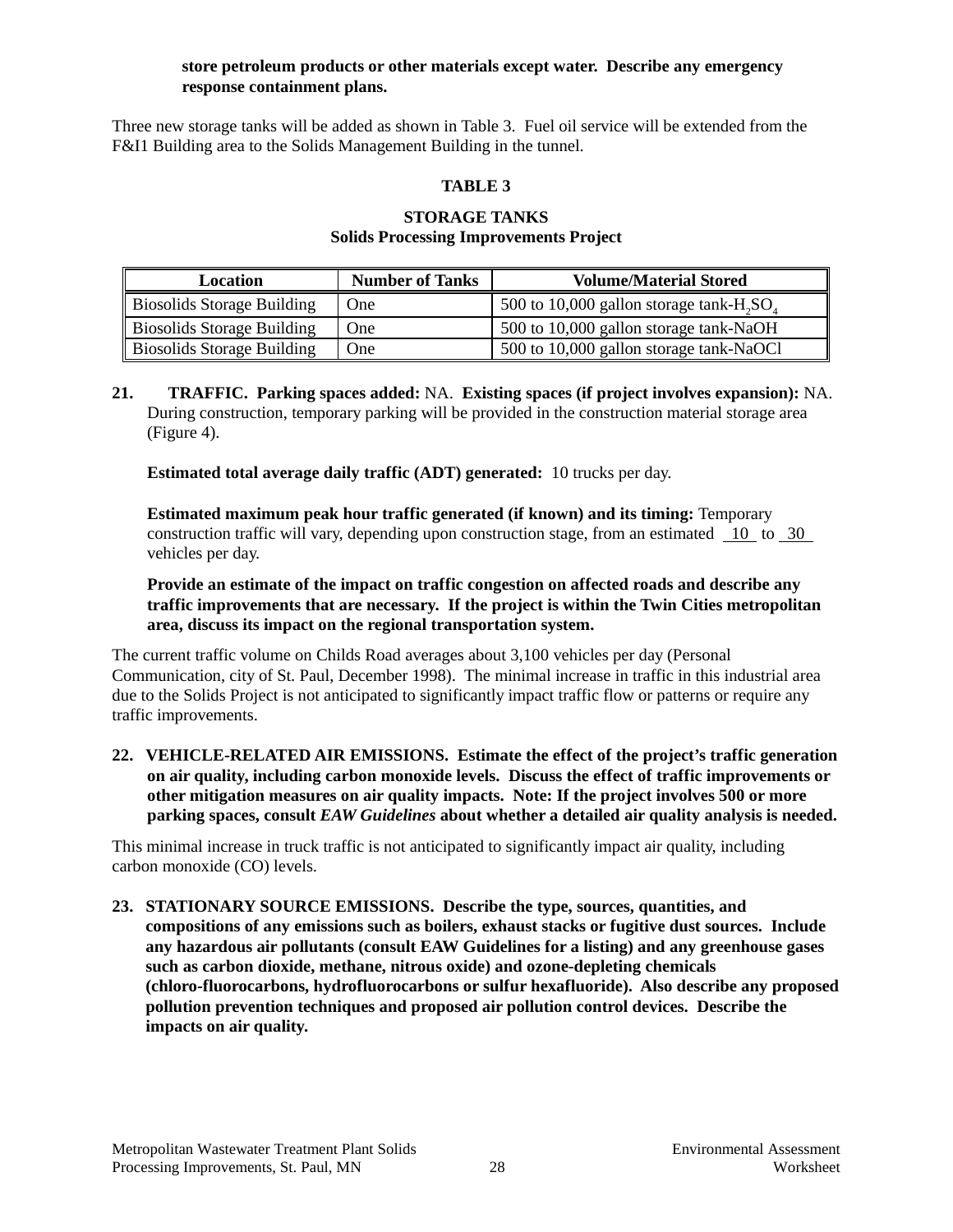#### **23.1 AIR EMISSIONS SOURCES AND CONTROLS**

The Solids Project will yield significant reductions in actual air emissions compared with the current emission levels. These reductions result from the decommissioning of several emission sources and from the application of state-of-the-art processing and pollution control technologies to the new equipment.

#### **23.1.1 Emissions Sources**

The following emission sources will be decommissioned:

- Six MHIs.
- MHI ash handling system.
- Rotating biological surfaces (currently not operating).
- Zimpro<sup>TM</sup> thermal solids conditioning.
- Two auxiliary boilers.

Decommissioning some of these sources will reduce the total amount of odorous air emissions from the facility. The rotating biological surfaces (RBS) and the RBS settling basins emit hydrogen sulfide  $(H_2S)$ and are some of the larger contributors of odorous emissions at the plant. Because of the low odor detection threshold of  $H_2S$ , these sources can be significant contributors to the perceived odor levels while having relatively low mass emission rates. Actual H<sub>2</sub>S emissions are approximately 800 pounds per year from these two sources. Although the Zimpro™ system is an insignificant source of regulated air pollutant emissions, its operation results in large amounts of odorous emissions. The majority of these odorous emissions are organics.

Emission sources with the proposed Solids Project include the following:

- Three FBIs.
- FBI ash handling systems.
- Alkaline stabilization and material handling systems.
- Two auxiliary boilers.
- One emergency diesel-driven generator.

Table 4 identifies the regulated pollutants associated with each source. The project will result in a decrease in actual emissions due to the decommissioning of several emission sources and the application of state-ofthe-art processing and control technologies to the new emission sources.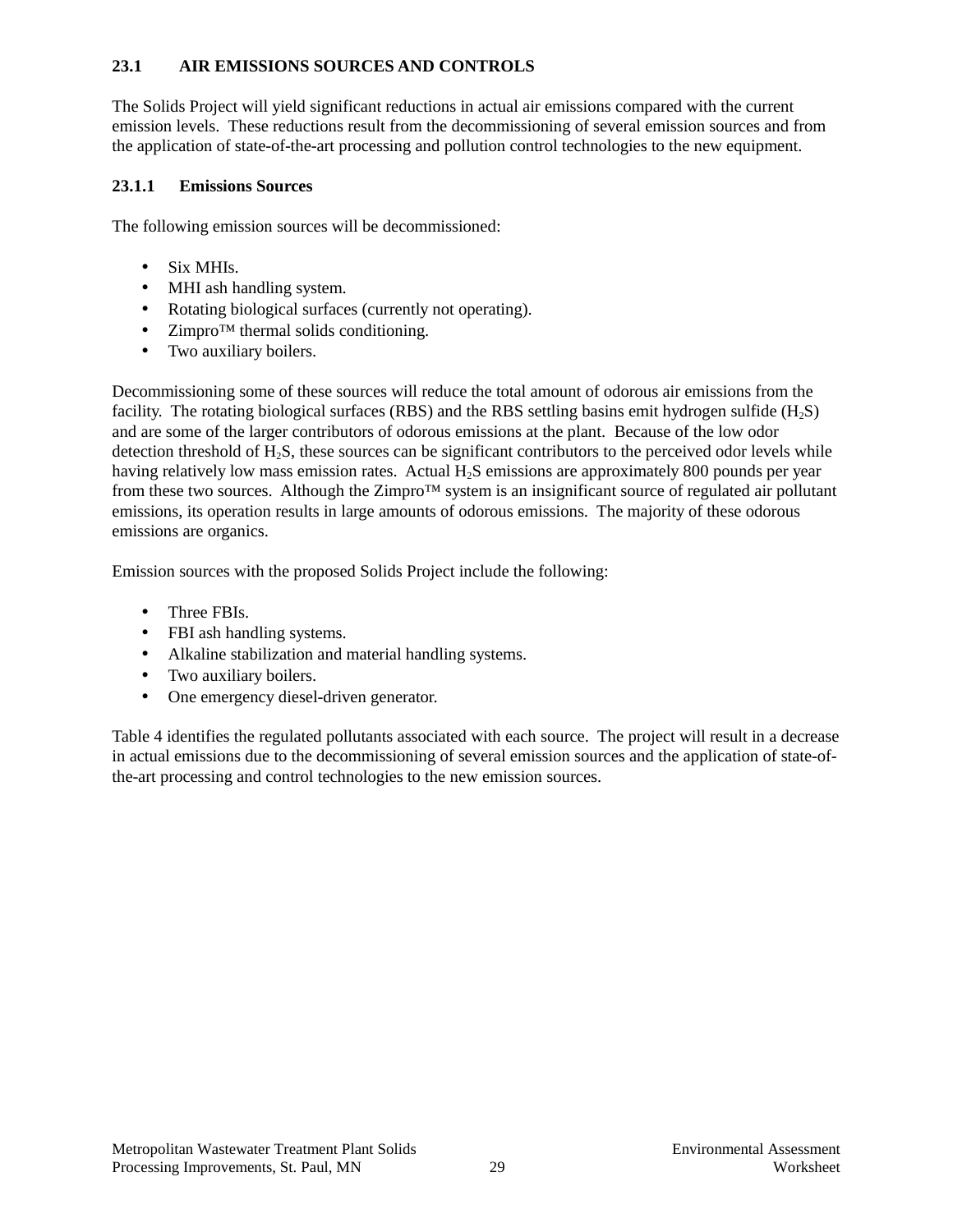#### **TABLE 4**

| <b>EMISSION SOURCES</b>                       |  |
|-----------------------------------------------|--|
| <b>Solids Processing Improvements Project</b> |  |

| <b>Emission Sources with Proposed Project</b> |                      |                 |                      | <b>Existing Emission Sources to be Decommissioned</b> |                 |                |                   |
|-----------------------------------------------|----------------------|-----------------|----------------------|-------------------------------------------------------|-----------------|----------------|-------------------|
| Pollutant                                     | <b>Fluidized Bed</b> | Ash             | <b>Alkaline</b>      | <b>Multiple</b>                                       | Ash             | Zimpro™        | <b>Rotating</b>   |
|                                               | <b>Incinerators</b>  | <b>Handling</b> | <b>Stabilization</b> | <b>Hearth</b>                                         | <b>Handling</b> | <b>Thermal</b> | <b>Biological</b> |
|                                               |                      | <b>Systems</b>  |                      | <b>Incinerator</b>                                    | <b>Systems</b>  | Conditioning   | <b>Surfaces</b>   |
| <b>PM</b>                                     |                      |                 |                      |                                                       |                 |                |                   |
| $PM_{10}$                                     |                      |                 |                      |                                                       |                 |                |                   |
| SO <sub>2</sub>                               |                      |                 |                      |                                                       |                 |                |                   |
| NO <sub>X</sub>                               |                      |                 |                      |                                                       |                 |                |                   |
| <b>VOC</b>                                    |                      |                 |                      |                                                       |                 |                |                   |
| CO                                            |                      |                 |                      |                                                       |                 |                |                   |
| Lead                                          |                      |                 |                      |                                                       |                 |                |                   |
| $H_2S$                                        |                      |                 |                      |                                                       |                 |                |                   |
| $H_2SO_4$                                     |                      |                 |                      |                                                       |                 |                |                   |
| <b>HAP</b>                                    |                      |                 |                      |                                                       |                 |                |                   |
| Metals                                        |                      |                 |                      |                                                       |                 |                |                   |
| Volatile                                      |                      |                 |                      |                                                       |                 |                |                   |
| Organic                                       |                      |                 |                      |                                                       |                 |                |                   |
| <b>HAPs</b>                                   |                      |                 |                      |                                                       |                 |                |                   |
| HCl                                           |                      |                 |                      |                                                       |                 |                |                   |

● Indicates pollutants associated with each source.

#### **23.1.2 Emissions Controls**

Emissions from the new dewatering, incineration, and alkaline stabilization equipment will be reduced using state-of-the-art control technologies.

#### **23.1.2.1 Dewatering Emissions Control**

The centrifuge discharge hoppers and the sludge bins will be vented through ducting to the FBIs through fluidizing air blowers. All emissions of odorous compounds from dewatering and sludge cake handling will be contained and will be treated in the incinerators by thermal oxidation. There will normally be at least one FBI in operation at all times, therefore during start-up of an FBI, the potential odorous emissions will be treated by the operating FBI. However, during initial dewatering start-up, it may be necessary to divert the sludge to alkaline stabilization until the first FBI is brought on line. This start-up period, during which time a portion of the potentially odorous air stream is not treated, is temporary and is not expected to last more than two months.

#### **23.1.2.2 FBI Air Pollution Control System**

All FBI exhaust gases will be treated in a four-step process consisting of a mercury control system, dry ESP, wet scrubbing, and wet ESP. The mercury control system is expected to be comprised of an activated carbon injection system. The dry ESP will remove up to 99 percent of the particulates in the exhaust stream including the activated carbon granules onto which mercury is absorbed. Wet scrubbing will lower the temperature of the gas stream to condense volatile compounds and remove acid gases, such as sulfur dioxide  $(SO<sub>2</sub>)$  and hydrogen chloride. The wet ESP will remove volatile compounds condensed in the wet scrubbers and the remaining particulates and heavy metals, such as lead (Pb) and cadmium. The exact details of the air pollution control system may vary depending upon which contractor is selected to design and build the FBIs. However, any design alternatives proposed by the FBI design/build contractor must meet the same performance specifications.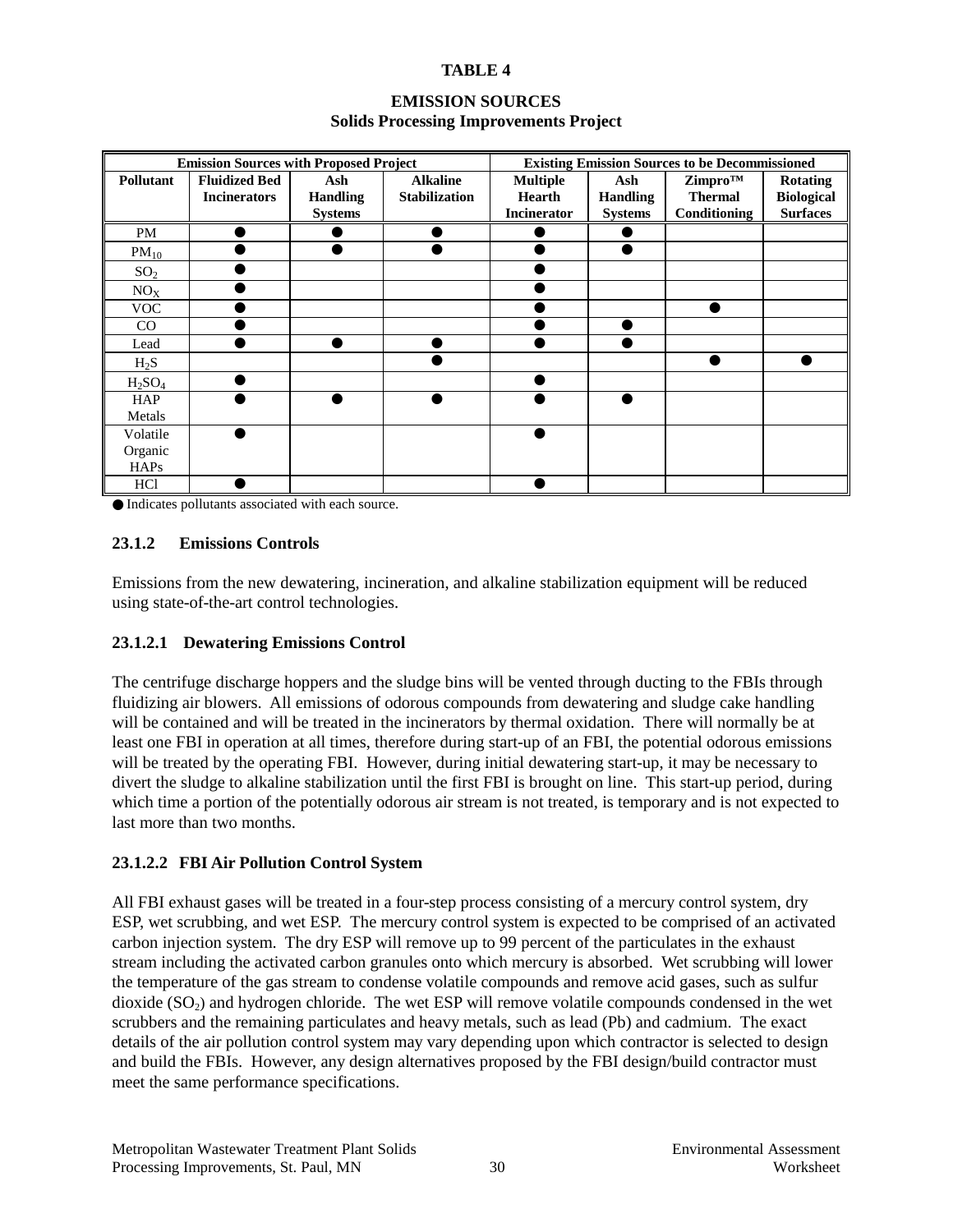Products of the process will be exhaust gas that will comply with regulatory requirements, dry ash, and a minor amount of wet solids collected in the wet processes. Exhaust air will be pulled through the air pollution control processes and discharged into the stack by the induced draft fan on each train. Each exhaust stack will extend vertically to an elevation of 105 feet above grade. The three stacks will be encased in one stack housing. Each stack will be four feet in diameter.

The MCES has a contract for the utilization of the incinerator ash as a component of building products or soil amendments for land application. Almost all of the mercury removed from the FBI stack gas will be recovered with the dry ash in the ESP. Mercury concentrations in the ash will comply with the ash utilization permits described in Section 20.a.2.1. Should ash be mixed with sludge for land application, the biosolids product will comply with the limits established by 503 regulation. Beneficial re-use of ash will continue. Re-use will not include any heating process unless flue gas mercury control is provided. Little or no mercury is expected to be collected in the wet ash. Any minor amount of mercury in the wet scrubber will recycle back through the liquid treatment process and be recaptured. The MCES will continue to meet both effluent and air emission permit requirements for mercury.

# **23.1.2.3 Alkaline Stabilization Air Pollution and Odor Control**

Odor control will be provided for the truck-loading bay, alkaline mixers, and (if constructed) the three storage cells to control the release of odors. Air collected from the alkaline stabilization facilities will be passed through cartridge filters to remove particulates to remove in excess of 99 percent of particulates. Collected particulates will either be landfilled or recycled through the solids load-in facility and fed to the FBIs.

Downstream of the cartridge filters, the air will pass through four parallel packaged odor-scrubbing units. The scrubbers will be single pass, three-stage packaged absorption systems. Acid treatment in the first stage will remove ammonia, followed by two stages to treat  $H_2S$  and other compounds. This scrubbing system will be designed to achieve 99 percent removal of ammonia and H<sub>2</sub>S in the untreated air stream.

# **23.2 AIR EMISSIONS SOURCES AND CONTROLS**

Improvements in the processing and control technologies associated with the Solids Project will result in overall reductions in air pollutant emissions. Modeling performed to evaluate the impacts of the project emissions indicate that the emissions from the Solids Project sources will not cause adverse health effects.

# **23.2.1 Criteria and New Source Review Pollutants**

Estimated potential emissions from the proposed Solids Project emission sources are listed in Table 5. Further refinements of these estimated emissions may occur as part of the air emission permitting process. Potential emissions are calculated assuming that the equipment is operated 24 hours a day and 365 days a year at the maximum capacity and at the maximum allowable emission rate. While potential emissions are important for determining air emission permitting requirements, they conservatively overstate the actual emissions.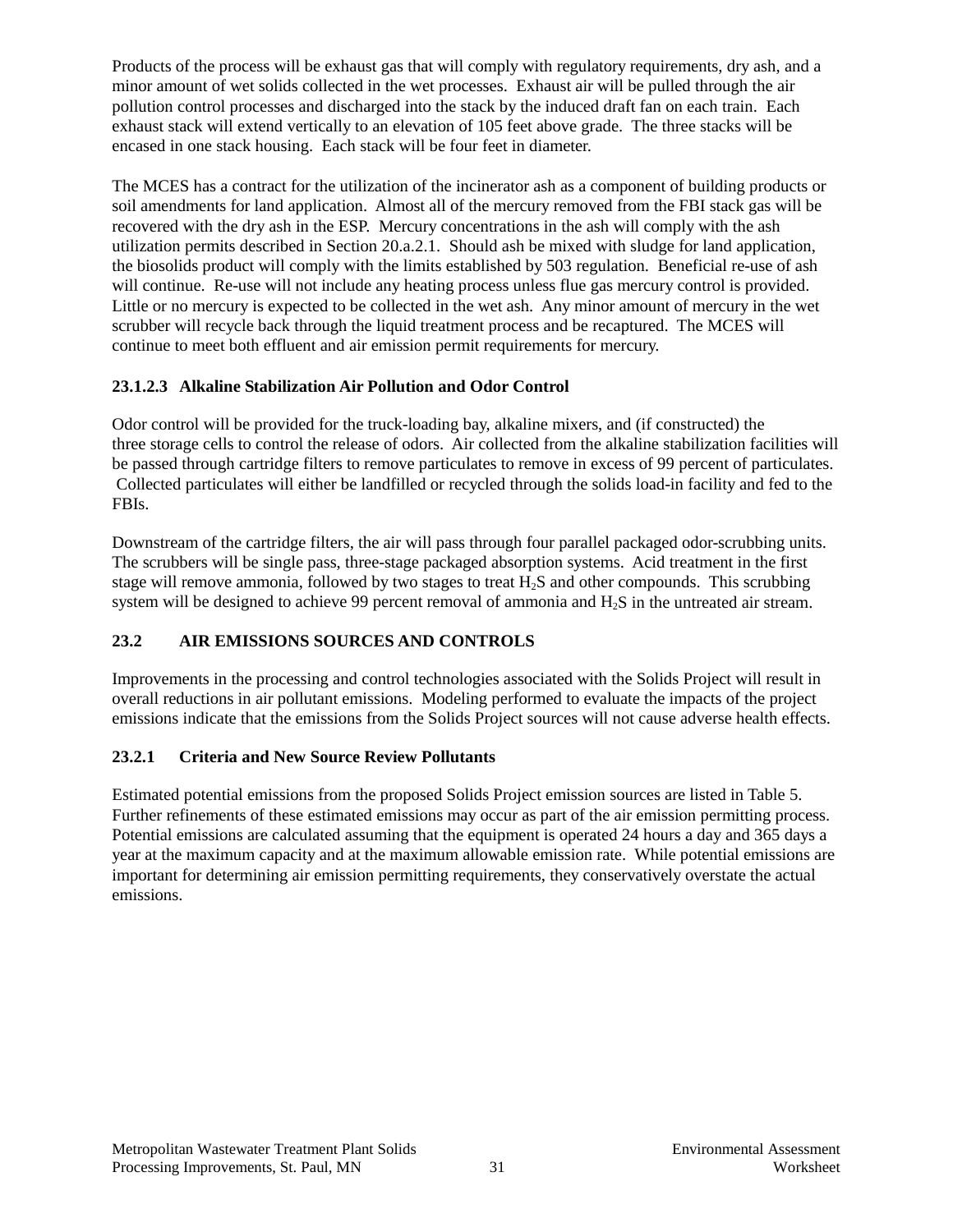#### **TABLE 5**

#### **POTENTIAL EMISSIONS FROM THE PROPOSED SOLIDS PROCESSING IMPROVEMENTS PROJECT SOURCE Solids Processing Improvements Project**

| <b>Pollutant</b> | <b>Potential Emissions (tpy)</b> |                      |                                              |                  |                       |  |  |
|------------------|----------------------------------|----------------------|----------------------------------------------|------------------|-----------------------|--|--|
|                  |                                  |                      | <b>Proposed Solids Processing Technology</b> |                  |                       |  |  |
|                  | <b>FBI</b> and Ash               | <b>Alkaline</b>      | <b>Boiler</b>                                | Generator        | <b>Total Facility</b> |  |  |
|                  | <b>Handling</b>                  | <b>Stabilization</b> | <b>Emissions</b>                             | <b>Emissions</b> | <b>Emissions</b>      |  |  |
|                  | <b>Emissions</b>                 | <b>Emissions</b>     |                                              |                  |                       |  |  |
| <b>PM</b>        | 41.7                             | 9.2                  | 3.8                                          | 0.4              | 55.1                  |  |  |
| $PM_{10}$        | 27.3                             | 9.2                  | 3.8                                          | 0.4              | 40.7                  |  |  |
| SO <sub>2</sub>  | 39.6                             | 0.00                 | 13.6                                         | 0.2              | 53.4                  |  |  |
| NO <sub>x</sub>  | 205.8                            | 0.00                 | 30.8                                         | 13.4             | 250.0                 |  |  |
| <b>VOC</b>       | 15.5                             | 0.00                 | 1.4                                          | 0.4              | 17.3                  |  |  |
| CO               | 120.6                            | 0.00                 | 21.2                                         | 3.1              | 144.9                 |  |  |
| Pb               | 0.15                             | 0.01                 | $1.3e^{-4}$                                  | 0.0              | 0.16                  |  |  |
| <b>TRS</b>       | 1.0                              | 0.4                  | 0.0                                          | 0.0              | 1.4                   |  |  |
| $H_2S$           | 0.0                              | 0.4                  | 0.0                                          | 0.0              | 0.4                   |  |  |
| $H_sSO_4$        | 6.9                              | 0.0                  | 0.0                                          | 0.0              | 6.9                   |  |  |

The proposed FBI technology will result in a decrease in actual emissions in comparison with the current MHI technology. Table 6 shows the expected air emissions associated with the selected technology compared with the emissions that would result from processing the same solids volume with the existing technology. The comparison is based on the projected solids processing rate in the year 2005. The expected emissions from the proposed technology are lower than projected emissions from the existing technology for all air pollutants, except  $SO_2$ .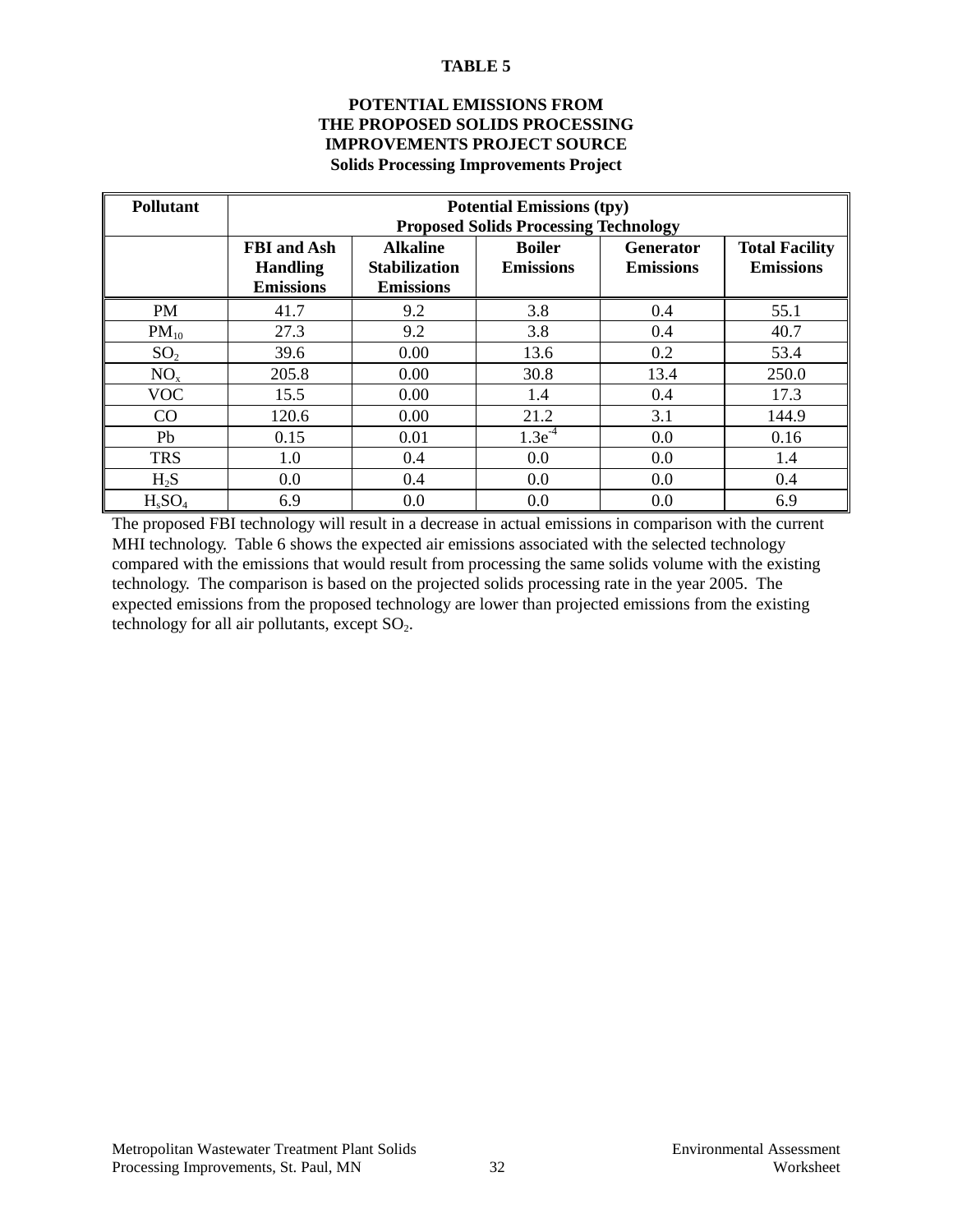#### **TABLE 6**

#### **COMPARISON OF EXPECTED EMISSIONS FOR THE PROPOSED TECHNOLOGY WITH THE EXISTING TECHNOLOGY1 Solids Processing Improvements Project**

| <b>Pollutant</b> |                                                                                | <b>Proposed Solids Processing Technology</b>                                            | <b>Existing</b><br><b>Technology</b>                                                            | <b>Actual</b><br><b>Emission</b><br>Change (tpy)                                                 |          |
|------------------|--------------------------------------------------------------------------------|-----------------------------------------------------------------------------------------|-------------------------------------------------------------------------------------------------|--------------------------------------------------------------------------------------------------|----------|
|                  | <b>Expected FBI</b><br>and Ash<br><b>Handling</b><br><b>Emissions</b><br>(tpy) | <b>Expected</b><br><b>Alkaline</b><br><b>Stabilization</b><br><b>Emissions</b><br>(tpy) | <b>Total</b><br><b>Expected FBI</b><br>and<br><b>Stabilization</b><br><b>Emissions</b><br>(tpy) | Projected<br><b>Multiple</b><br><b>Hearth</b><br><b>Incinerator</b><br><b>Emissions</b><br>(tpy) |          |
| PM               | 14.6                                                                           | 10.4                                                                                    | 25.0                                                                                            | 48.3                                                                                             | $-23.3$  |
| $PM_{10}$        | 14.6                                                                           | 10.4                                                                                    | 25.0                                                                                            | 37.1                                                                                             | $-12.1$  |
| SO <sub>2</sub>  | 29.3                                                                           | 0.00                                                                                    | 29.3                                                                                            | 13.7                                                                                             | 15.6     |
| NO <sub>x</sub>  | 164.1                                                                          | 0.00                                                                                    | 164.1                                                                                           | 499.3                                                                                            | $-335.2$ |
| <b>VOC</b>       | 12.4                                                                           | 0.00                                                                                    | 12.4                                                                                            | 14.9                                                                                             | $-2.6$   |
| CO               | 96.2                                                                           | 0.00                                                                                    | 96.3                                                                                            | 900.7                                                                                            | $-804.5$ |
| Pb               | 0.07                                                                           | 0.03                                                                                    | 0.1                                                                                             | 0.25                                                                                             | $-0.15$  |
| <b>TRS</b>       | 0.8                                                                            | 0.4                                                                                     | 1.2                                                                                             | 11.2                                                                                             | $-10.0$  |
| $H_2S$           | $\Omega$                                                                       | 0.4                                                                                     | 0.4                                                                                             | $\overline{0}$                                                                                   | 0.4      |
| $H_2SO_4$        | 5.5                                                                            | 0.0                                                                                     | 5.5                                                                                             | 20.4                                                                                             | $-14.9$  |

Notes:

• Annual emissions, except for alkaline stabilization, are normalized to the estimated sludge-processing rate of 279 dry tons per day in the year 2005. The alkaline stabilization system's emissions cannot be reliably normalized to a throughput rate; therefore, the maximum potential controlled emissions are shown. There is no appreciable change in emission associated with the new boilers and standby generator; therefore emission from these sources are not included in the values shown.

Air dispersion modeling was performed to evaluate the potential ambient concentrations of carbon monoxide (CO), nitrogen oxides (NO<sub>x</sub>), SO<sub>2</sub>, and particulate matter less than ten microns (PM<sub>10</sub>) that would be predicted to result from the Metro Plant emissions after implementation of the Solids Project**.** Table 7 presents the highest criteria pollutant ambient concentrations that are predicted to result from all of the Metro Plant emission sources for all of the applicable averaging periods to facilitate comparison with the ambient air quality standards. Modeled concentrations following the implementation of the Solids Project are below the National and Minnesota Ambient Air Quality Standards.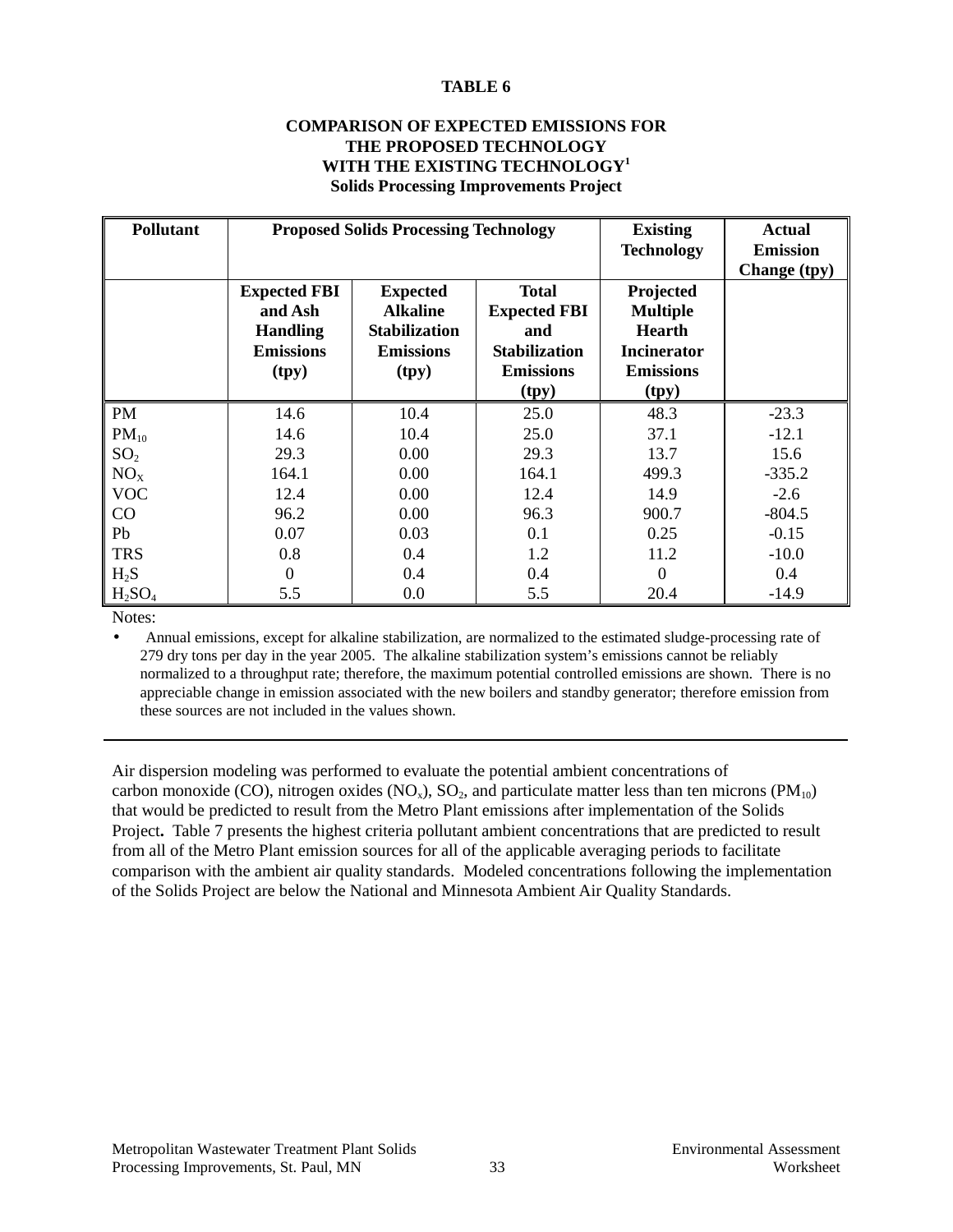#### **TABLE 7 CRITERIA POLLUTANT AMBIENT AIR IMPACTS AND AMBIENT AIR QUALITY STANDARDS Solids Processing Improvements Project**

|                                                 | CO <sub>1</sub><br>SO <sub>2</sub>                       |                                                      |                                                      | NO <sub>2</sub>                                         |                                                       | $PM_{10}$                          |                                    |                                                       |                                    |
|-------------------------------------------------|----------------------------------------------------------|------------------------------------------------------|------------------------------------------------------|---------------------------------------------------------|-------------------------------------------------------|------------------------------------|------------------------------------|-------------------------------------------------------|------------------------------------|
|                                                 | 1-Hour<br>Average<br><b>Second High</b><br>$(\mu g/m^3)$ | 8-Hour<br>Average<br>Second<br>High<br>$(\mu g/m^3)$ | 1-Hour<br>Average<br>Second<br>High<br>$(\mu g/m^3)$ | 3-Hour<br>Average<br>Second<br>High<br>$(\mu$ g/m $^3)$ | 24-Hour<br>Average<br>Second<br>High<br>$(\mu g/m^3)$ | Annual<br>Average<br>$(\mu g/m^3)$ | Annual<br>Average<br>$(\mu g/m^3)$ | 24-Hour<br>Average<br>Second<br>High<br>$(\mu g/m^3)$ | Annual<br>Average<br>$(\mu g/m^3)$ |
| Metro Plant Impact                              | 446                                                      | 278                                                  | 765                                                  | 643                                                     | 274                                                   | 34                                 | 30                                 | 66                                                    | 11                                 |
| Ambient Air Quality<br><b>Standards</b>         |                                                          |                                                      |                                                      |                                                         |                                                       |                                    |                                    |                                                       |                                    |
| National Ambient Air<br><b>Quality Standard</b> | 40,000                                                   | 10,000                                               |                                                      | 1,300                                                   | 365                                                   | 80                                 | 100                                | 150                                                   | 50                                 |
| Ambient<br>Minnesota<br>Air Quality Standard    | 35,000                                                   | 10.000                                               | 1.300                                                | 915                                                     | 365                                                   | 60                                 | 100                                | 150                                                   | 50                                 |

# **23.2.2 Toxic Air Contaminants**

The air pollution control systems to be applied to the FBIs will result in lower emissions of metals and other particulates. Further, the decommissioning of the Zimpro™ and RBS systems will result in reduced emissions of  $H_2S$ .

Ammonia and H<sub>2</sub>S emissions generated by the new alkaline stabilization processes will be controlled by a three-stage scrubber. The first stage acid scrubber will control ammonia gases. More than 99 percent of the H2S emissions, which are also generated by the alkaline stabilization processes, will be eliminated by the last two stages.

Sources other than the solids processes also generate toxic air pollutant emissions at the plant. In addition to the emission reductions that will be achieved with the Solids Project, the MCES also plans to modify the primary liquid treatment processes, which will result in additional capture and control of H2S and other toxic air contaminants.

Mercury is a toxic air contaminant that has received much attention in recent years. Most of the mercury in the wastewater influent ends up in the sludge and can end up in the incinerator emissions. The mercury emission rate is, and will continue to remain, far below the regulatory limit. During the past several years, the average mercury loading in the sludge fed to the MHIs has been decreasing to the current average of less than 250 grams per day, resulting in actual annual emissions of less than 0.1 tons per year (tpy). The total mass of mercury in the sludge, even before reductions achieved with the stack emission control system, is less than the regulatory limit of 3,200 grams per day (1.3 tpy). The MCES has been an active participant in the Minnesota Mercury Contamination Reduction Initiative and supports the Advisory Council recommendations that resulted from that effort. The MCES submitted a Voluntary Mercury Reduction Agreement (VMRA) on December 28, 2000. The VMRA summarizes MCES' past actions, current activities, and future plans for reductions, which go well beyond any current regulatory requirements, including the enhanced mercury removal system referenced in Section 23.1.2.2.

The MCES prepared an Air Toxics Review (ATR) to assess the potential health risks from operation of the Metro Plant after construction of the proposed solids processing facility. The analysis quantifies the inhalation pathway cancer risks and chemical hazards associated with the Metro Plant's air emissions after the proposed project is completed, to show that the proposed facility emissions will conform with all current and proposed applicable MPCA and Minnesota Department of Health (MDH) air toxics health criteria and standards.

The MCES' VMRA, as it pertains to the proposed project, and the results of the ATR are discussed in the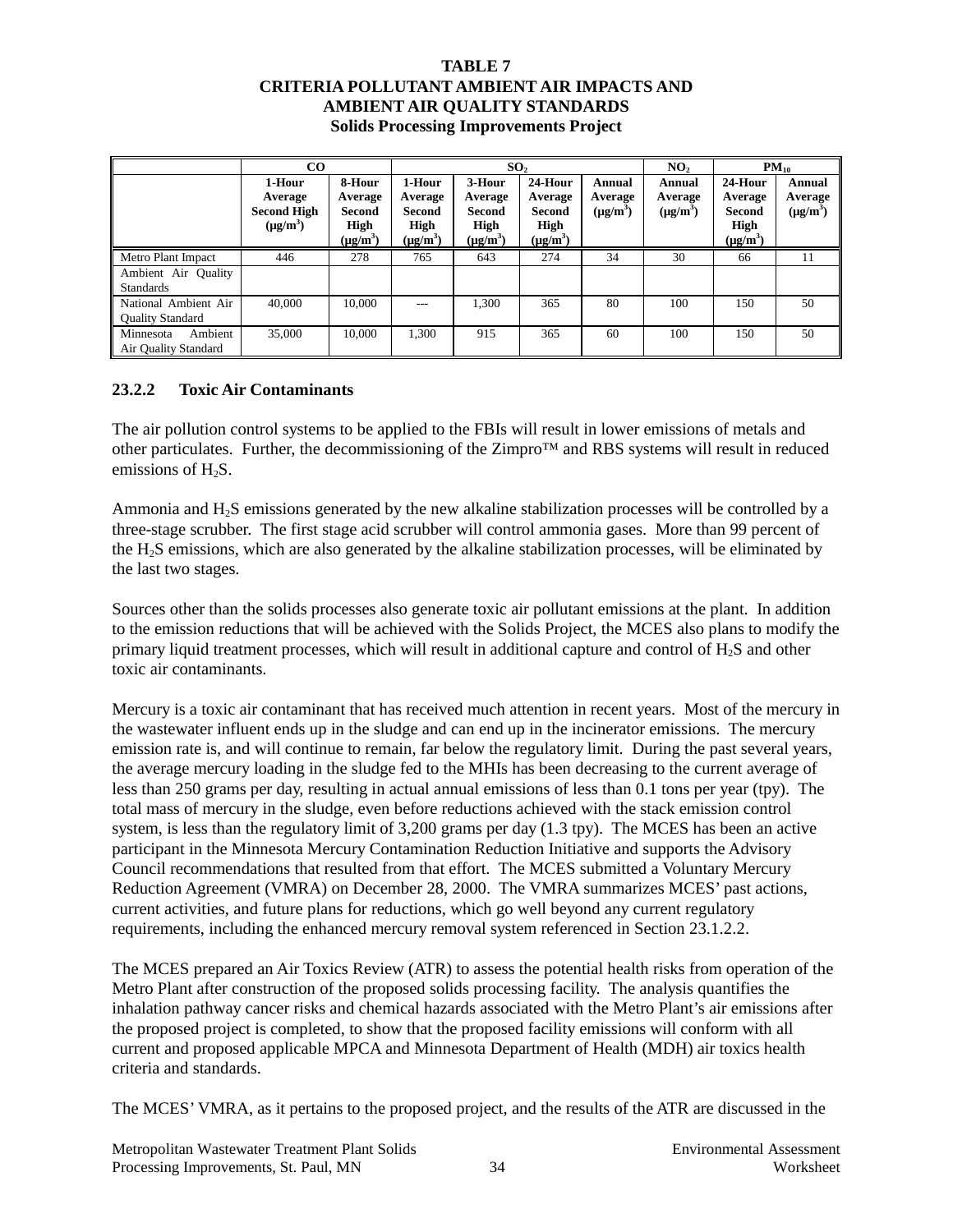following sections.

#### **23.2.2.1 Voluntary Mercury Reduction Agreement**

The MCES has maintained an active mercury reduction program. The MCES is committed to further reducing mercury emissions and discharges to the environment. To that end, the MCES has developed a VMRA.

Two elements of the VMRA directly relate to reducing mercury air emissions from the Metro Plant:

- Reducing mercury in the wastewater influent
- Reducing stack emissions from sewage sludge incineration

#### **Reducing Mercury in the Wastewater Influent**

Efforts to control sources of mercury discharges to the wastewater received at the Metro Plant have resulted in a reduction of mercury concentrations in sewage sludge from approximately 3.0 milligrams per kilogram (mg/kg) in 1990 to 1.25 mg/kg in 1999. Programs focussed on the control of industrial sources, significant commercial sector sources, and domestic discharges will help to achieve further reductions in the future.

#### *Control of Industrial Sources*

The MCES administers the federally delegated pre-treatment program which includes establishing limits, permitting, monitoring, and inspection of discharges to the Metropolitan Disposal System (MDS). Every five years, as part of the pre-treatment program, the MCES reviews the discharge limitations, including mercury, that it places on the users of the MDS. Based on the results of the evaluation, the limits that dischargers to the MDS are required to meet may need to be changed.

#### *Evaluation of Dental Discharges*

Survey information gathered in 1995-96, estimated mercury contributions to the collection system from dental clinics may represent up to 80 percent of the total mercury discharged. As a result, the MCES entered into a partnership with the Minnesota Dental Association (MDA) to further evaluate the contributions of mercury from the dental community and to test advanced amalgam removal equipment. The MCES, in conjunction with MDA, has designed and implemented two extensive studies to achieve this objective.

The first study is designed to evaluate the removal efficiency and associated costs of a variety of amalgam removal equipment. The ultimate objective of the evaluation is to give the information to dentists so that they can make informed choices about the best removal equipment for their type of clinic setting.

The second study is referred to as the "community-wide study." The purpose of the community-wide study is four-fold:

- Collect all dental amalgam waste in the area tributary to the Cottage Grove and Hastings WWTPs,
- To quantify the mercury removed in the equipment at the clinics,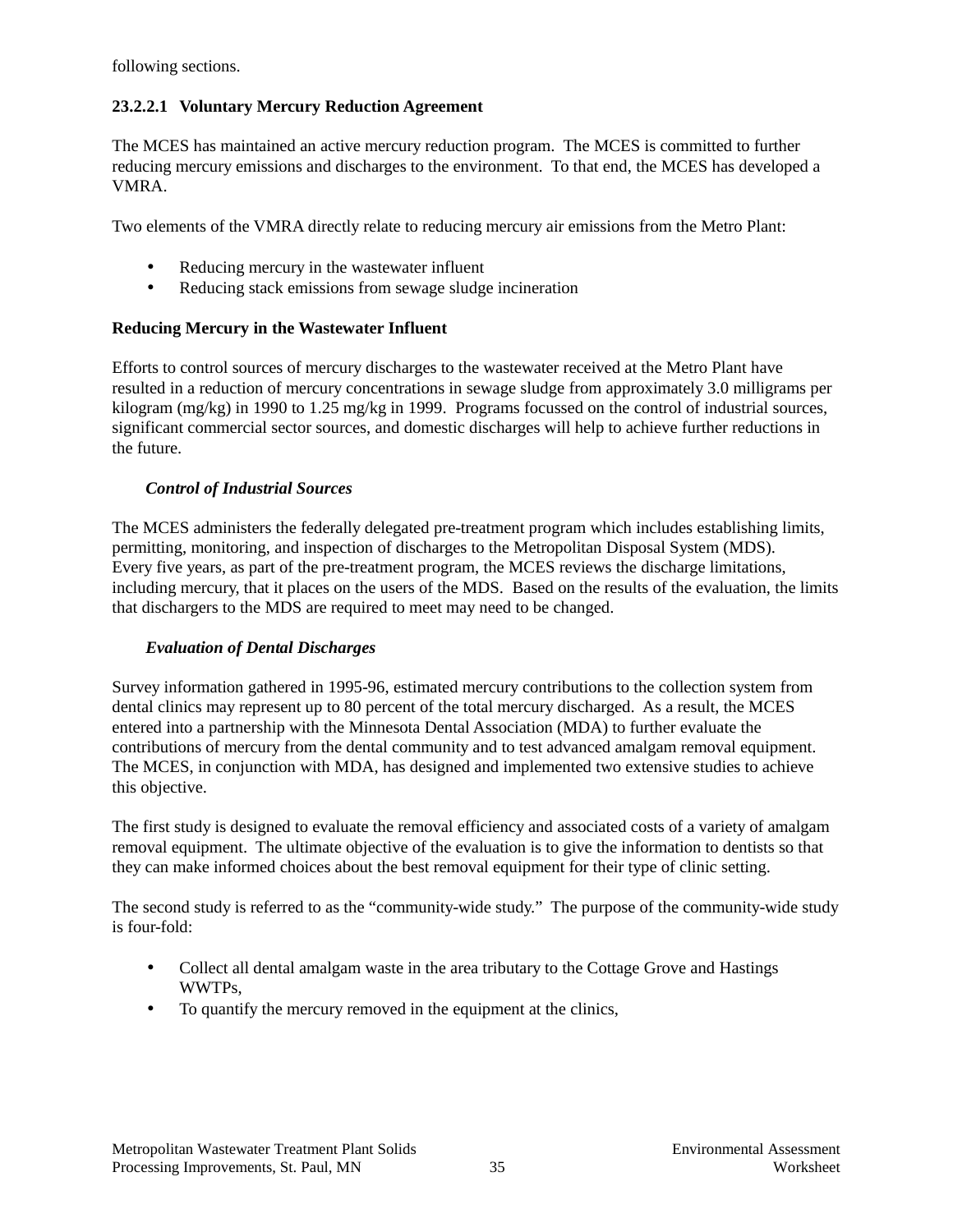- To evaluate whether the mercury removed results in a measured reduction of mercury at the two WWTPs, and
- To determine relative contributions of mercury from dental activities to WWTPs.

# *Evaluation of Domestic Sources of Mercury*

The MCES is a member of the Association of Metropolitan Sewerage Agencies (AMSA). The MCES helped establish the AMSA Mercury Workgroup in July 1998, to develop data and information about mercury discharges to publicly owned treatment works (POTWs) in order to develop effective control programs. The MCES will continue to participate in the AMSA Mercury Work Group in order to share data and information nationally.

#### **Reducing stack emissions from sewage sludge incineration**

The MCES will install a system to control mercury emissions from the new fluidized bed boilers-probably using an activated carbon system. This technology is expected to reduce annual mercury emissions to the air by approximately 70 percent compared to existing emission estimates. We are not aware of other sewage sludge incinerators using activated carbon to control mercury emissions. The cost for the carbon injection technology and the enhanced particulate removal technology, which is integral to the enhanced mercury removal, is approximately \$5.7 million.

The MCES has committed to conduct quarterly stack tests for three years following the installation and operation of the new air pollution control systems to determine the amount of mercury in the stack exhaust gases. The MPCA is planning to incorporate the quarterly testing into the air emissions permit for the sludge incinerators.

Additional elements of the VMRA address mercury in the environment on a more regional basis. These elements include the following programs and initiatives:

- Revised employee dental insurance policy to encourage the use of mercury-free dental cavity fillings.
- Grant programs to study nonpoint sources, groundwater infiltration, and storm-water inflow reductions.
- External pollution prevention education and outreach through printed information to communities and industrial users, website postings, and presentations to MCES' customer communities, industry, and other interest groups.
- Internal pollution prevention including inventorying, removal, and recycling of mercury switches and other mercury-containing devices, and experimentation with procurement policies to restrict the use of mercury-containing devices.
- Product substitution including elimination of mercury containing thermometers in the MCES laboratory and in sample refrigerators at the WWTPs and a mercury fever thermometer exchange program for employees.
- Research and development activities including several ongoing regional water quality monitoring studies.
- Evaluation of technology-based controls for mercury removal from municipal wastewater effluents and prevention of mercury emissions from coal-fired utility power generation achieved through energy efficiency innovations at the Metro Plant.

The VMRA is a flexible program designed to allow changes to be made to respond to changing conditions or new data.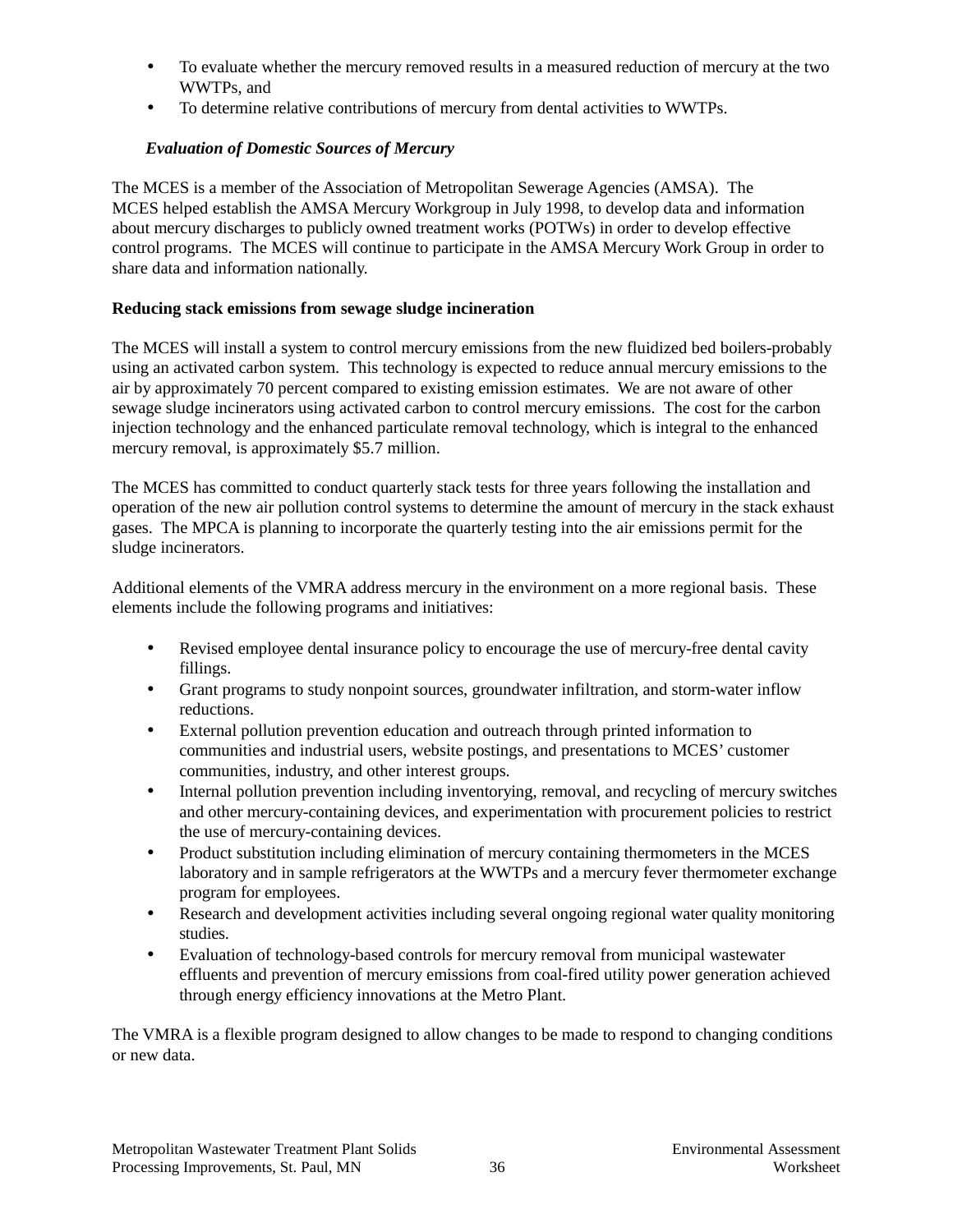#### **23.2.2.2 Air Toxics Review**

The MPCA required the completion of an ATR by MCES to evaluate the potential human health impacts related to the inhalation of chemicals known or expected to be emitted from the proposed facility. Potential health risks were quantified for chemicals emitted to the air from the facility that had calculable emission rate estimates and State or Federal health criteria for the inhalation pathway of exposure.

Only incremental human health risks from the MCES facility have been quantified, (i.e., risks from neighboring sources of air pollution are not represented in the analysis). In addition, the current ATR process, by policy, does not evaluate ecological risks. Accordingly, an environmental risk assessment was not required as part of this ATR.

The purpose of the ATR was to assess the potential human health risks from the operation of the proposed facility. To be consistent with the current MPCA ATR guideline (March 2000) and with an approved scoping document for this study, MCES quantified the inhalation pathway cancer risks, along with acute and chronic chemical hazards associated with the proposed facility's "maximum potential-to-emit" air emissions.

The major components, as well as a summary of the results of the analysis, are provided below. Details regarding methodology and the results of the analysis were presented in the ATR Final Report (December 22, 2000).

#### **Toxicity Assessment**

MCES identified 91 chemicals emitted to the air from their facility. Of those, 58 chemicals had State or Federal inhalation health criteria approved by MPCA for use in the ATR. These 58 chemicals were quantitatively evaluated for potential health effects in the study (i.e., risk estimates were calculated for these 58 chemicals). The 58 chemicals that were quantitatively evaluated are referred to as chemicals of concern (COC). Fifty-seven COCs were evaluated for chronic (i.e., long-term) non-cancer and cancer health effects and 21 COCs were evaluated for acute (i.e., short-term) non-cancer health effects. Potential risks were calculated for the maximum permitted air emissions of COCs from the facility under the proposed operating conditions.

The MPCA policy does not require criteria pollutants (e.g., nitrogen dioxide, sulfur dioxide, carbon monoxide) to be quantitatively evaluated in the ATR as they are regulated by health based State and Federal ambient air quality standards. Emissions of criteria pollutants could represent human health inhalation risks alone or in combination with other chemical emissions. Consistent with MPCA's current ATR guidance, emissions of criteria pollutants from the MCES facility were compared to their respective State or Federal ambient air quality standard as part of the ATR. It is important to note that this analysis was conducted independently from the air toxics analysis, and therefore, potential health effects from the criteria pollutants are not represented in ATR's quantitative evaluation of health risks.

#### **Exposure Assessment**

MCES prepared an inhalation-only exposure analysis corresponding to the facility after the solids project is implemented. The maximum potential-to-emit air emission rates were quantified for each operable emission source under the guidance of MPCA air quality staff. Maximum potential-to-emit rates represent the likely maximum emission rates for the COCs from each emission source. These maximum potentialto-emit rates were calculated in this study assuming that each emissions unit, process, or activity would operate continuously at its maximum design capacity and/or at its maximum emission rate allowed by State or Federal standards/permit limits. For those units or specific COCs not currently subject to a State or Federal emission limit or standard, maximum potential-to-emit emission rates were derived from statistical evaluations of available published scientific data on identical/similar units. All of these maximum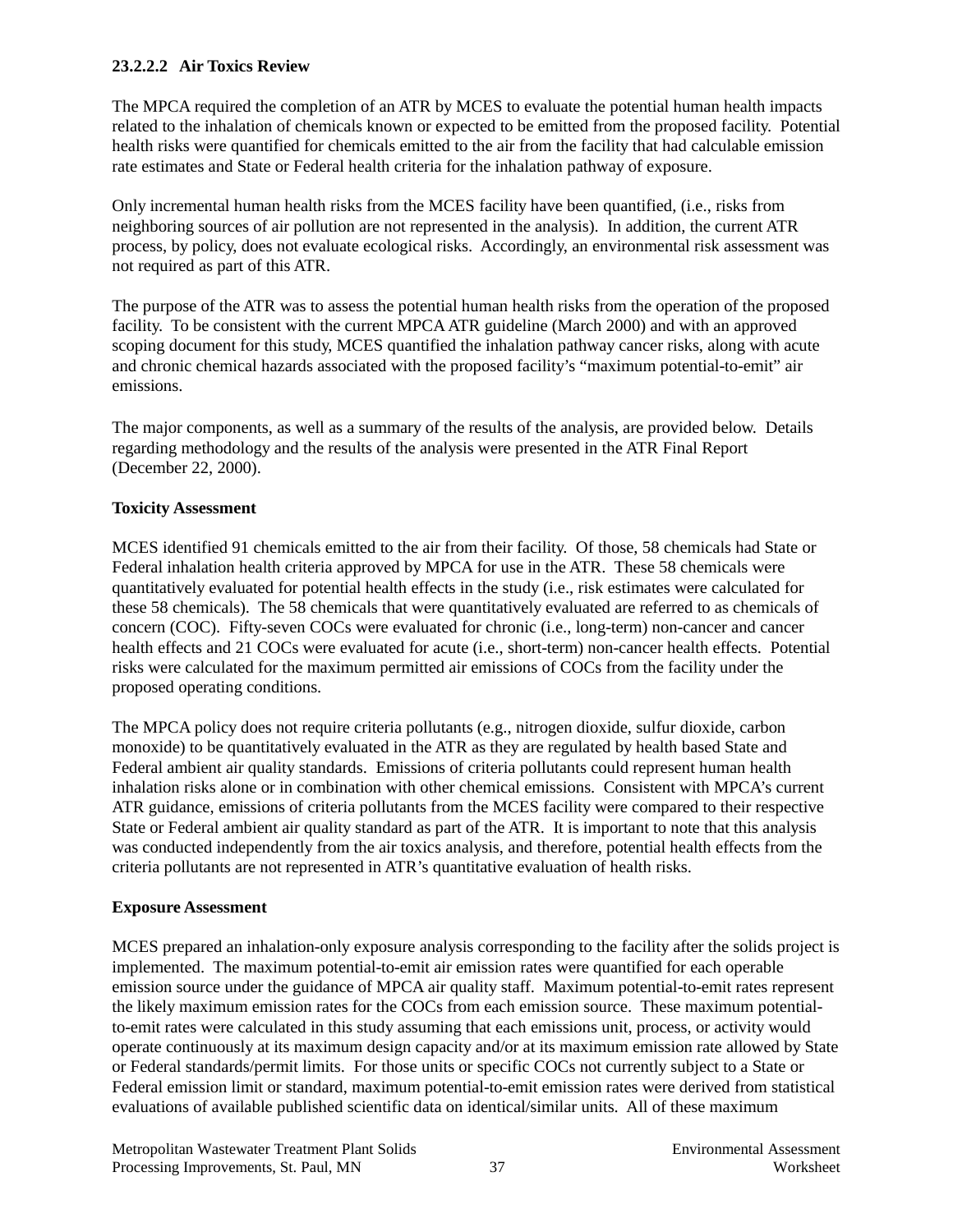potential-to-emit emission rates were critically reviewed and accepted by the MPCA staff. Both short-term (one hour average) and long-term (annual average) emission rates of the COCs were estimated for this study.

Following ATR protocols approved by the MPCA, air dispersion modeling was used to predict ambient concentrations of COCs in the air at receptor points beyond the facility's property boundary. The modeled ambient air concentrations were based on the maximum potential-to-emit rates defined above.

The health risk assessment involves hypothetical population receptors, (i.e., it was assumed that human receptors were present at locations with the highest modeled air concentrations of COCs). Since the highest modeled air concentrations were found to occur on or near the facility's northern and western boundaries, the assessment evaluated a nearby (e.g., off-site, non-MCES) worker receptor population. These impact areas are currently zoned industrial and are likely to remain so for the foreseeable future. This hypothetical worker population was assumed to be present at these locations 8 hours/day, 250 days/year for 25 years (i.e., the default industrial exposure scenario used by MPCA in developing the Tier II Industrial Soil Reference Values).

To estimate the potential health risks to nearby residents, MCES identified the locations that were predicted to experience the maximum ambient air concentrations of chemicals where residential and/or agricultural activity currently occurs or could occur in the foreseeable future. These locations were evaluated as residential exposure sites, (i.e., exposure was assumed to occur at these locations 24 hours/day, 365 days/year for 70 years).

#### **Quantitative Risk Characterization**

Risk characterization is the step in the ATR that combines information on toxicity and exposure to calculate the probability of a health risk to an exposed individual or population.

Potential cancer related health risks were characterized by estimating the increased probability that an individual will contract cancer due to lifetime exposure to potential cancer-causing chemicals. Excess cancer risk from each carcinogenic COC is calculated for each receptor, then excess cancer risk is summed for each receptor. The receptor with the highest estimated summed excess cancer risk is considered the maximally impacted off-site receptor for cancer risk. Excess cancer risk is defined as the probability for an individual to contract cancer after being exposed to specified chemicals for a specific exposure period. For example, an excess cancer risk of 1 x  $10^{-5}$  means that the probability for an individual to contract cancer over a lifetime is 1 in 100,000.

Potential non-cancer acute and chronic risks were characterized by comparing the highest modeled ambient air concentration of each COC to a chemical-specific inhalation toxicity value (i.e., concentration below which adverse health effects are not expected to result). The ratio of the modeled ambient air concentration of a chemical to its corresponding inhalation toxicity value is called a hazard quotient (HQ).

To account for exposure to multiple chemicals, the chemical-specific HQs are summed to determine a hazard index (HI). A separate HI is determined for each toxic endpoint of concern (e.g., respiratory system, liver). HIs are determined separately for acute and chronic exposure. It has been the policy of the Minnesota Department of Health and MPCA that excess lifetime cancer risks below 1 x 10<sup>-5</sup> and hazard indices below 1.0, when calculated in an ATR, are considered negligible.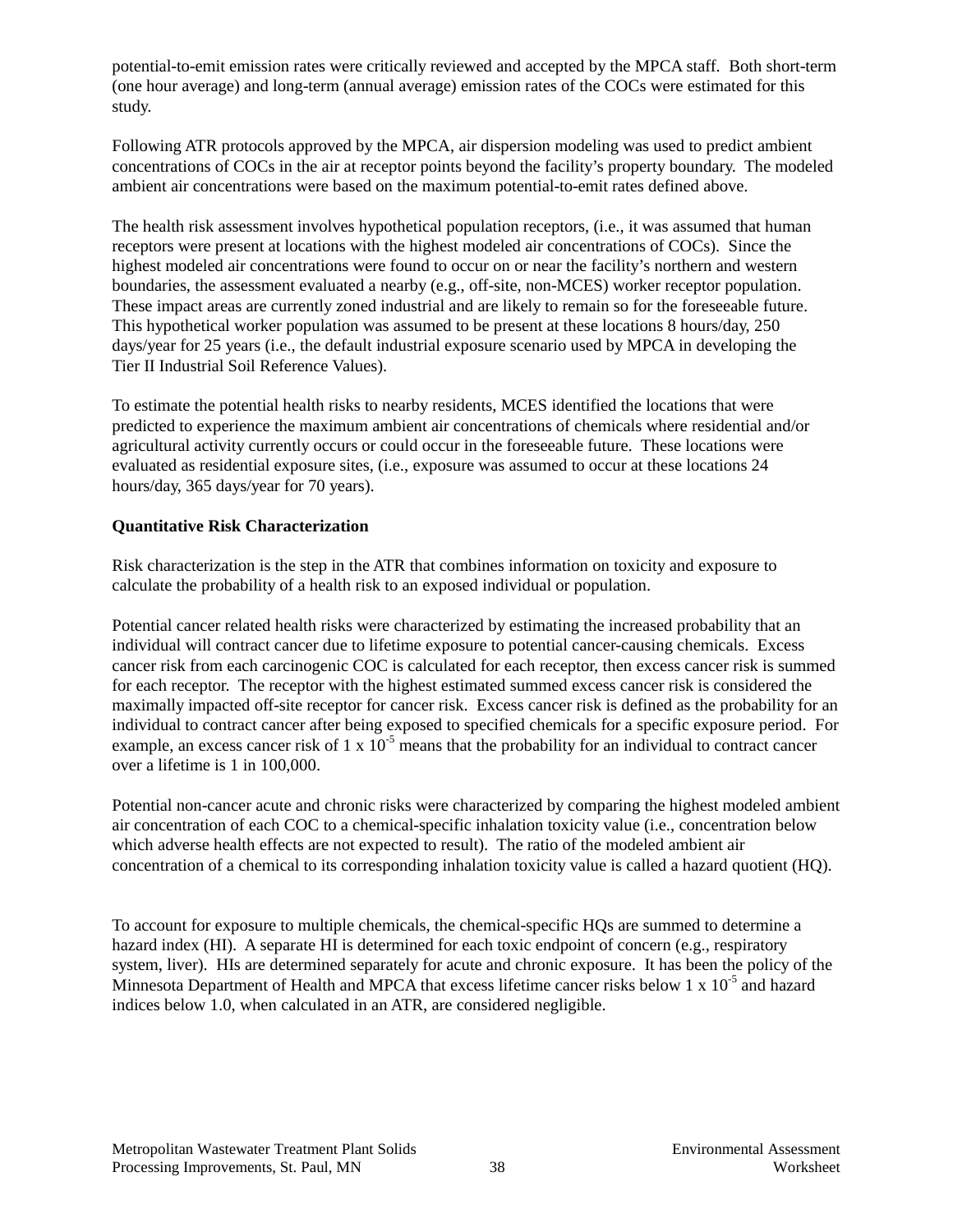**Risk/Hazard Results** (Detailed risk calculations are provided in Section 9.0 of the Air Toxics Review.)

The cancer risk/chemical hazard results calculated for the off-site worker and residential receptor populations affected by the facility are summarized below. All of these risks/hazards were calculated using either State or Federal health criteria. With respect to the results of this study, the only significant risks/hazards calculated in the project were for acute exposure to adjacent workers.

#### **Excess Lifetime Cancer Risks**

| <b>Receptor Population</b> | Risk Level | Comment                                                       |
|----------------------------|------------|---------------------------------------------------------------|
| Off-site Workers           | 7E-07      | Less than MDH's <i>de minimus</i> risk level of 1 x $10^{-5}$ |
| <b>Off-site Residents</b>  | 2E-06      | Less than MDH's <i>de minimus</i> risk level of 1 x $10^{-5}$ |

#### **Chronic Chemical Hazards**

| <b>Receptor Population</b> | Hazard Index | Comment                                        |
|----------------------------|--------------|------------------------------------------------|
| Off-site Workers           | (14)         | Less than MPCA's <i>de minimus</i> HI of $1.0$ |
| <b>Off-site Residents</b>  | 02           | Less than MPCA's <i>de minimus</i> HI of $1.0$ |

#### **Acute Chemical Hazards**

| <b>Receptor Population</b> | Hazard Index | Comment                                                   |
|----------------------------|--------------|-----------------------------------------------------------|
| <b>Off-site Workers</b>    |              | Greater than MPCA's <i>de minimus</i> hazard index of 1.0 |
| (Receptor 8)               |              |                                                           |
| Off-site Workers           |              | Greater than MPCA's <i>de minimus</i> hazard index of 1.0 |
| (Receptor 4)               |              |                                                           |
| <b>Off-site Residents</b>  | 06           | Less than MPCA's <i>de minimus</i> hazard index of $1.0$  |

Hydrogen sulfide (H2S) is the chemical primarily contributing to the potential chemical hazards at the worker 4 and worker 8 locations.

The predicted exceedences of the *de minimus* (Defined: The risk level at or below which adverse noncancer health effects are not expected and the excess lifetime cancer risk is considered to be insignificant.) hazard index of 1.0 are believed by the MPCA staff to be an artifact of the very conservative and precautionary assumptions that are inherent to the ATR, which is a screening level analysis. Given these conservative assumptions, it is presumed that when a hazard index below the *de minimus* level is predicted, the facility may be permitted with confidence. When (as in this case) a hazard index above the *de minimus* level is predicted, the facility may still be permitted with confidence. However, since the ATR indicated an exceedence of the *de minimus* hazard index, it is appropriate to verify that the result was conservatively high by additional work. MCES has already completed a refined analysis of acute chemical hazards that does not include some of the more conservative assumptions of the ATR. The MPCA will evaluate this analysis. Both the analysis and the MPCA's evaluation thereof will be available for public review. Additionally, MCES has agreed to a permit condition that will require them to monitor for H2S when the Solids Processing Improvements are completed in 2005. It is expected that monitored levels of H2S in the ambient air will be lower than the levels predicted in the ATR.

#### **Analysis of Background Air Quality**

Overall, when a comparison was made between the maximum modeled ambient air concentrations of chemicals from the proposed facility to existing background air quality data (i.e., at Holman Field), it was revealed that this facility is not a major contributor to air toxics in the area, with a few exceptions.

On an individual chemical basis, the maximum predicted facility air impact level ranged from 0.01 percent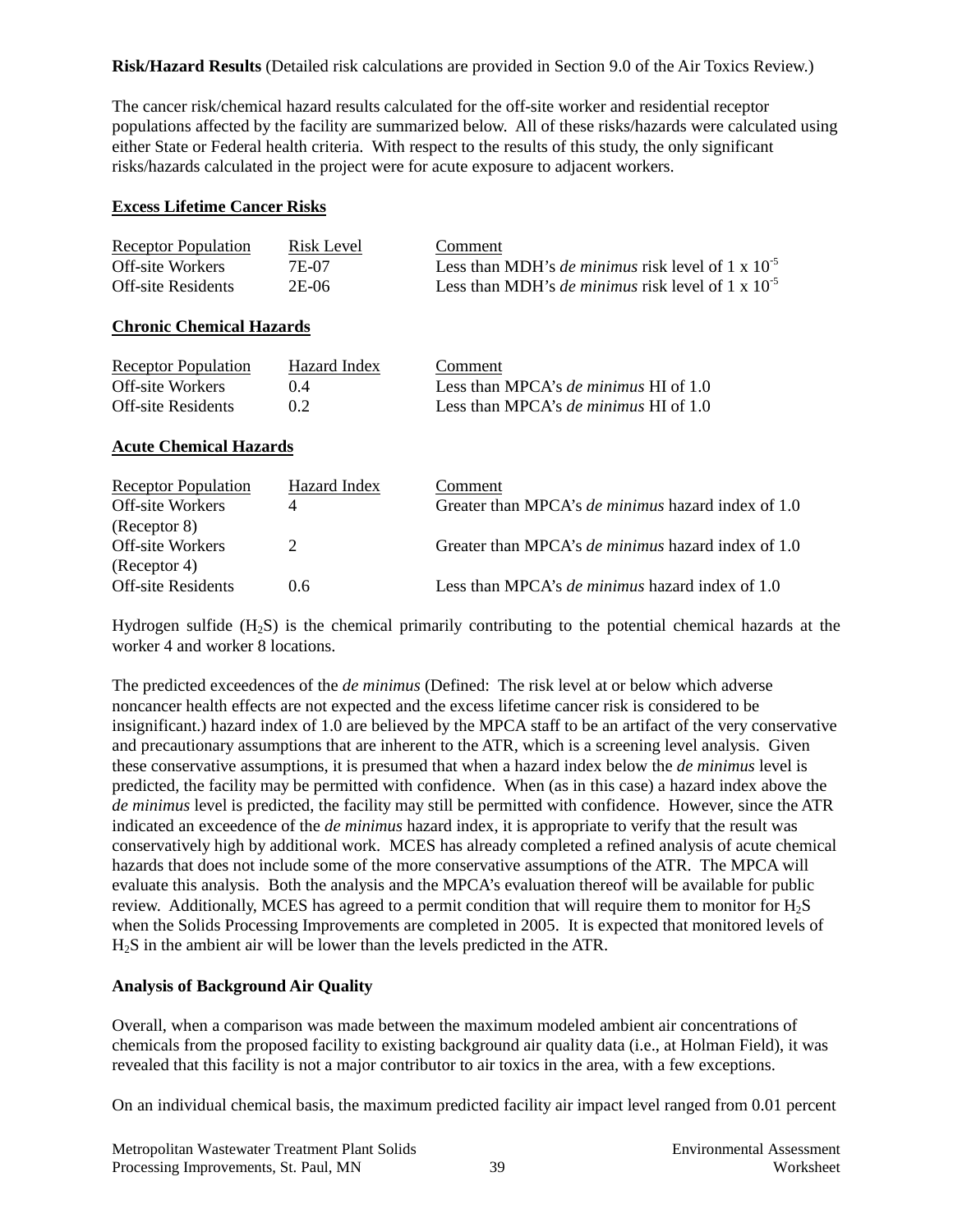(carbon tetrachloride) up to a high of 684 percent (trimethylbenzene) of measured background concentrations. Excluding trimethylbenzene, the average air contribution to background for the 16 VOC analytes examined was 4.4 percent. Since there is no acute health criteria for trimethylbenzene, it could not be quantitatively evaluated in this report. Trimethylbenzene was evaluated for its chronic toxicity and was not found to be of concern. Rather than regulating trimethylbenzene in a conventional way, the MCES and the MPCA have agreed to utilize a pollution prevention approach. The project permit will include a requirement that the MCES submit a pollution prevention plan and annual pollution prevention progress reports to the MPCA. The format for the plan and the reports will be consistent with the requirements of the Minnesota Toxic Pollution Prevention Act (Minn. Stat. § 115D). The plan would establish goals and identify strategies for developing alternative paints that would not contain toxic chemicals, including trimethylbenzene. MCES participates in the Interagency Pollution Prevention Advisory Team (IPPAT). Provided the reports that the MCES provides to IPPAT are consistent with the requirements of Minn. Stat. § 115D, the IPPAT report will suffice.

#### **Supplementary Analyses**

As there was no standard MPCA guidance nor agreed upon methodology for conducting the following supplementary analyses, the MPCA required that they be presented in a "Proposer's Comment Section" of the ATR. The analyses that were conducted by MCES in the Proposer's Comment Section of the ATR were not critically reviewed by MPCA technical staff. Consequently, the results and conclusions below as they pertain to these supplementary analyses have not received MPCA approval. This information is being provided so that a more complete picture of the potential health risks from the MCES facility is presented.

#### Pre-modification Scenario Results

MCES also conducted an inhalation-only analysis for the facility's maximum potential emissions before the Solids Project is implemented. The pre-modification inhalation risk assessment was conducted in an identical manner to that performed for the post-modification assessment. The same receptors were selected, the same air dispersion modeling inputs were used and the same emission substances (COCs) and emission rates were used for those operational units that are not proposed to change at the facility. New emission databases were developed for the existing units/sources, e.g., the MHIs that are planned for decommissioning in the proposal. These were not reviewed, however. Proposed emission sources were not included in this analysis.

The calculated excess lifetime cancer risks for the two receptor populations (workers, residents) were somewhat higher than those risks calculated for the post-modification scenario, but still less than MDH's *de minimus* risk level of 1 x 10-5.

The maximum chronic hazard indices for both of these populations were also less than the state's *de minimus* value of 1.0, albeit again the pre-modification scenario values were somewhat greater in magnitude than the post-modification scenario.

The maximum acute hazard index for the worker population was greater than the state's *de minimus* value of 1.0 and greater than the post-modification hazard index, which was also greater than the *de minimus* value. This potential exceedance occurs in the same area as with the post-modification scenario. The maximum acute HI for the residential receptor population was 1.0, at the *de minimus* value.

The difference between the pre- and post-modification hazard indices seems to be due to the six existing MHIs, which will be decommissioned. In all three risk/hazard assessment cases above, the existing MHIs seemed to have contributed the differential between the pre- and post-modification scenarios. And while overall risk/hazard reduction with this proposal is likely to occur (the new FBIs) are more efficient at combustion than the old MHIs), the magnitude of this effect cannot be equated directly to the results of this study comparison. The reason for this is that the databases used to determine emission estimates for MHIs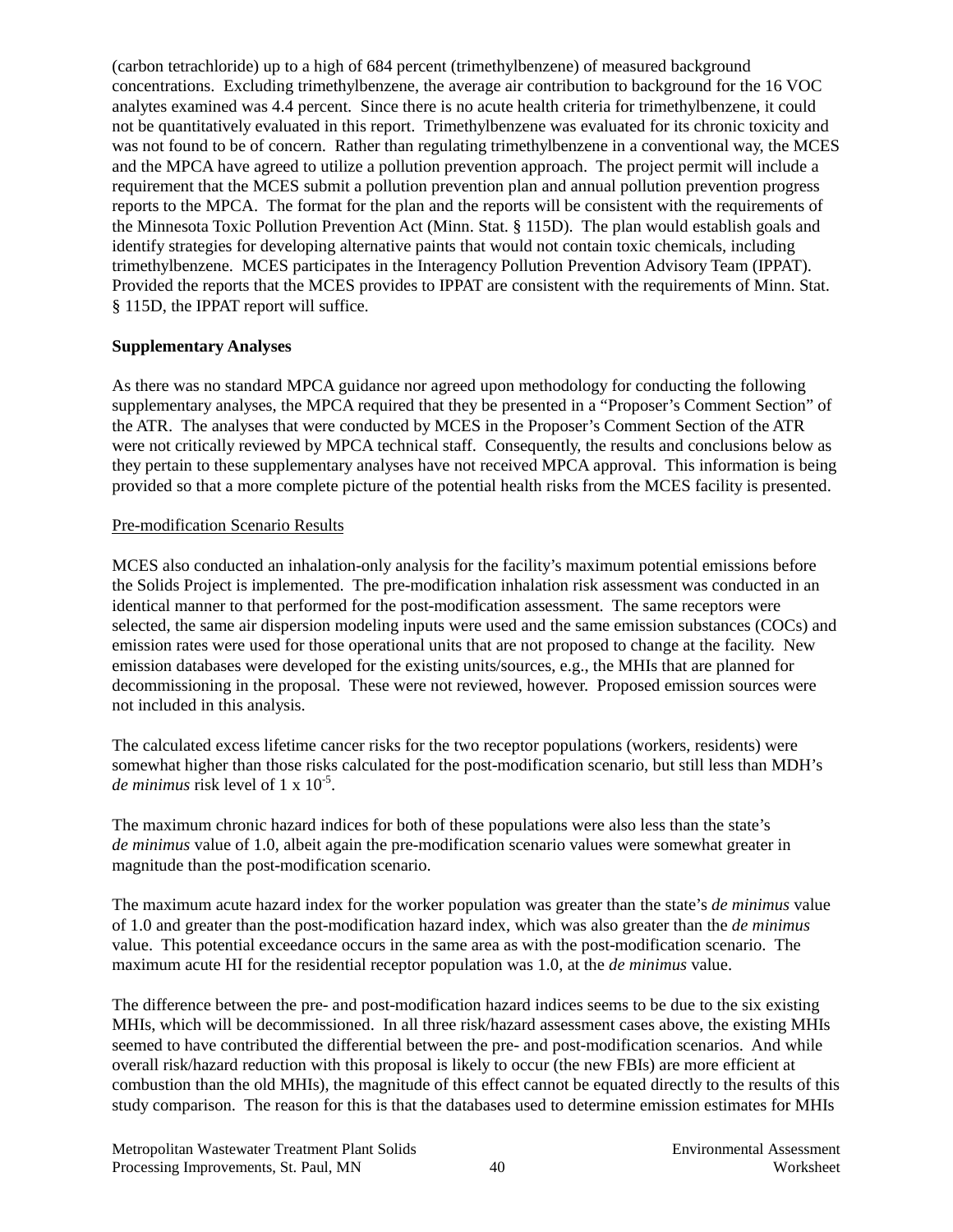and FBIs were considerably different, both in how the data were collected and how the data were reported. For example, there were 62 emission substances reported in the MHI database, while only 38 chemicals in the FBI database. The databases did not provide enough detail to determine if the additional MHI compounds were evaluated and found not to be detected with FBIs, or if they simply were not evaluated (tested for) in the FBI stack gases.

#### Multi-pathway Risk Assessment Results

Many of the emission substances that were evaluated in the ATR are environmentally persistent metals such as arsenic, cadmium, chromium, lead, and nickel. Therefore, MCES supplemented the required inhalation analyses with a multi-pathway health risk assessment. In the multi-pathway assessment, particle deposition onto surface soil, surface water, home gardens, etc. were modeled. Subsequent chemical intakes calculated for human populations from various inhalation and non-inhalation exposure pathways were then quantified and summed. These doses were evaluated using USEPA health criteria.

For the study, MCES utilized average potential-to-emit emission rates for the COCs, rather than maximum potential-to-emit rates as were utilized in both inhalation risk assessments (pre- and post-modification assessments). Average potential-to-emit emission rates result in more realistic, albeit less conservative risk estimates than do maximum potential-to-emit rates. The calculated excess lifetime cancer risk was below the State's *de minimus* value of  $1 \times 10^{-5}$  for residents, fishers, and off-property workers at every receptor location. The predicted cumulative HIs for chronic non-cancer health effects were also below State's *de minimus* value of 1.0 for every residential and fisher receptor. Multi-pathway assessments do not evaluate acute exposure. Using MCES' procedures, MPCA's technical review team reassessed the facility's multipathway risks using maximum potential-to-emit emission rates and found no significant risks.

The multi-pathway analysis also showed no lead hazard for the public, and the calculated maximum infant dose of polychlorinated dioxins/furans through breast milk is less than what is currently considered background exposure to these chemicals.

The multipathway study evaluated, by a comparative analysis, pre- and post-mercury emissions from the facility. Post-modification mercury emissions are expected to be 70 percent lower than pre-modification emissions, based on MCES's stated reduction goals. If emissions are reduced by 70 percent, it would be expected that any associated mercury deposition into nearby lakes and the Mississippi River to be reduced. The actual percentage decrease would depend upon the form of mercury emitted both pre- and postmodification and the extent of atmospheric oxidation of elemental mercury that occurs in the region.

#### **Conclusions**

The Metro Plant's maximum potential emissions after the Solids Project is implemented will not likely cause or contribute to an unacceptable chronic health risk. The following results of the inhalation pathway analysis support this conclusion:

- The calculated excess lifetime cancer risk is below the State's *de minimus* value for both residents and off-property workers at every receptor location.
- The predicted cumulative HI for non-cancer chronic health effects are below the State's *de minimus* value for every residential receptor and for every off-property worker receptor.

Acute hazard indices were exceeded in two off-property locations near the facility. In both cases, the major contributing chemical was hydrogen sulfide, with the gravity thickening tanks and the east primary clarifiers being the main sources for each area, respectively. Both areas were also affected by the facility's paint booth. This latter source emits xylenes and methanol as major contributors to air quality impacts in the area. Exceedences of these acute health criteria do not in themselves indicate a chemical hazard.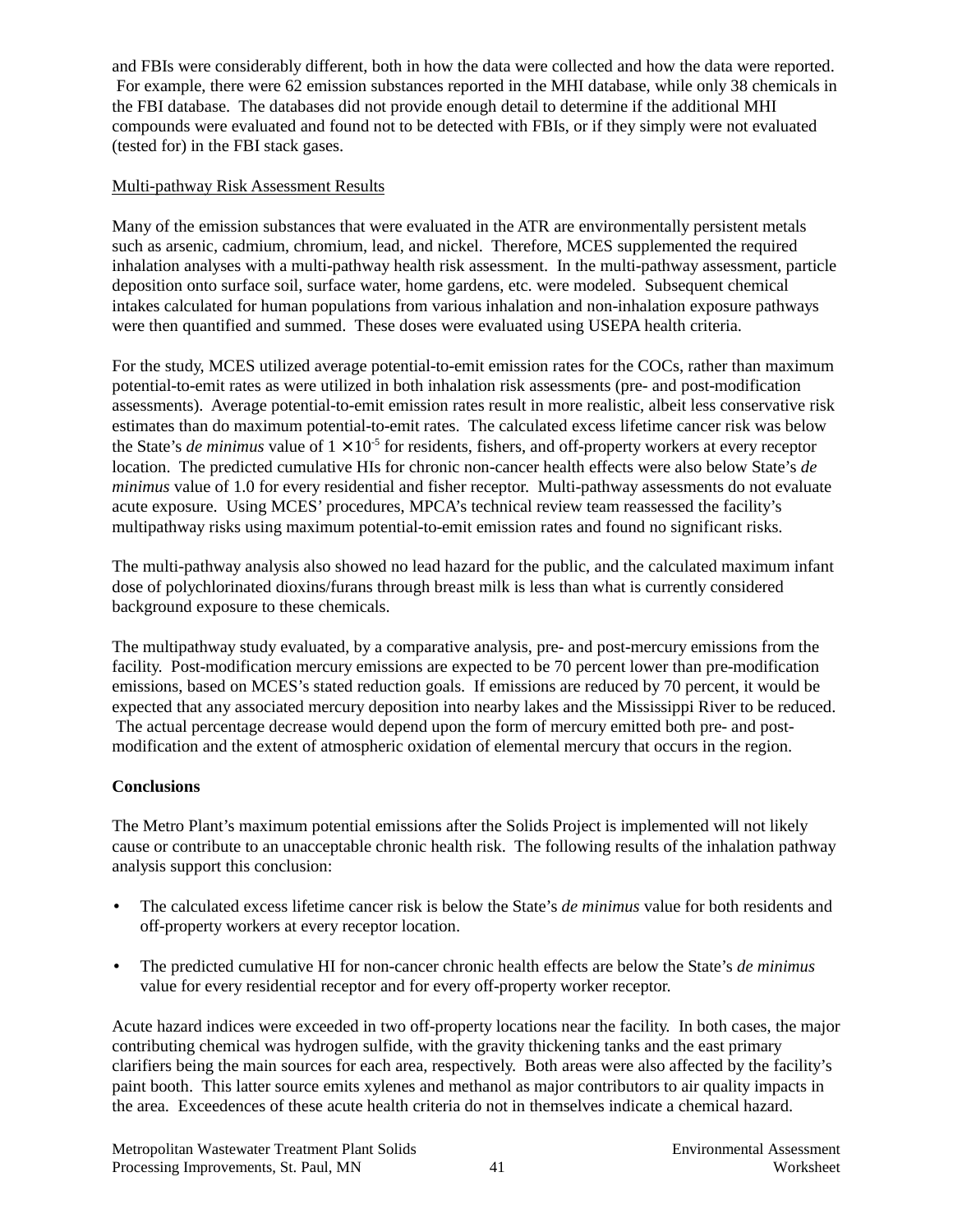Rather, these exceedences denote what emissions and emission sources at a facility require further discussions. As a result of these discussions, MCES has agreed to monitor for H2S when the Solids Processing Project is completed in 2005. MCES has also agreed to prepare and submit Pollution Prevention Plans for the paints used in the paint booth (the source of xylene, methanol, and trimethylbenzene emissions).

## **23.2.3 Greenhouse Gas Emissions**

Fluidized bed incineration is superior to the currently used multiple hearth furnace incineration technology in terms of minimizing the emission of greenhouse gases. This is due primarily to much lower fossil fuel consumption rates associated with operation of FBIs compared to MHIs.

Greenhouse gases include primarily water vapor,  $CO_2$ , methane, nitrous oxide (N<sub>2</sub>O), and ozone (O<sub>3</sub>). Other nongreenhouse, radiatively important gases, such as  $CO$ ,  $NO<sub>x</sub>$ , and nonmethane volatile organic compounds - contribute indirectly to the greenhouse effect. These are commonly referred to as "tropospheric  $O_3$  precursors" because they influence the rate at which  $O_3$  and other gases are created and destroyed in the atmosphere.

Carbon dioxide is the greenhouse gas emitted in the largest quantity by the proposed FBIs, auxiliary boilers, and standby diesel generator. Although  $CO<sub>2</sub>$  is a byproduct of burning sewage sludge, these  $CO<sub>2</sub>$ emissions are not thought to increase total atmospheric  $CO<sub>2</sub>$  because the carbon in the sludge is biogenically "recycled" on a renewable basis. Guidance issued by the USEPA<sup>1</sup> instructs states to inventory CO<sub>2</sub> emissions resulting from bioenergy separately from those emitted from fossil fuel combustion. Reduction strategies will be aimed primarily at reducing fossil fuel consumption. Unlike conventional air pollutants, there are no "end-of-pipe" or process control technologies that can be employed to reduce most species of greenhouse gas emissions.

Fluidized bed incineration offers lower fossil fuel consumption rates than the MHI technology currently employed at the Metro Plant. Therefore, changing to FBIs from the MHIs is a move towards the goal of maintaining CO<sub>2</sub> emissions at or below 1990 levels as suggested by the recently developed Kyoto Protocol.

Although sludge burning is not considered to be a net source of  $CO<sub>2</sub>$ , this practice is a net source of emissions for many of the other direct and indirect greenhouse gases. However, these other pollutants are emitted in lesser quantities and are thought to have less direct impact on climate change than  $CO<sub>2</sub>$ emissions.

Nitrous oxide emissions will result from land application of alkaline stabilized biosolids, just as they would from the application of any other organic or synthetic fertilizers. Nitrous oxide is produced naturally in soils through the microbial processes. Adding nitrogen to the soil with fertilizer products, both synthetic and organic, increases the amount of nitrogen available for nitrification and dentrification, and ultimately the amount of  $N_2O$  produced. Fertilizer use is the most significant source of nitrous oxide in the United States. While N<sub>2</sub>O emissions are much lower than  $CO<sub>2</sub>$  emissions, N<sub>2</sub>O is approximately 310 times more powerful than  $CO<sub>2</sub>$  at trapping heat in the atmosphere over a 100-year time horizon. The net impact of producing and land applying a biosolids product will be limited as it is expected that only 10 percent of the sludge produced annually at the Metro Plant will be processed for land application.

l

<sup>1</sup> State Workbook: Methodologies for Estimating Greenhouse Gas Emissions, Second Edition, U.S. Environmental Protection Agency, Office of Policy, Planning and Evaluation, State and Local Outreach Program, Washington, DC 20460, January 1995.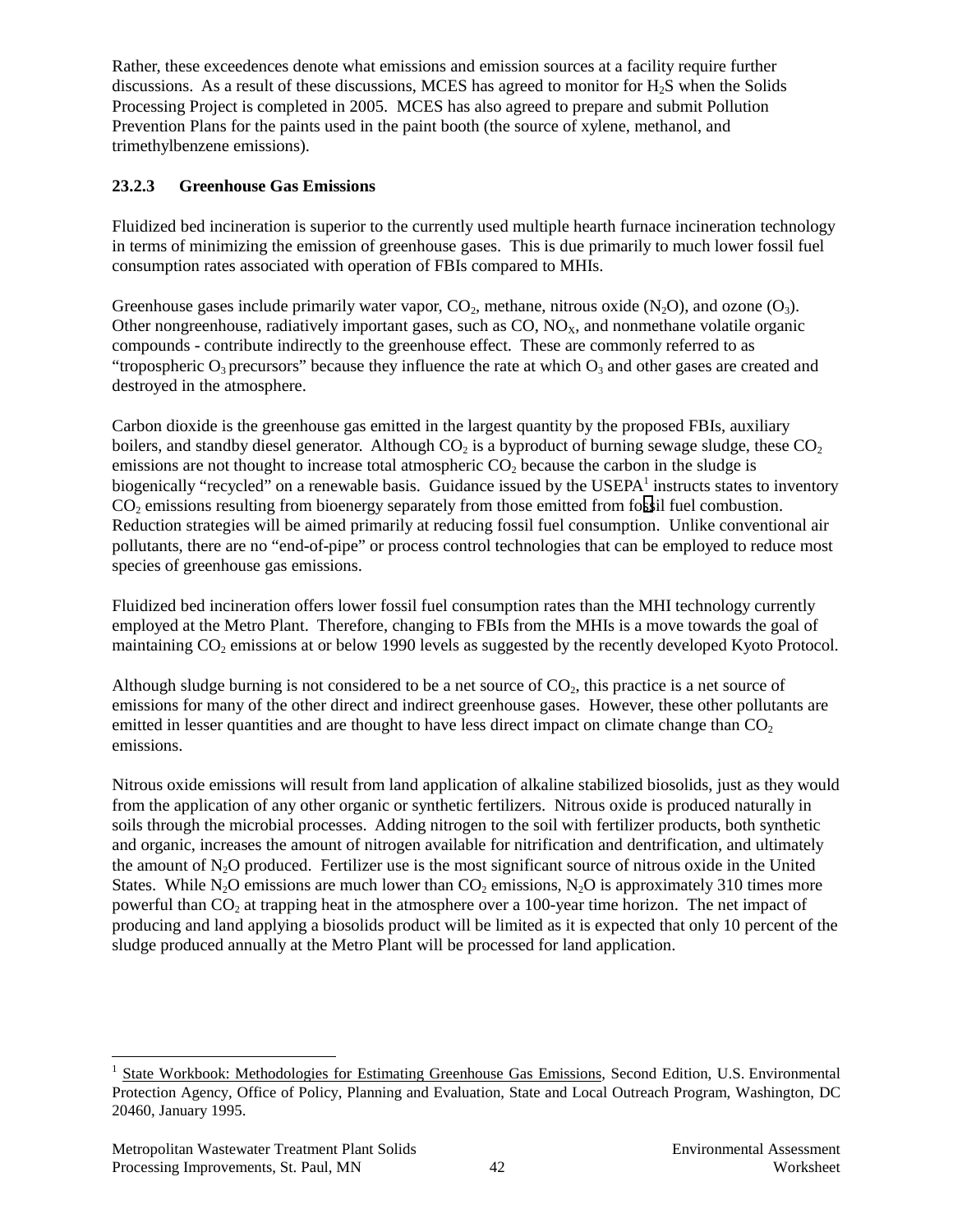# **23.3 EXISTING AIR QUALITY CONDITIONS**

The stringency of emission limits for existing facilities and permitting requirements that are applied to new or modified sources of air emissions are dependent upon the existing air quality conditions. An area where ambient air contaminant concentrations are measured in excess of National Ambient Air Quality Standards (NAAQS) for a particular pollutant is designated as a "nonattainment" area for that pollutant. Facilities that emit pollutants for which the area is designated as nonattainment are subject to greater scrutiny than similar facilities located in areas that are designated as "attainment" or "unclassified".

The Metro Plant is located within an area that is designated as being in nonattainment with NAAQS for  $PM_{10}$ . The area is designated as in attainment with NAAQS for CO,  $O_3$ , NO<sub>x</sub>, SO<sub>2</sub>, and Pb.  $PM_{10}$ concentrations have declined sufficiently over the past several years to allow the MPCA to request redesignation of the attainment status for this pollutant. Formal redesignation by the USEPA can take several years.

#### **23.4 APPLICABLE AIR EMISSION REQUIREMENTS**

This section discusses the applicability of state and federal air emission regulations to the solids processing facility. The regulations are summarized as follows:

- The project will not be subject to review under the State and Federal PSD/NSR regulations**.**
- $PM_{10}$  emissions from the proposed project will be governed by the State implementation Plan (SIP) for operation within a  $PM_{10}$  non-attainment area.
- The FBIs are subject to New Source Performance Standards (NSPS) for sewage sludge incinerators specified in 40 CFR, Part 60, Subpart O, Standards of Performance for Sewage Treatment Plants. The waste heat boilers also make the FBIs subject to Subpart Dc, Standards of Performance for Small Industrial-Commercial-Institutional Steam Generating Units; however, there are no emission limits that apply to steam generating units fired with sewage sludge.
- The project is subject to Part 61 NESHAPs, Subpart E governing mercury emissions.
- The FBIs will be subject to metals emission limits established in accordance with 40 CFR Part 503, Subpart E.
- The project is not subject to Part 63 NESHAP Maximum Achievable Control Technology (MACT) standards or case-by-case MACT determination under Section 112(g) of the Clean Air Act.
- The project is subject to Minn. R. chs. 7011.1300-1350 set limits for PM emissions, opacity, minimum combustion temperature/retention time for sewage sludge incinerators, and Minn. R. chs. 7011.0700-0735 (Industrial Process Rule) sets limits on PM emissions from the ash handling and alkaline stabilization systems.

# **23.4.1 Permitting and Regulatory Status**

The Metro Plant currently operates under MPCA Air Emission Permit No. 879-90-OT-3 (Facility ID 12300053). In addition to the permit, an Administrative Order governs  $PM_{10}$  emissions because the MPCA has determined, through computerized air emission dispersion modeling, that the limits on  $PM_{10}$  from emissions MHIs at the Metro Plant are needed to ensure the attainment of the  $PM_{10}$  ambient standard.

The MPCA is currently preparing a new air emission-operating permit for the Metro Plant as required by 40 CFR 70 (Part 70) and Title V of the federal Clean Air Act Amendments of 1990. The MPCA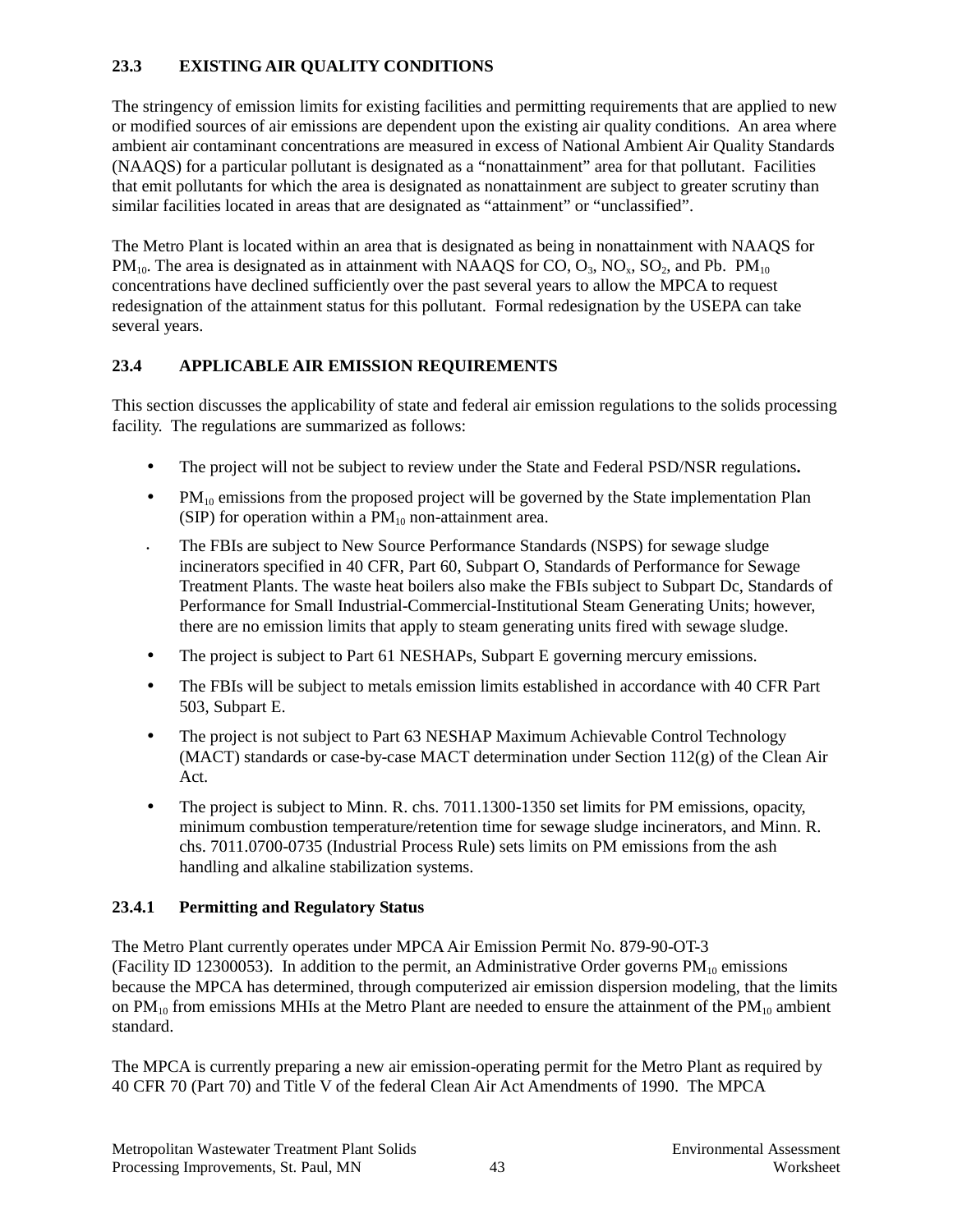administers the Title V program in Minnesota through rules set out in Chapter 7007. The permit application for the Metro Plant was submitted in a timely manner in December 1995.

The Metro Plant is an existing major source under the PSD/NSR rules. The plant is located within the Ramsey County  $PM_{10}$  nonattainment area. The existing plant's potential to emit (PTE) for  $PM_{10}$  is greater than 100 tpy. The PTE for  $NO<sub>x</sub>$ ,  $SO<sub>2</sub>$ ,  $CO$ , and total particulate matter (PM) exceed the PSD major source threshold of 250 tpy. Any changes at the facility must be evaluated to determine the applicability of nonattainment NSR provisions for PM<sub>10</sub> as well as PSD rules for other regulated pollutants. The *de minimis* thresholds that would trigger PSD/NSR requirements are listed in Table 9.

#### **PSD/NSR Applicability**

The decommissioning of the existing MHIs and the associated ash handling systems will offer sufficient creditable reductions to enable the project to "net out" of PSD/NSR. Emissions netting is a term that refers to the process of considering previous and prospective changes at an existing facility to determine if a net emission increase of a pollutant will result from a proposed change at the facility. A proposed project is subject to PSD/NSR review only if the net emission increase, expressed as the difference between future potential emissions and past actual emissions, for one or more pollutants were to exceed the respective *de minimis* threshold for that pollutant.

Netting out of PSD/NSR offers benefits to the MPCA, MCES, the public, and the environment. The objectives of the PSD/NSR program - emission reductions, ambient air quality assessment, and mitigation of associated project impacts - will all be achieved sooner than if the permit application were to be processed under the PSD/NSR rules. These objectives are described as follows:

- A level of emission control comparable to that which has been prescribed by the PSD/NSR rules for other sewage sludge incinerators will be achieved.
- The reduction in actual  $PM_{10}$  emissions will help achieve and maintain compliance with the NAAQS for  $PM_{10}$ .

Future potential emission rates for PM,  $PM_{10}$ ,  $SO_2$ ,  $H_2S$ , and Pb are based on proposed emission limits and operational restrictions that will enable the project to net out of PSD/NSR.

The application specifies emission limits for several of the regulated PSD/NSR pollutants that will qualify the project as a "synthetic" minor modification to an existing major source. The term "synthetic" is used to indicate that voluntary emission limits requested by MCES, which are more stringent than the applicable State and Federal regulations, will be imposed in the permit to ensure that the net change in emissions is less than specified thresholds that would trigger PSD/NSR requirements.

The maximum potential emissions for the affected sources that will ensure that the net emission changes associated with the modifications are less than the PSD/NSR *de minimis* thresholds are listed in Table 10. Table 10 also shows the creditable reductions in actual emissions that will result from the Solids Project.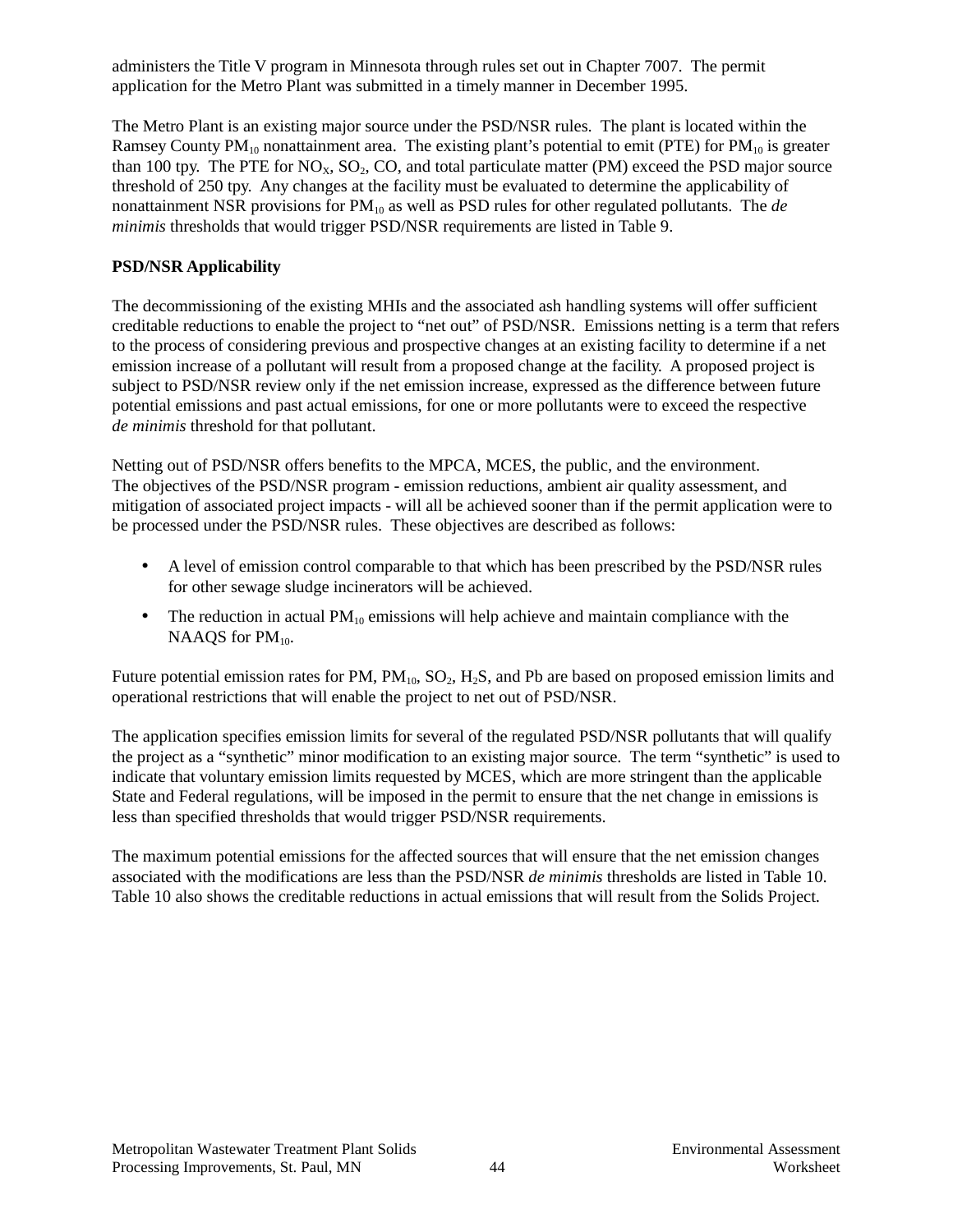The net change between the potential emission increases and the past actual emissions is below the PSD *de minimis* threshold for each pollutant. A comparison of future and past emissions that is more physically meaningful is presented in Table 6. Table 6 shows that the Solids Project will result in decreases in actual emissions of every regulated pollutant except  $SO_2$ .

#### **TABLE 8**

| <b>Pollutant</b> | <b>PSD/NSR De Minimis</b><br><b>Emission Increase Threshold</b><br>(ton per year) |
|------------------|-----------------------------------------------------------------------------------|
| <b>PM</b>        | 25                                                                                |
| $PM_{10}$        | 15                                                                                |
| SO <sub>2</sub>  | 40                                                                                |
| <b>Nox</b>       | 40                                                                                |
| VOC              | 40                                                                                |
| CO               | 100                                                                               |
| Lead             | 0.6                                                                               |
| $H_2SO_4$        | ℸ                                                                                 |
| $H_2S$           | 10                                                                                |

#### **PSD/NSR DE MINIMIS EMISSION THRESHOLDS Solids Processing Improvements Project**

Note: PSD/NSR review may not be required because the net change in emissions may not exceed the de minimis increase threshold for any regulated pollutant*.*

#### **TABLE 9**

#### **POTENTIAL EMISSIONS FROM AFFECTED SOURCES THAT ENSURE THE NET EMISSION CHANGES ARE DE MINIMIS Solids Processing Improvements Project**

| <b>Pollutant</b>               | <b>Total Potential</b><br>Emissions $(tpy)^*$ | <b>Past Actual</b><br><b>Emissions</b><br>(tpy) | <b>Net Emission</b><br><b>Change</b><br>$(tpy)^*$ | <b>PSD/NSR</b><br>Trigger (tpy) |
|--------------------------------|-----------------------------------------------|-------------------------------------------------|---------------------------------------------------|---------------------------------|
| PM                             | 62.5                                          | 38.0                                            | 24.5                                              | 25                              |
| $PM_{10}$                      | 44.1                                          | 29.6                                            | 14.5                                              | 15                              |
| SO <sub>2</sub>                | 53.7                                          | 14.2                                            | 39.5                                              | 40                              |
| NO <sub>x</sub>                | 426.2                                         | 386.7                                           | 39.5                                              | 40                              |
| <b>VOC</b>                     | 39.5                                          | <b>NA</b>                                       | 39.5                                              | 40                              |
| $\rm CO$                       | 777.7                                         | 678.2                                           | 99.5                                              | 100                             |
| $H_2S$                         | 9.90                                          | 0.40                                            | 9.50                                              | 10                              |
| <b>TRS</b>                     | 9.90                                          | 0.40                                            | 9.50                                              | 10.0                            |
| Lead                           | 0.735                                         | 0.185                                           | 0.55                                              | 0.6                             |
| H <sub>2</sub> SO <sub>4</sub> | 21.7                                          | 15.28                                           | 6.5                                               | ¬                               |

**\*** These numbers may be revised during the permitting process.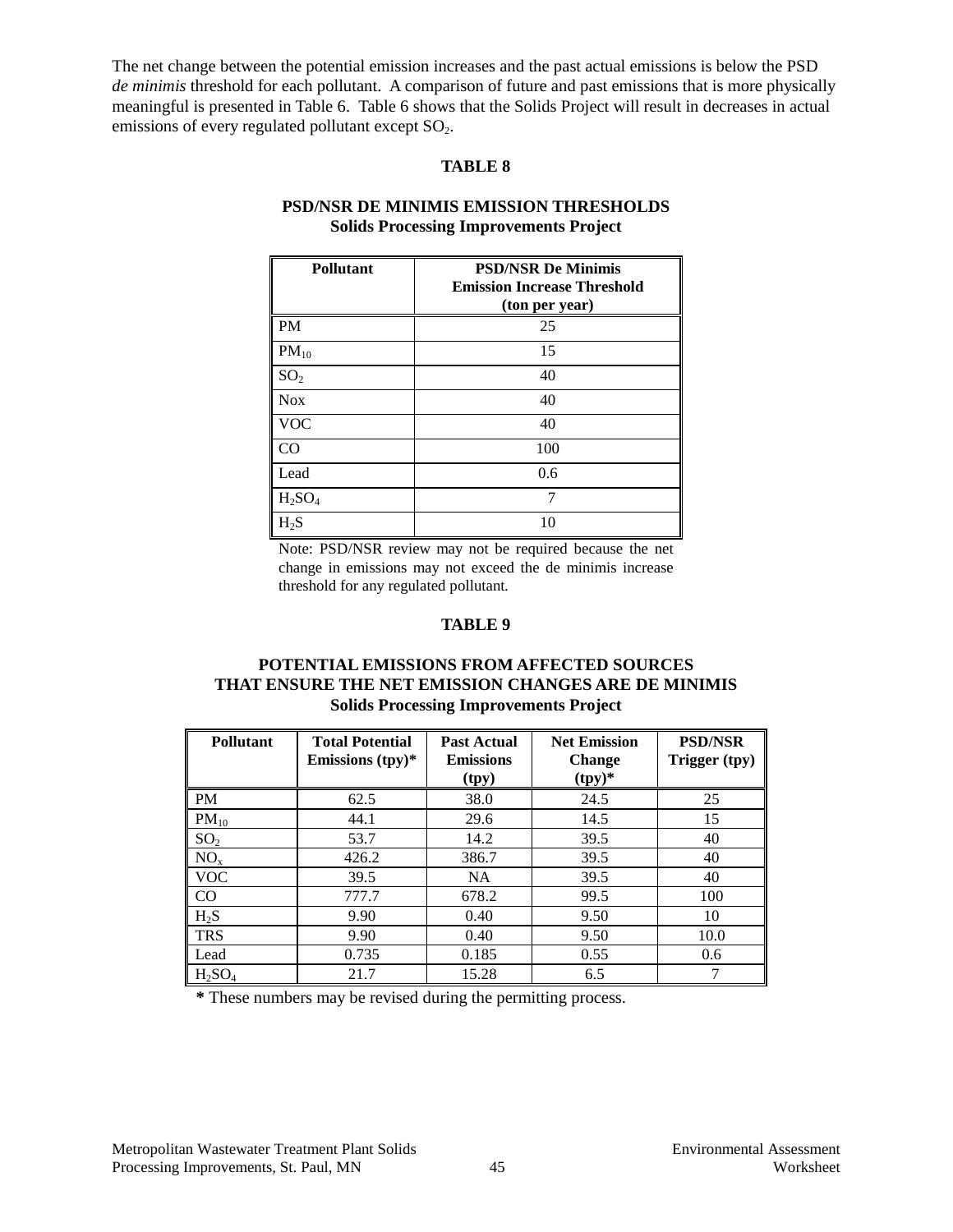# **23.4.3 New Source Performance Standards**

The federal NSPS in 40 CFR, Part 60, Subpart O, govern particulate emissions and visible emissions from sewage sludge incinerators. These rules apply to sewage sludge incinerators that charge more than 2,200 pounds of dry sludge daily and that are constructed, reconstructed, or modified after June 11, 1973. PM is limited to 1.3 pounds per dry ton of sludge charged. Visible emissions are limited to 20 percent opacity. The existing MHIs are subject to NSPS Subpart O. The new FBIs are also subject to NSPS Subpart O.

The waste heat boilers also make the FBIs subject to NSPS, Subpart Dc, Standards of Performance for Small Industrial-Commercial-Institutional Steam Generating Units. However, there are no emission limits that apply to steam generating units fired with sewage sludge. They are also subject to the General Provisions of 40 CFR 60, Subpart A. They are also subject to the General Provisions of 40 CFR 60, Subpart A.

# **23.4.4 National Emission Standards for Hazardous Air Pollutants (NESHAPS)**

The new FBIs are subject to the NESHAPs for mercury specified in 40 CFR 61, Subpart E. This section discusses the applicability of the NESHAPs to the Solids Project. They are also subject to the General Provisions of 40 CFR 61, Subpart A. They are also subject to the General Provisions of 40 CFR 61, Subpart A.

There are two sets of NESHAPS:

- 40 CFR 61 (Part 61) NESHAPs are risk-based standards, which were mandated by the 1970 Clean Air Act Amendments. They apply only to a handful of pollutants emitted by specific categories of emission sources.
- 40 CFR 63 (Part 63) NESHAPs are technology-based standards; their development was mandated by the 1990 Clean Air Act Amendments. Part 63 standards are being promulgated in a phased approach between 1994 and 2000. Part 63 governs emissions of 188 listed hazardous air pollutants from several dozen emission source categories.

# **23.4.4.1 Part 61 Subpart C, Beryllium**

The Part 61, Subpart C NESHAP for beryllium will not apply to the new solids processing facility. It applies only to foundries, extraction plants, ceramic plants, propellant plants, and to incinerators that process wastes from these specific types of facilities. This determination is summarized in a USEPA memorandum dated July 16, 1979, from Edward E. Reich, Director, Division of Stationary Source Enforcement, to Stephen A. Dvorkin, Chief, General Enforcement Branch, USEPA Region II, (Control No. ZC12). None of these types of facilities are currently sewered to the Metro Plant. This subpart formerly applied to the existing MHIs at the Metro Plant. A Bloomington foundry was engaged in casting beryllium-containing aerospace parts during the 1980s and wastewater was treated at the Metro Plant.

#### **23.4.4.2 Part 61 Subpart E, Mercury**

The Part 61, Subpart E NESHAP for mercury applies to the existing MHIs and will also to apply to the new FBIs. This subpart limits facility-wide mercury emissions to 3,200 grams per day, which is equivalent to 1.29 tons per year.

# **23.4.4.3 Part 63 NESHAP**

Part 63 NESHAPs will not apply to the new solids processing facility because the Metro Plant is not a major HAP source. The MCES requested, through the facility's Part 70 Operating Permit Application, that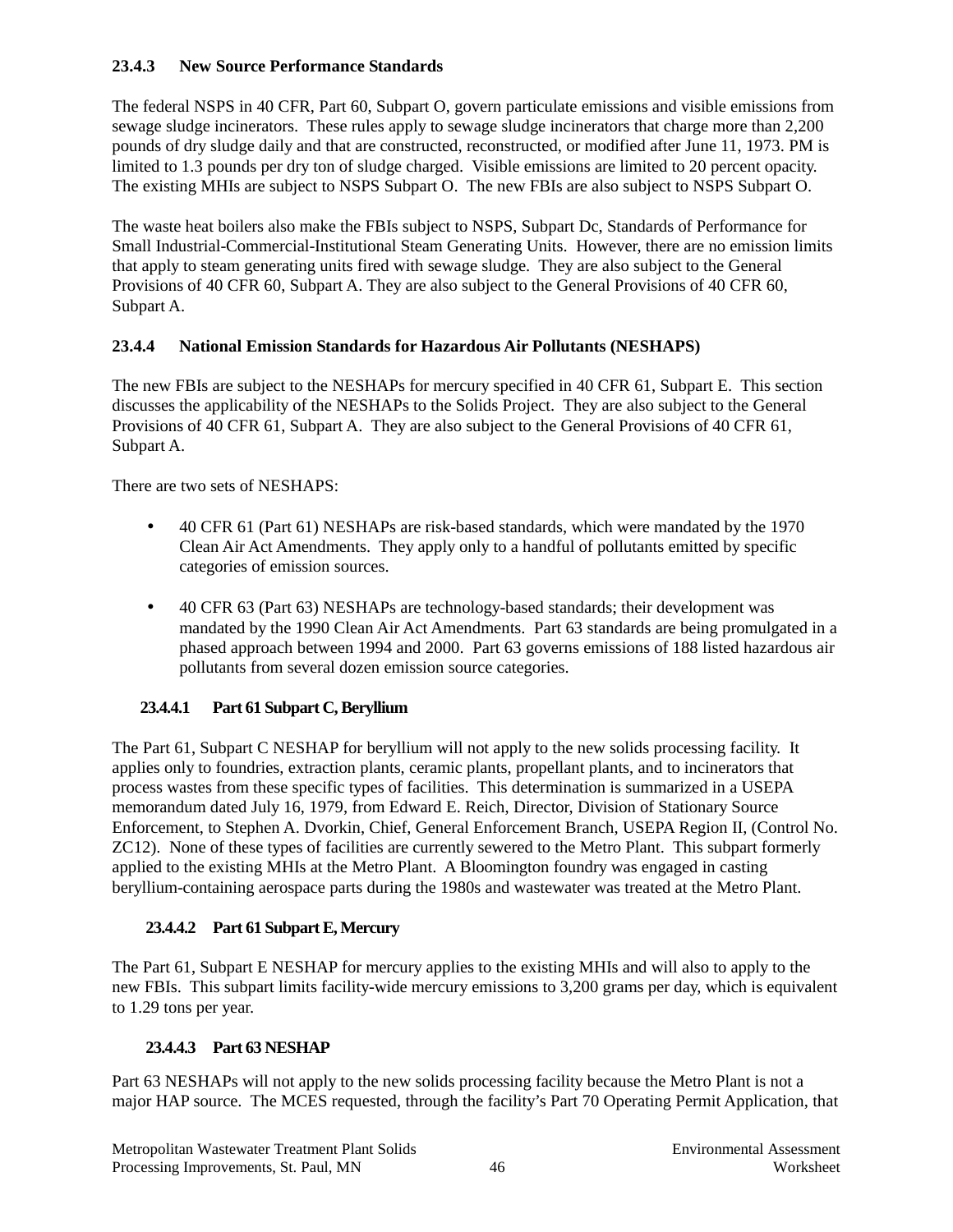enforceable permit conditions be imposed to demonstrate the facility's status as a non-major source of HAPs. The application specifies limits on volatile organic HAPs, HAP metals, and hydrochloric acid (HCl).

The development of MACT standards was originally scheduled for two primary emission source categories present at the Metro Plant: POTWs and sewage sludge incineration. Only six existing POTWs across the country have been identified as major HAP sources subject to the recently promulgated POTW MACT regulations. The new requirements will be imposed upon modifications or reconstruction of any of these six facilities. The USEPA has announced plans to regulate sewage sludge incineration under Section 129 of the Clean Air Act, which governs waste combustion, instead of the more general Section 112 provisions. If the USEPA continues this course, then the new FBIs may be subject to the new Section 129 rules despite the facility's nonmajor source status.

The application for the new Solids Project will specify new emission limits that will retain the Metro Plant's status as a non-major HAP source. Limits will be imposed on emissions from the FBIs and alkaline stabilization system. The limits will reapportion the potential HAP emissions that are presently allocated to the MHIs and the ash handling systems.

## **23.4.5 40 CFR Part 503, Subpart E**

Part 503 rules authorized by the Clean Water Act also address air emissions of toxic air contaminants. The daily metals emission limits for the FBIs will be determined using the following information:

- Emission control efficiency.
- Dispersion coefficient of source emissions to maximum ambient air impact receptors.
- Maximum allowable ambient air concentrations of the seven metals regulated under 40 CFR 503.43.
- Daily sewage sludge feed rates.

Results from air emission dispersion modeling conducted by MCES will be used to establish the sourcespecific dispersion coefficients for each of the new sources. These coefficients, along with the information described above, will be input into the equations listed in 40 CFR 503.43 to calculate the emission limits for each source.

#### **23.4.6 State Rules**

Several state emission standards will apply to the proposed solids processing facility. The rules that apply for each of the alternative processing technologies are identified in this section. The voluntary limits requested for the modification to net out of PSD/NSR are more stringent than the limits specified by state rules.

The following rules apply to the FBIs and the associated equipment:

- Minn. R. chs. 7011.1300-1350 set limits for PM emissions, opacity, minimum combustion temperature/retention time for sewage sludge incinerators.
- Minn. R. chs. 7011.0700-0735 (Industrial Process Rule) sets limits on PM emissions from the ash handling and alkaline stabilization systems.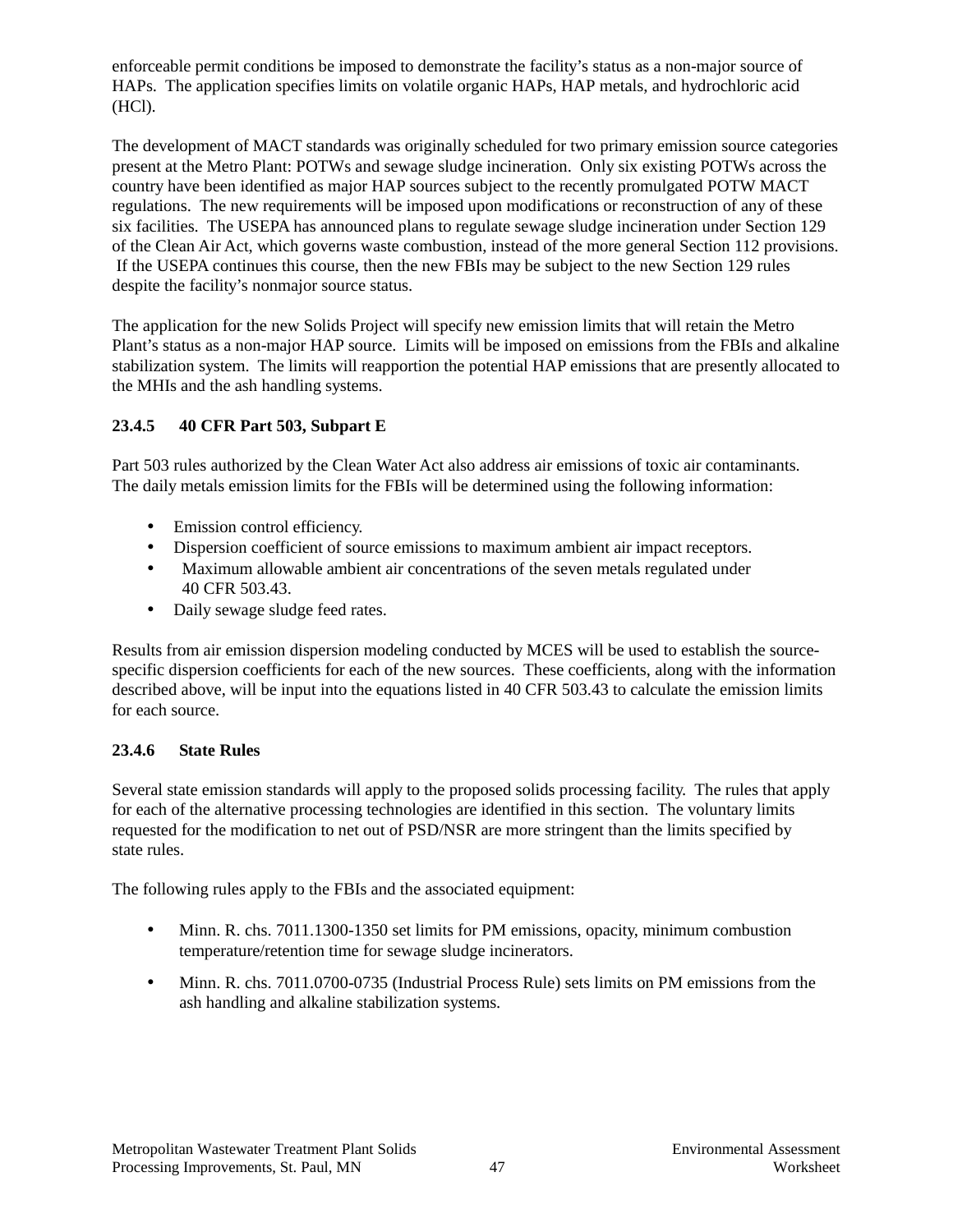**24. ODORS, NOISE AND DUST. Will the project generate dust, odors, or noise during construction and/or operation?**

X Yes No

**If yes, describe sources, characteristics, duration, and quantities or intensity and any proposed measures to mitigate adverse impacts. Also identify the locations of nearby sensitive receptors and estimate the impacts on them. Discuss potential impacts on human health or quality of life. (Note: fugitive dust generated by operations may be discussed at item 23 instead of here.)**

The project will occur within the existing wastewater treatment plant in an area zoned for industrial use. The area in the vicinity of the Metro Plant is not expected to be adversely affected by noise, dust, or odors during construction or operation. Odor is expected to be reduced as a result of the operation of the facilities constructed under this project.

# **24.1 CONSTRUCTION**

Varying degrees of noise can be expected during the construction period. Anticipated noise sources are primarily construction equipment and normal construction activities. Mitigative measures would include standard mufflers on engine driven equipment and possible ear protection as necessary for workers engaged in periodic demolition or other short term noise intensive activities.

Generation of dust can be anticipated during the limited amounts of demolition work that will occur. Nuisance levels of dust generated during demolition activities can be controlled though periodic wetting and/or other measures.

It may be necessary to phase in a portion of the odor control system upon initial start-up of the new dewatering equipment in the Solids Management Building**.** The centrifuge discharge hoppers and the sludge bins are vented through ducting to the FBIs through fluidizing air blowers. All emissions of odorous compounds from dewatering and sludge cake handling will be contained and treated in the FBIs by thermal oxidation. There will normally be at least one FBI in operation at all times, therefore during start-up of an FBI, the potential odorous emissions will be treated by the operating FBI. However, during initial dewatering start-up, it may be necessary to divert the sludge to alkaline stabilization until the first FBI is brought on line. This start-up period, during which time a portion of the potentially odorous air stream is not treated, is temporary and is not expected to last more than two months. This project is not expected to generate odor as a result of construction activities.

# **24.2 OPERATION**

Off-site dust and noise are not expected to increase as a result of operation of the facilities constructed under this project. Odor is expected to be reduced as a result of operation of the facilities constructed under this project.

The project will occur within the existing wastewater treatment facility in an area zoned for industrial use. The area in close proximity to the project is not expected to be adversely affected by noise, dust, or odors during construction or operation. Odor and odor sources will be reduced by the Solids Project. Decommissioning the Zimpro<sup>™</sup> thermal conditioned and RBS processes will eliminate two of the most dominant odor sources at the plant. All new facilities will be contained, and process air will be incinerated or treated to eliminate odors from solids processing. The alkaline stabilization process and storage areas will be contained within buildings with odor control facilities.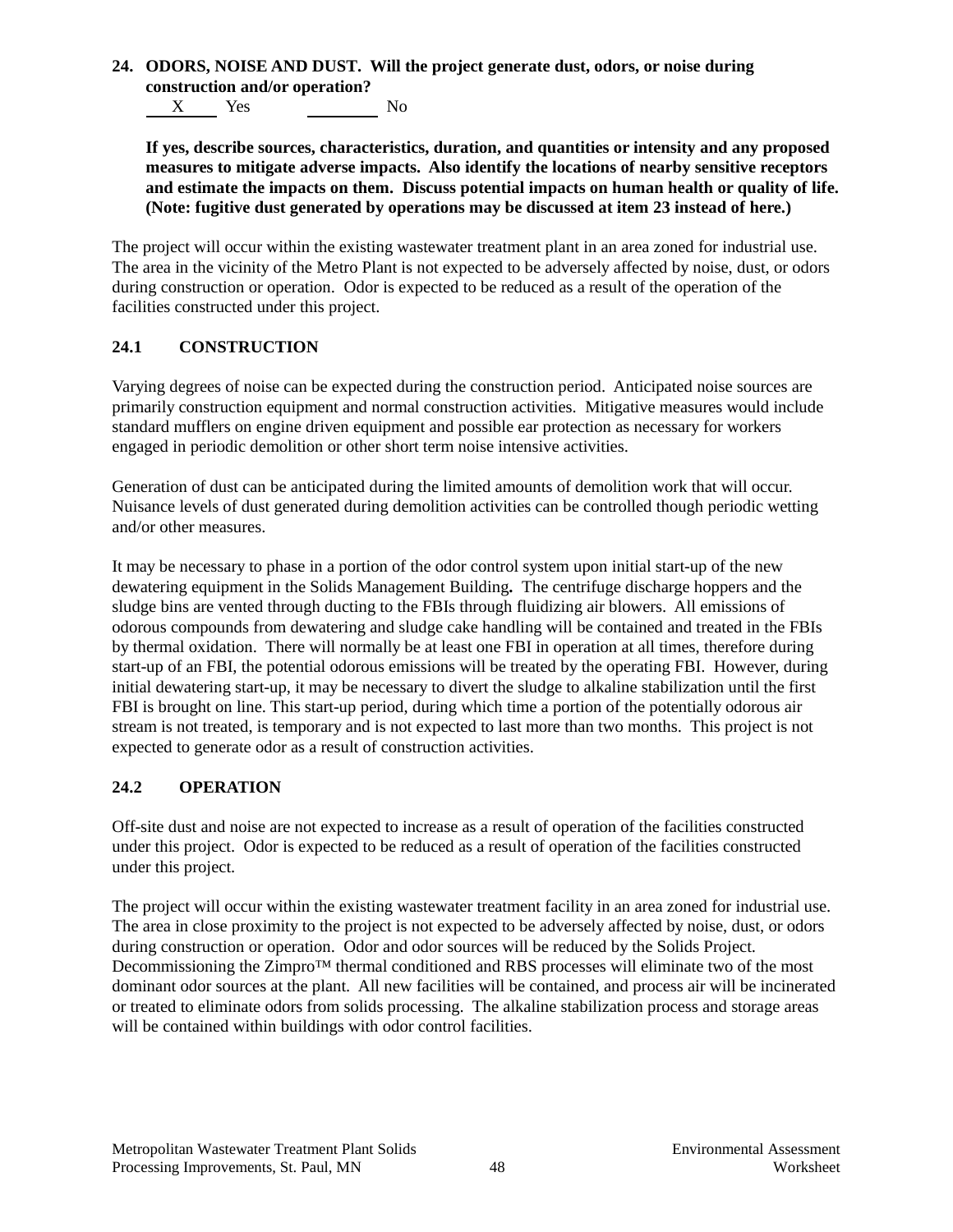#### **25. NEARBY RESOURCES. Are any of the following resources on or in proximity to the site:**

# **a. Archaeological, historical, or architectural resources?**

X Yes No

Previous cultural resources investigations within the Metro Plant indicate that the plant site was once the location of two historically important settlements during the first half of the  $19<sup>th</sup>$  century: the Dakota village Kaposia and the Pigs Eye settlement (The 106 Group Ltd. 1995). Subsurface testing indicated that portions of the plant site, including the project site, have the potential to contain deeply buried Pre-Contact or Contact Period Archaeological site (Anderson and Ketz 1997). The SHPO concurred that an archaeological survey should be completed for the project site (Item 1, Minnesota Historical Society letter, Appendix A).

In April 1998, a Phase I/II archaeological survey was conducted at the Metro Plant site to ensure MCES compliance with Section 106 of the National Historic Preservation Act of 1966, as amended; the Minnesota Historic Sites Act (Minnesota Statutes 138.31-138.6691); and the Minnesota Field Archaeology Act (Minnesota Statutes 138.31-138.42). The purpose of the Phase I/II investigation was to identify archaeological sites within the area of potential effect of proposed improvements, and to evaluate the National Register of Historic Places eligibility of identified sites. The field investigation employed a combination of machine grading and excavation as well as hand excavation. Excavation reached a maximum depth of 15 feet below the existing ground surface and included an area of approximately 3,865 square feet. While a buried native A horizon of Holocene age was identified within the project area, no archaeological resources were identified during the investigation. The geomorphological data indicates that much of the project area was poorly drained, and that the buried native surface soil has been disturbed and reworked to varying degrees. The findings indicate that there is little potential for unidentified subsurface archaeological sites to be present within the area of potential effect. It is recommended that no further archaeological investigation is warranted with in the area to be affected by the Solids Project. Pending SHPO concurrence, no further investigation will be conducted.

- **b. Prime or unique farmlands or land within an agricultural preserve?**  $\begin{array}{ccc} \text{Yes} & \text{X} & \text{No} \end{array}$
- **c. Designated parks, recreation areas, or trails?** X Yes No

Lands south and east of the Metro Plant are designated as Pigs Eye Park (Figure 3), and a trail corridor (unspecified location) has been shown for the area as part of the MNRRA plan.

**d. Scenic views and vistas?**  $X$  Yes No

The Metro Plant is located in the "industrial riverscape" area of the Mississippi River where the balance of open space and industrial use has been a consistent goal as referenced in many planning documents. This a "working section" of the river with barge traffic, barge terminals and a variety of industries such as rail, sand and gravel, shipping operations and the St. Paul Downtown Airport. Existing and planned recreational usage (hiking, bicycling, nature study, boating, fishing, etc.) and the preservation of natural areas are important area uses. Much of the undeveloped land consists of Pigs Eye Park, including the Pigs Eye SNA, that encompasses Pigs Eye Lake. This portion of the river and adjacent designated lands are included in MNRRA, as a unit of the National Park System.

Views of the plant are reduced by the levee/floodwall surrounding the facility. Frequently, views from adjacent roadways and river are of brick buildings and stacks visible above the levee/floodwall. The view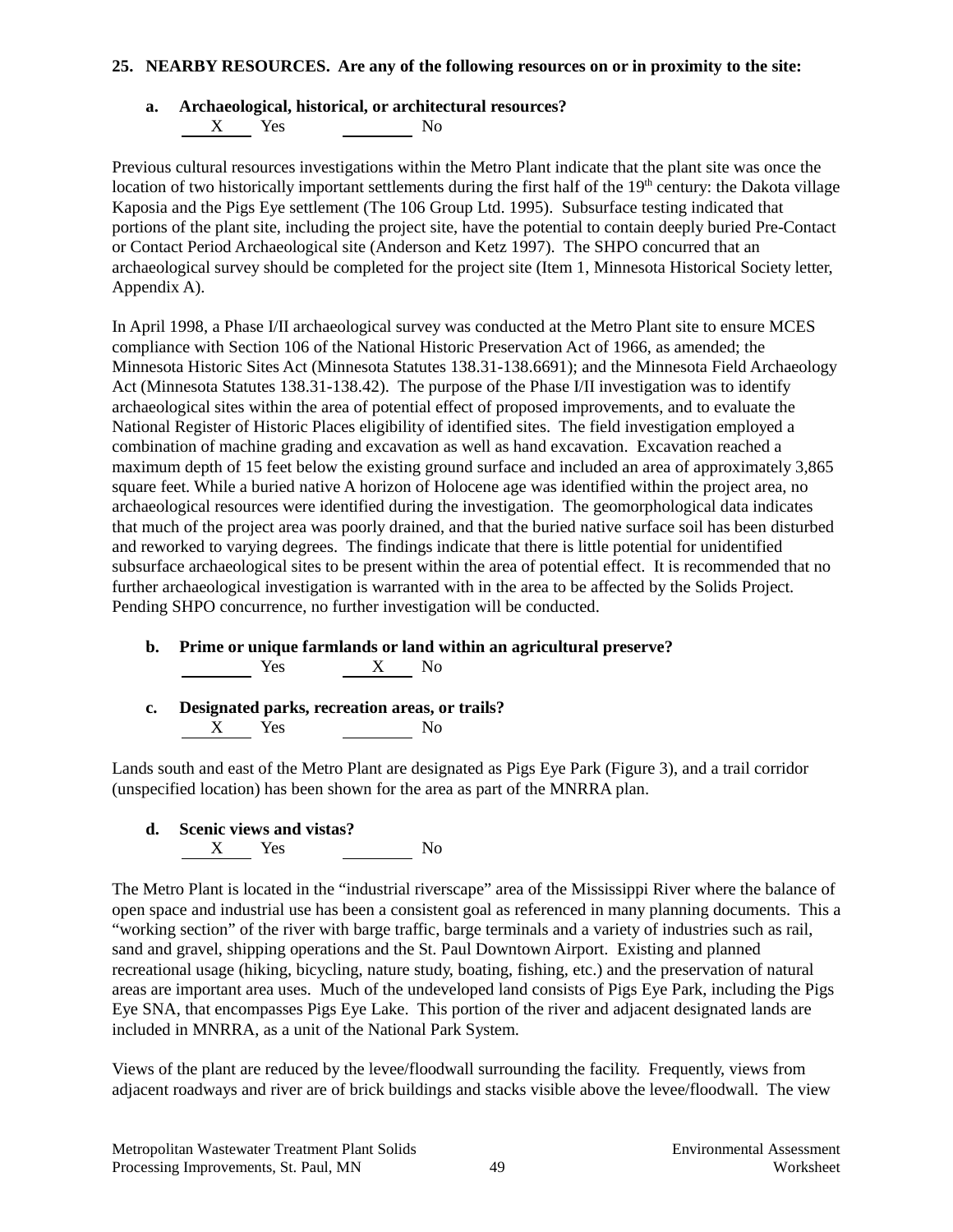of open tankage is blocked, unless viewing from adjacent bluffs or highlands. View from residential areas and parks on the bluffs above the plant are of the river and associated industrial and open space areas.

There is a scenic vista from Highway 61 looking across Pigs Eye Lake, the railyards, and the Metro Plant. There is also the view of the Metro Plant from the Mississippi River. The proposed Solids Project location is within the existing levee and floodwall. The three incinerator stacks, within one housing at a height of 105 feet, will be visible over the levee and floodwall. The stacks will be approximately 1300 feet from the Mississippi River. The existing stacks for the MHIs are approximately 900 feet from the river and 129 feet high. The new stacks are not anticipated to be more noticeable than the existing ones and are consistent with the industrial nature of the area.

**e. Other unique resources?** Yes X No

**If yes, describe the resource and identify any project-related impacts on the resource. Describe any measures to minimize or avoid adverse impacts.**

**26. VISUAL IMPACTS. Will the project create adverse visual impacts? Such as glare from intense lights, lights visible in wilderness areas and large visible plumes from cooling towers or exhaust stacks?**

| Yes | No |
|-----|----|
|     |    |

#### **If yes, explain.**

However, although adverse visual effects are not expected, a plume may be visible. Any resulting plume will be no more noticeable than the plume from the existing MHIs. The plume will be suppressed by high stack temperatures. Residual heat in the exhaust stream will be captured upstream of the wet scrubbers and added back into the air stream downstream of the wet scrubbers. This elevates the air stream by about 100º F. This addition of heat to the heat produced in the induced draft fan effectively increases exhaust stream temperature to 250º F as it enters the discharge stack. This higher stack temperature aids plume dispersion and reduces the appearance of the steam plume from the stack.

**27. COMPATIBILITY WITH PLANS AND LAND USE REGULATIONS. Is the project subject to an adopted local comprehensive plan, land use plan or regulation, or other applicable land use, water, or resource management plan of a local, regional, state or federal agency?** X Yes No

**If yes, identify the applicable plan, discuss its compatibility with the project and explain how any conflicts will be resolved. If no, explain.**

The project site is located within the Metro Plant's existing floodwall and levee which are designed to protect the facility from the 100-year flood. The Metro Plant is located within the designated Critical Area for the Mississippi River; it is also within MNRRA corridor.Under the Critical Area program, state and regional agencies follow the standards and guidelines provided in Executive Order 79-19 for permit regulation and in developing plans within their jurisdiction, and for reviewing plans, regulations, and development permit applications. In addition, capital improvement program or public facilities program of state and regional agencies should be consistent with the standards and guidelines. The final Critical Area Standards and Guidelines recognize that certain reaches of the river can be utilized as a receiving stream for properly treated sewage. The MCES will coordinate with the city of St. Paul to comply with Critical Area Plan requirements. The project is compatible with the requirement of Executive Order 79-19 as described under Section 14.4 of this EAW. Runoff will be minimized during construction and operation and runoff water quality will be addressed. Only those areas that need to be disturbed by construction activities will be altered by grading or the cutting of existing vegetation. The MCES will coordinate with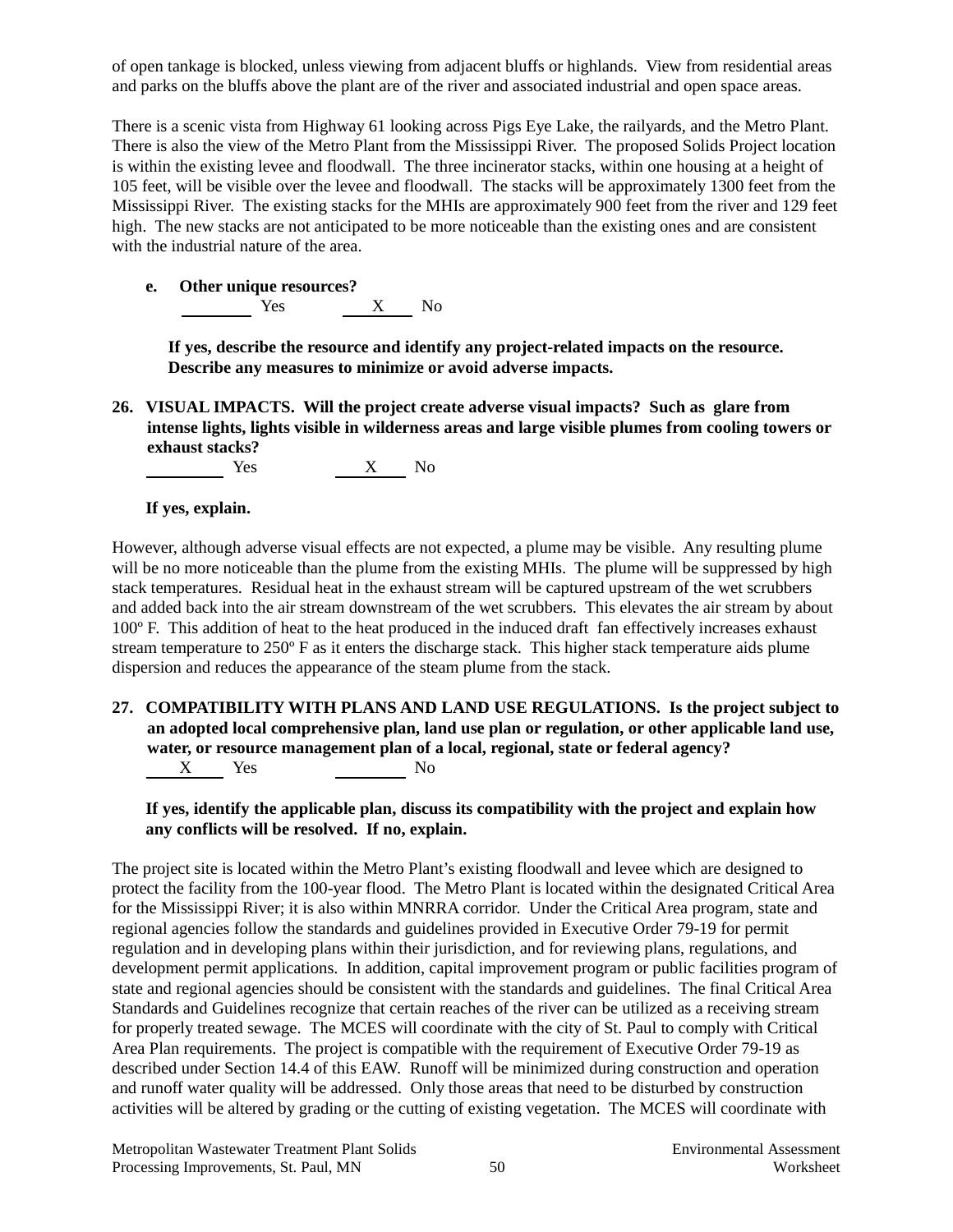the city of St. Paul regarding the review of site plans and related guidelines. This particular project occurs within a portion of the Metro Plant facility that currently consists of buildings, tanks, impervious surface, gravel, and lawn areas, limiting opportunities for native vegetation establishment. However, the MCES recognizes that portions of the Metro Plant facility provide opportunities for the restoration of natural vegetation, particularly along the Mississippi River shoreline and outside of the levee. The MCES will consider using native species as part of the planning process for projects where appropriate, primarily in the less developed portions of the plant and along the Mississippi River shoreline. In some cases, such as along the portion of the shoreline with floodwall, vegetation options may be limited to avoid impacts on structural integrity. However, there are portions of the facility where native vegetation is very appropriate and can be considered as part of future planning.

The three incinerator stacks, within one housing at a height of 105 feet, will be visible over the levee and floodwall. The stacks will be approximately 1300 feet from the Mississippi River. The existing stacks for the MHIs are approximately 900 feet from the river and 129 feet high. The new stacks are not anticipated to be more noticeable than the existing ones and are consistent with the industrial nature of the area.

The MNRRA Plan recognizes the role of appropriate river-related industry along the river, but does not specifically address wastewater treatment plants. The MCES met with the NPS in January of 1994 as part of the Environmental Inventory process. During this meeting, the NPS staff indicated that wastewater treatment facilities are recognized as an appropriate use along the riverfront since water quality is an important issue and the facility is river related. The MCES will coordinate with MNRRA regarding this project.

The Metro Plant and its continuance are also provided for in St. Paul's Critical Area Plan for this river segment. The MCES will coordinate with the city of St. Paul to comply with St. Paul's River Corridor Ordinance Provisions.

Portions of the Metro Plant site are within the runway protection zone designated by the Federal Aviation Administration for the St. Paul Downtown Airport; construction in these areas is subject to FAA review. The review has already been completed for the Solids Project and the FAA letter is included in Appendix A.

#### **28. IMPACT ON INFRASTRUCTURE AND PUBLIC SERVICES. Will new or expanded utilities, roads, other infrastructure, or public services be required to serve the project?** Yes X No

**If yes, describe the new or additional infrastructure or public services required to serve the project. (Any infrastructure that is a "connected action" with respect to the project must be assessed in this EAW; see** *EAW Guidelines* **for details.)**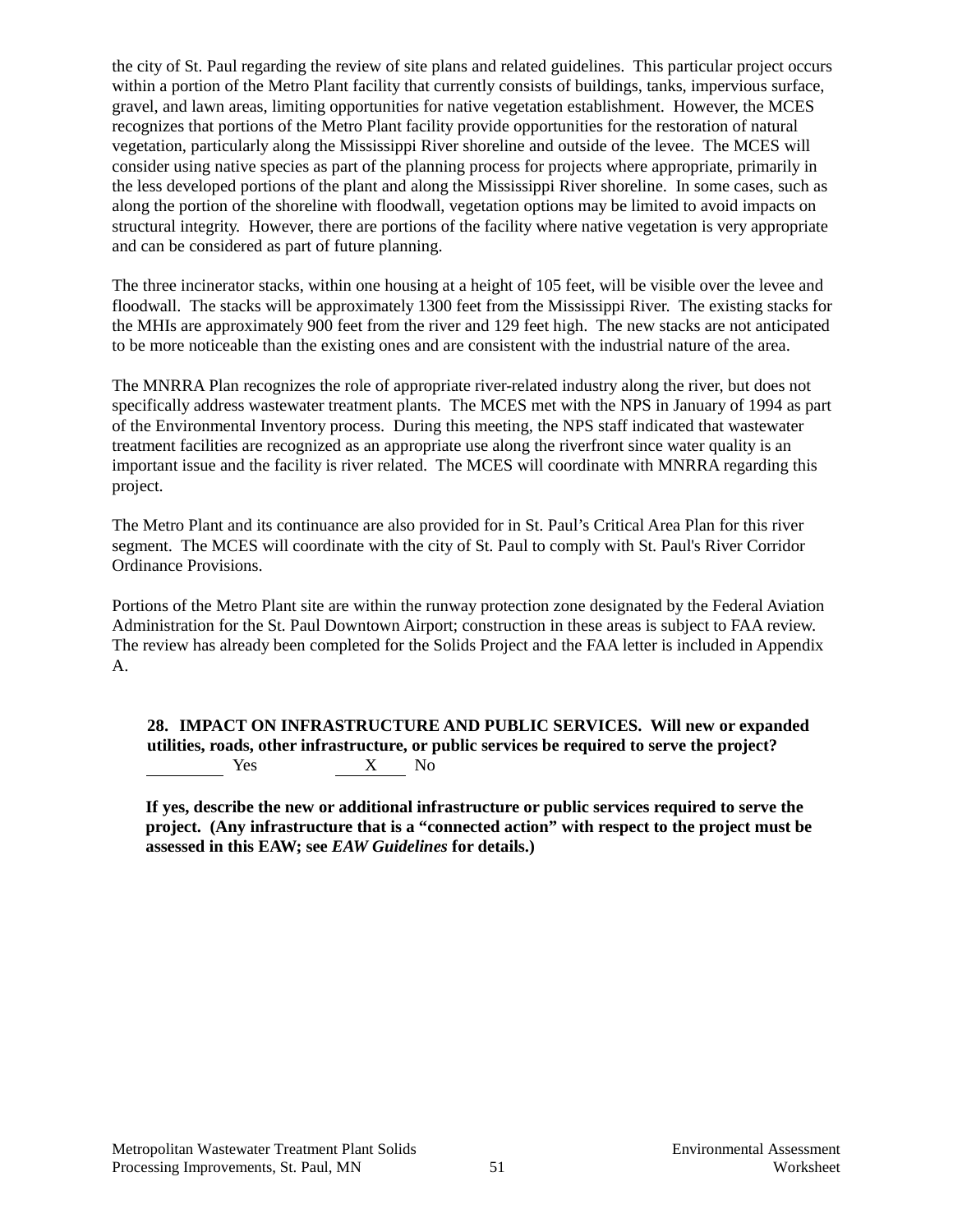- **29. CUMULATIVE IMPACTS. Minnesota Rule part 4410.1700, subpart 7. Item B requires that the RGU consider the "cumulative potential effects of related or anticipate future projects" when determining the need for an environmental impact statement. Identify any past, present or reasonable foreseeable future projects that may interact with the project described in this EAW in such a way as to cause future projects that may cause cumulative impacts. Describe the nature of the cumulative impacts and summarize any other available information relevant to determining whether there is potential for significant environmental effects due to cumulative impacts** *(or discuss each cumulative impact under appropriate item(s) elsewhere on this form).*
	- **a. Are future stages of this development planned or likely?** Yes X No

However, in response to growth, regulatory requirements, equipment replacement needs, or rehabilitation, modifications or expansion at the Metro Plant may be proposed in the future.

- **a. Is this project a subsequent stage of an earlier project?**  $\overline{X}$  No
- **b. Is other development anticipated on adjacent lands or outlets?** Yes X No

However, in response to growth, regulatory requirements, equipment replacement needs, or rehabilitation, modifications or expansion at the Metro Plant may be proposed in the future.

#### **30. OTHER POTENTIAL ENVIRONMENTAL IMPACTS. If the project may cause any adverse environmental impacts not addressed by items 1 to 28, identify and discuss them here, along with any proposed mitigation.**

No effects are anticipated except those addressed in this review. However, in response to growth, regulatory requirements, equipment replacement needs, or rehabilitation, modifications or expansion at the Metro Plant may be proposed in the future.

#### **31. SUMMARY OF ISSUES.** *Do not complete this section if the EAW is being done for EIS scoping; instead address relevant issues in the draft Scoping Decision document, which must accompany the EAW.* **List any impacts and issues identified above that may require further investigation before the project is begun. Discuss any alternatives or mitigative measures that have been or may be considered for these impacts and issues, including those that have been or may be ordered as permit conditions.**

All anticipated impacts associated with the proposed project have been identified in previous sections of this voluntary EAW. Any necessary mitigative measures will be specified in the permits required. This project will result in the reduction of odors and air emissions compared to current actual emissions.